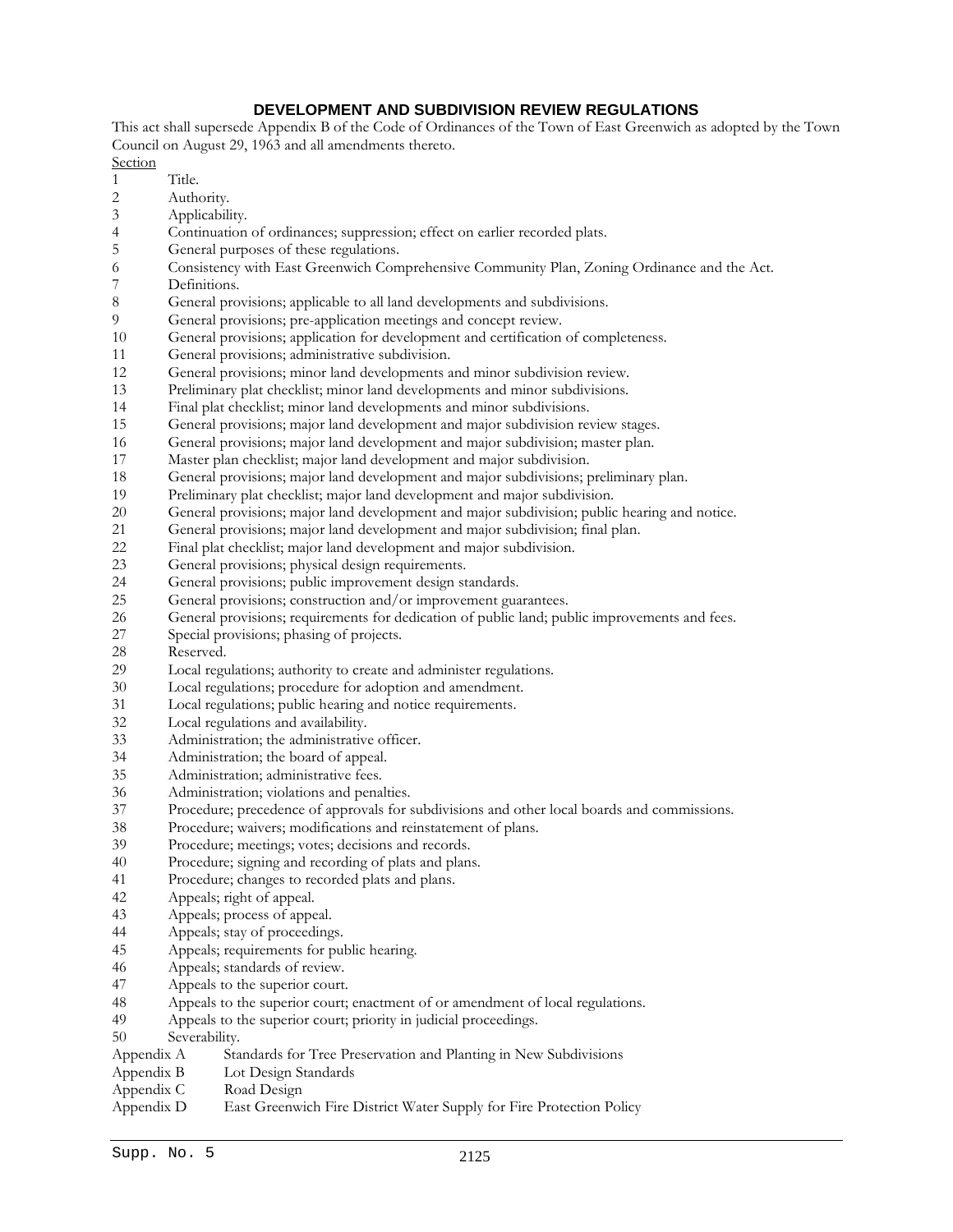# **Section 1. Title.**

These Regulations shall be known as the "Town of East Greenwich Development and Subdivision Review Regulations." (a) Nothing herein contained and no Town ordinance,

# **Section 2. Authority.**

In accordance with the authority vested in the East Greenwich Planning Board by Title 45, Chapter 23 of the General Laws of Rhode Island (the Act), as amended, and by the code of Ordinances of the Town of East Greenwich, section 2-196 Planning Board, the Planning Board hereby declares its intention to exercise the power granted to it and hereby adopts the following regulations. They are declared effective as of August 16, 1999, and supercede all previous land development and subdivision regulations of the Town of East Greenwich.

- (a) [*Generally.*] These regulations shall be applicable in all of the following instances:
	- (1) In all cases of subdivision of land, including resubdivision, as defined in Section 45-23-32 of the Act, all provisions of Sections 45-23-25 through 45-23-74 of the Act shall apply;
	- (2) In all cases of land development projects, as environment; provided for in Section 45-24-47 of the Zoning Enabling Act of 1991, where East Greenwich may allow for such land development projects in the Zoning Ordinance.
	- (3) In all cases of development plan review, as provided for in Section 45-24-49 of the Zoning Enabling Act of 1991, where East Greenwich has established, within its Zoning Ordinance, procedures for review and approval of such applications.

# (b) *Plats required*.

- (1) All activity defined as a subdivision shall require a new plat, drawn to the specifications of these regulations, and shall be reviewed and approved by the Planning Board or its agents as provided; and
- (2) Prior to recording, the approved plat shall be submitted for signature as specified in Section 45-23-64 of the Development Review Act.

# **Section 4. Continuation of ordinances; suppression; effect on earlier recorded plats.**

rule or regulation adopted herein shall impair the validity of any plat legally recorded prior to the effective date of such ordinance, rule or regulation.

# **Section 5. General purposes of these regulations.**

The purpose of these regulations is to establish procedural and substantive provisions for the subdivision and development of land that will, consistent with the provisions of the Comprehensive Community Plan and the Zoning Ordinance, accomplish the following purposes:

- (1) Provide for the orderly, thorough and expeditious review and approval of land **Section 3. Applicability Section 3. Applicability developments and subdivisions;** 
	- (2) Promote high quality and appropriate design and construction of land developments and subdivisions,
	- 3.) Protect the existing natural and built environment and mitigate all significant negative impacts of any proposed development on the existing
	- 4.) Promote design of land developments and subdivisions that are well-integrated with the surrounding neighborhoods with regard to natural and built features, and that concentrate development in areas that can best support intensive use by reason of natural characteristics and existing infrastructure;
	- 5.) Provide thorough technical review of all proposed land developments and subdivisions;
	- 6.) Provide local design and improvements standards to reflect the intent of the Comprehensive Plan with regards to the physical character of the various neighborhoods and districts of the Town of East Greenwich;
	- 7.) Encourage, fairly apply, and administer dedications of public land, impact mitigation, and payment-in-lieu thereof based on clear documentation of needs;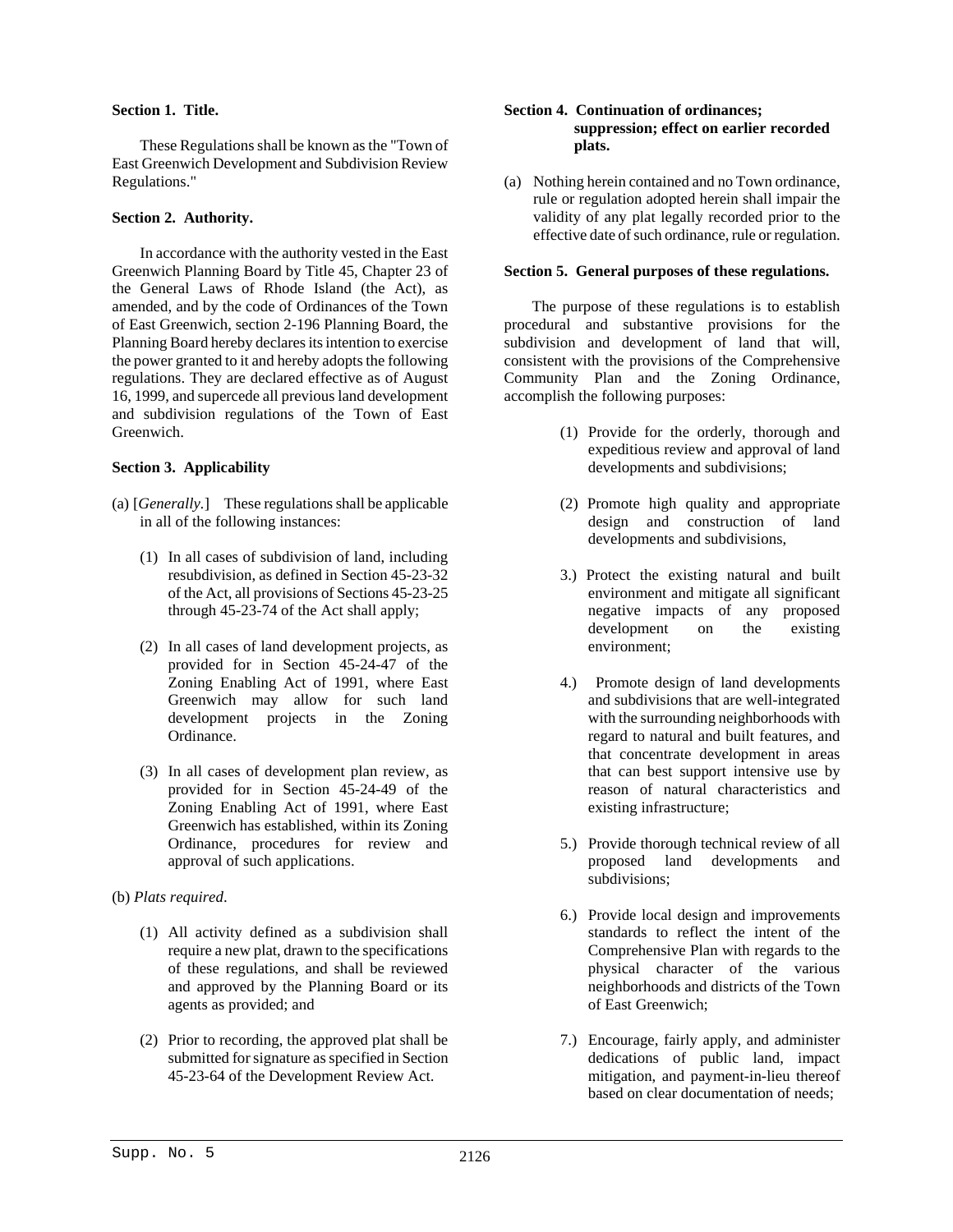- 8.) Establish consistent application of procedures for local record-keeping on all matters of land development and subdivision review, approval and construction;
- 9.) Protect the public health, safety, and Board of Appeal. See Section 43. welfare; and
- 10.) Assure the orderly growth and development of the Town of East Greenwich.

# **Section 6. Consistency with East Greenwich Comprehensive Community Plan; Zoning Ordinance and the Act.**

(a) In the instance of uncertainty in the interpretation, construction or application of any Section of these regulations, it shall be construed in a manner that will further the implementation of, and not be contrary to, the goals and policies and applicable elements of the East Greenwich Comprehensive Community Plan and the Zoning Ordinance. Furthermore, this Chapter shall be interpreted in a fashion that is consistent with the legislative findings, intents, and purposes of Sections 45-23- 25 through 45-23-74 of the Act.

# **Section 7. Definitions**

Where words or phrases used in this chapter are defined in the definitions section of either the "Rhode Island Comprehensive Planning and Land Use Regulation Act," Section 45-22.2-4, or the "Zoning Enabling Act of 1991," Section 45-24-31, they shall have the meanings stated therein. In addition other below listed words, phrases and terms shall have the following meanings.

- (1) *Administrative Officer*. The Town official(s) designated by these regulations to administer the land development and subdivision regulations and to coordinate with local boards and commissions, municipal staff and state agencies.
- (2) *Administrative Subdivision*. Re-subdivision of existing lots, which yields no additional, lots for development, and involves no creation or extension of streets. Such re-subdivision shall only involve divisions, mergers, mergers and division, or adjustments of boundaries of existing lots.
- (3) *Bicycle Path*. A pathway, usually separated from the roadway, designed specifically to satisfy the requirements of bicycling.
- (4) *Board of Appeal*. The review authority for appeals of actions of the Administrative Officer and the Permitting Authority on matters of land development or subdivision, which shall be the Zoning Board of Review constituted as the
- (5) *Bond*. See improvement guarantee.
- (6) *Buildable lot*. A lot where construction for the use(s) permitted on the site under the Zoning Ordinance is considered practicable by the Permitting Authority, considering the physical constraints to development of the site as well as the requirements of the pertinent federal, state and local regulations. See also Appendix C; Lot Design Standards.
- (7) *Capped System*. A completed water supply and/or sanitary sewer system constructed prior to availability of a public water or sewer connection, which is sealed or capped to prevent usage until such a connection is made.
- (8) *Certificate of Completeness*. A notice issued by the Administrative Officer informing an applicant that the application is complete and meets the requirements of this Chapter and that the applicant may proceed with the approval process. See Section 10(b).
- (9) *Cluster Development*. A site planning technique that concentrates buildings in specific areas on the site to allow the remaining land to be used for recreation, common open space and/or preservation of environmentally, historically, or other sensitive features and/or structures. The techniques used to concentrate buildings shall be specified in the ordinance and may include, but are not limited to, reduced lot areas, setback requirements and/or bulk requirements with the resultant open land being devoted by deed restrictions for one or more uses. Under cluster development there is no increase in the number of lots that would be permitted under conventional development except where ordinance provisions include incentive bonuses for certain types or conditions of development. (See Zoning Ordinance Article VIII, Cluster Ordinance, for further definitions related to clusters.)
- (10) *Concept plan*. A drawing with accompanying information showing the basic elements of a proposed land development plan or subdivision as used for pre-application meetings and initial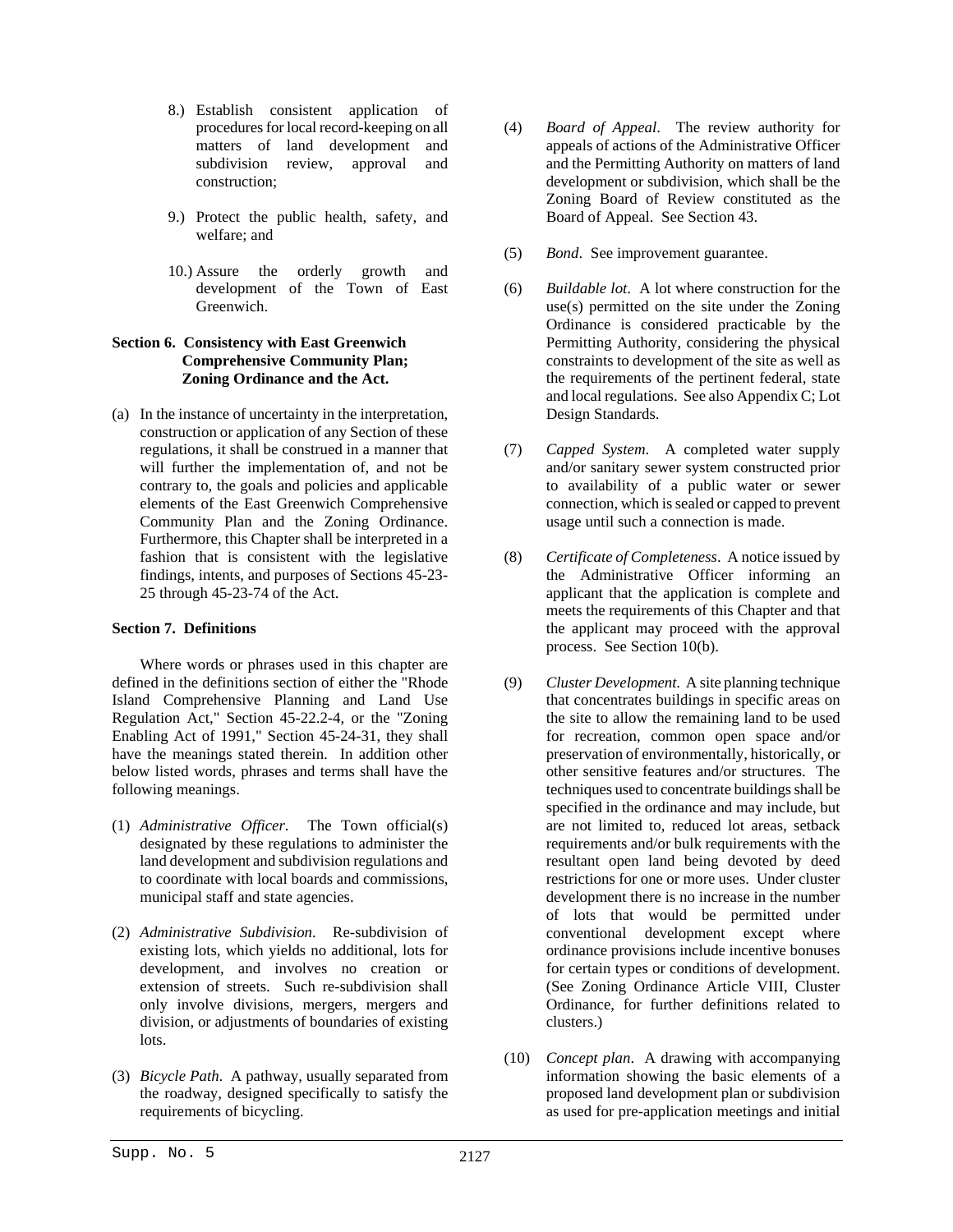process discussions, and classification of the project within the approval process.

- (11) *Consistency with the comprehensive plan*. A requirement of all East Greenwich regulations which means that all such regulations and subsequent actions shall be in accordance with the public policies arrived at through detailed study and analysis and adopted by the Town of East Greenwich as the Comprehensive Plan as specified (in Section 45-22.2-3 of the Rhode Island General Laws).
- (12) *Dedication*, *fee-in-lieu-of*. Payments of cash which are authorized when requirements for mandatory dedication of land for recreational or other purposes are not met because of physical
- (13) *Development regulation*. Zoning, subdivision, land development plan, development plan review, historic district, official map, flood plain regulation, soil erosion control or any other governmental regulation of the use and development of land.
- 
- (15) *Environmental constraints*. Natural features, resources, or land characteristics that are sensitive to change and may require conservation measures or the application of special development techniques to prevent degradation of the site, or may require limited development, or in certain instances, may preclude development. See also physical preclude development. constraints to development.
- (16) *Final plan*. The final stage of the land development and subdivision review process. See Section 18.
- (17) *Final plat*. The final drawing(s) of all or a portion of a subdivision to be recorded after approval by the Permitting Authority and any accompanying material as described in this Chapter and/or required by the Planning Board.
- (18) *Floor area, gross*. See R.I. State Building Code.
- (19) *Governing Body*. The East Greenwich Town
- (20) *Improvement*. Any natural or built item, which becomes part of, is placed upon, or is affixed to, real estate.
- (21) *Improvement guarantee*. A security instrument in a form acceptable to the Town to ensure that all improvements, facilities, or work required by the land development and subdivision regulations, or required as a condition of approval, will be completed in compliance with the approved plans and specifications of a development. See Section 25.
- (21) *Local regulations*. The development and subdivision review regulations adopted under the provisions of the Act. Where reference is made to local regulations, it shall be understood as the development and subdivision review regulations and all related ordinances and rules properly adopted pursuant to the Act.
- conditions of the site or other reasons. (22) *Lot*. Either (1) the basic development unit for determination of lot area, depth, and other dimensional regulations; or (2) a parcel of land whose boundaries have been established by some legal instrument such as a recorded deed or recorded map and which is recognized as a separate legal entity for purposes of transfer of title.
- (14) *Division of land*. A subdivision. (23) *Lot frontage*. That portion of a lot extending along a street right-of-way.
	- (24) *Maintenance guarantee*. A security instrument which may be required and accepted by the Town to ensure that necessary improvements will function as required for a specific period of time. See improvement guarantee.
	- (25) *Major land development plan*. Any land development plan not classified as a minor land development plan.
	- (26) *Major Subdivision*. Any subdivision not classified as either an administrative subdivision or a minor subdivision.
	- (27) *Master Plan*. An overall plan for a proposed project site outlining general, rather than detailed, development intentions. It describes the basic parameters of a major development proposal, rather than giving full engineering details. Required in major land development or major subdivision review.
	- Council/ (28) *Minimum buildable area (M.B.A.)*. The amount of land required by zone to constitute the building envelope for each lot. The minimum buildable area is defined by taking the minimum lot size for a zone and subtracting the required setbacks. The M.B.A. shall be free of all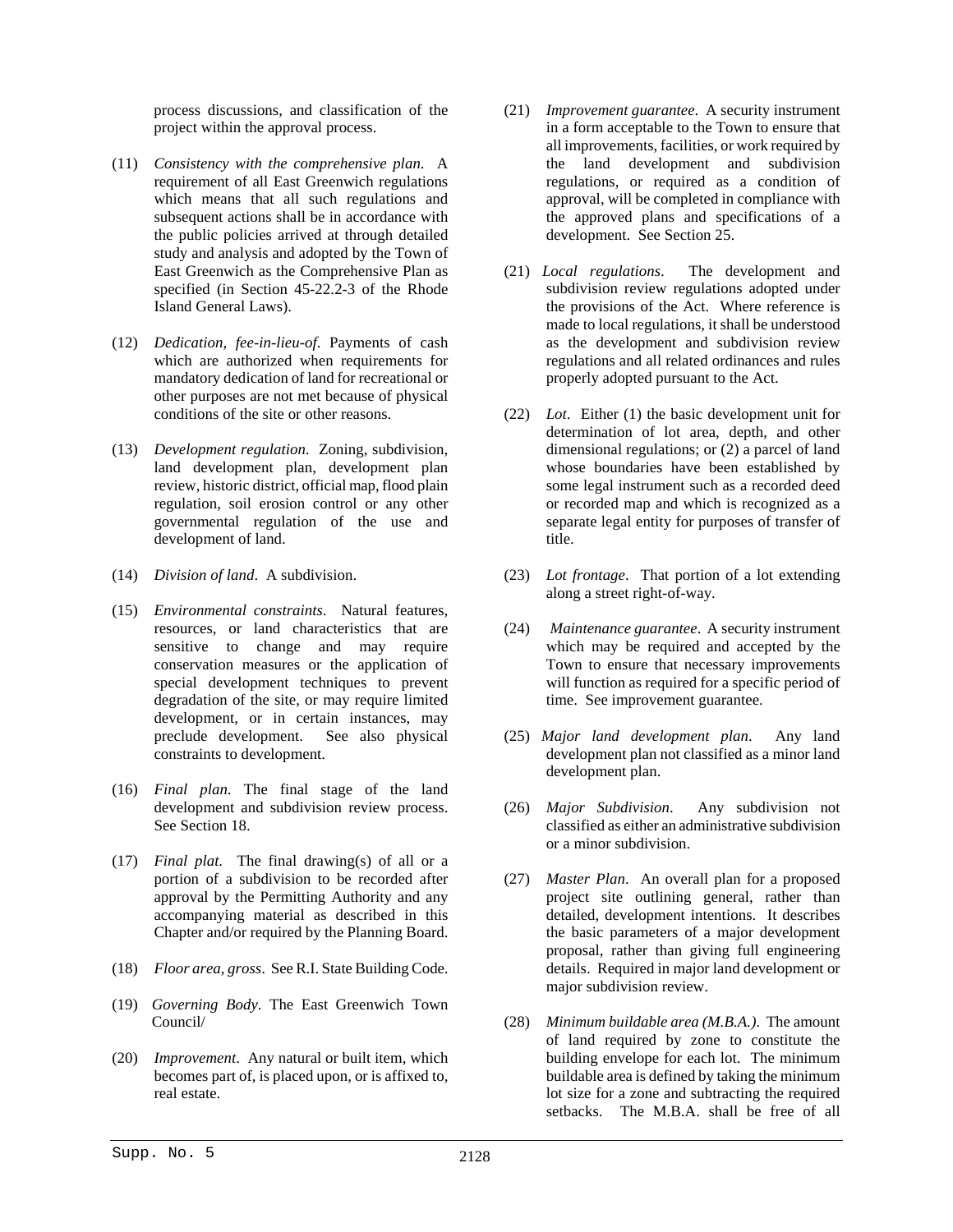wetlands, drainage structures or other features, which would impair its use for purposes allowed under the Zoning Ordinance. See Appendix B.

- (29) *Minor land development plan*. A development plan for a residential project as defined in local regulations, provided that such development does not require waivers or modifications as specified in this Chapter. All nonresidential land development projects shall be considered as major land development plans.
- (30) *Minor subdivision*. A plan for a subdivision of land consisting of five (5) or fewer units or lots, provided that such subdivision does not require waivers or modifications as specified in this act.
- (31) *Modification or waiver of requirements*. See Section 38.
- (32) *Parcel*. A lot, or contiguous group of lots in single ownership or under single control, and usually considered a unit for purposes of development.
- (33) *Parking area or lot*. All that portion of a development that is used by vehicles, the total area used for vehicular access, circulation, parking, loading and unloading.
- (34) *Permitting Authority*. The Planning Board.
- (35) *Phased development*. Development, generally of a large scale, where construction of public and/or private improvements proceeds in sections or phases according to an approved master plan for the entire site.
- (36) *Physical constraints to development*. Characteristics of a site or area, either natural or man-made, which preclude or present significant difficulties to construction of the uses permitted on that site, or would require extraordinary construction methods. See also environmental constraints.
- (37) *Planning Board*. The official planning agency of the Town of East Greenwich.
- (38) *Plat*. A drawing or drawings of a land development or subdivision plan showing the location, boundaries, and lot lines of individual properties, as well as other necessary information as specified in these Regulations.
- (39) *Pre-application conference*. An initial meeting

between developers and municipal representatives which affords developers the opportunity to present their proposals informally and to receive comments and directions from the municipal officials and others. See Section 9.

- (40) *Preliminary plan*. The required stage of land development and subdivision review, which shall require detailed engineered drawings and all required state and federal permits. See Sections 13 and 19.
- (41) *Public improvement*. Any street or other roadway, sidewalk, pedestrian way, tree, lawn, off-street parking area, drainage feature, or other facility for which the local government or other governmental entity either is presently responsible, or will ultimately assume the responsibility for maintenance and operation upon municipal acceptance.
- (42) *Public informational meeting*. A meeting of the Permitting Authority or governing body preceded by a notice, open to the public and at which the public shall be heard. See Section 16.D. 1 and 2.
- (43)*Re-subdivision*. Any change of an approved or recorded subdivision plat or in a lot recorded in the Town land evidence records, or that affects the lot lines of any areas reserved for public use, or that affects any map or plan legally recorded prior to the adoption of these regulations.
- (44) *Storm water detention*. A method for storage of storm water runoff and the controlled release of such runoff during and after a flood or storm event.
- (45) *Storm water retention*. A provision for storage/holding of storm water runoff.
- (46) *Street*. A public or private thoroughfare used, or intended to be used, for passage or travel by motor vehicles. See street classification.
- (47) *Street, access to*. An adequate and permanent way of entering a lot. All lots of record shall have access to a public street for all vehicles normally associated with the uses permitted for that lot.
- (48) *Street alley*. A public or private thoroughfare primarily designed to serve as secondary access to the side or rear of those properties whose principal frontage is on some other street.
- (49) *Street, cul-de-sac*. A local street with only one outlet and having an appropriate vehicular turnaround, either temporary or permanent, at the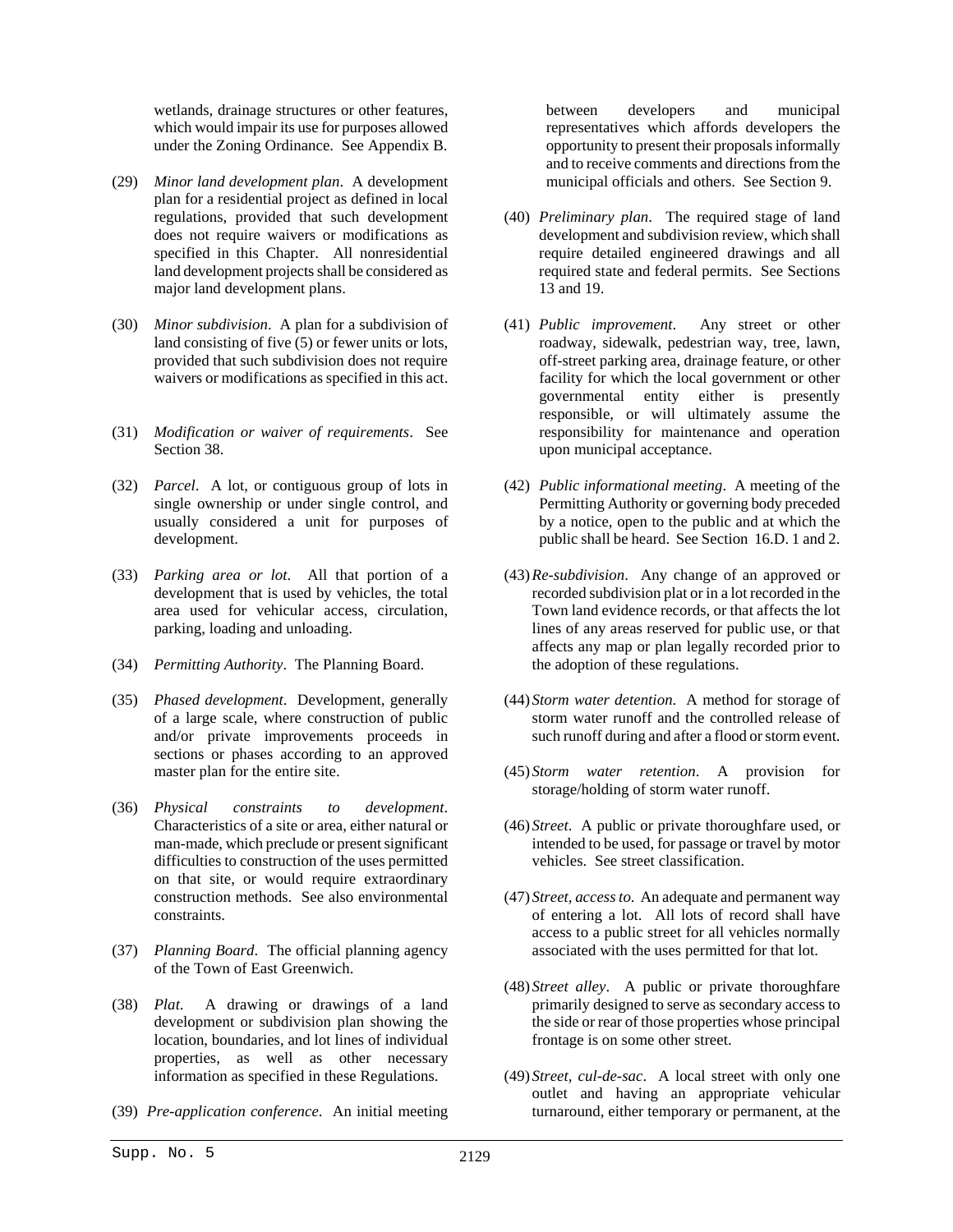closed (bulb) end. Cul-de-sacs shall not exceed 1000 feet in length. Minimum length for cul-desacs shall consist of the base frontage for the zone in which it lies plus the dimensions of the full bulb. The "bulb" of the cul-de-sac shall provide frontage for a maximum of three lots.

- (50) *Street, limited access highway*. A freeway or expressway providing for through traffic. Owners or occupants of abutting property on lands and other persons have no legal right to access, except at such points and in such manner as may be determined by the public authority having jurisdiction over the highway. Frontage on a limited access highway shall not constitute legal frontage for zoning or subdivision purposes.
- (51) *Street, private*. Private streets shall be prohibited in all single-family residential developments.
- (52) *Street, public*. All public property reserved or dedicated for street traffic.
- (53) *Street stub*. A portion of a street reserved to provide access to future development, which may provide for utility connections.
- (54) *Street classification*. A method of roadway organization which identifies a street hierarchy according to function within a road system, that is, types of vehicles served and anticipated volumes, for the purposes of promoting safety, efficient land use and the design character of neighborhoods and districts. Local classifications shall use the following as major categories:
	- (a) *Arterial*. A major street that serves as an avenue for the circulation of traffic into, out of, or around the Town and carries high volumes of traffic.
	- (b) *Collector*. A street whose principal function is to carry traffic between local streets and arterial streets but that may also provide direct access to abutting properties.
	- (c) *Local*. Streets whose primary function is to provide access to abutting properties.
- (55) *Subdivider*. Any person who (1) having an interest in land, causes it, directly or indirectly, to be divided into a subdivision or who (2) directly or indirectly sells, leases, or develops, or offers to sell, lease, or develop, or advertises to sell, lease, or develop, any interest, lot, parcel, site, unit, or plat in a subdivision, or who (3) engages directly or through an agent in the business of selling,

leasing, developing, or offering for sale, lease, or development a subdivision or any interest, lot, parcel, site, unit, or plat in a subdivision.

- (56) *Subdivision*. The division or re-division, of a lot, tract or parcel of land into two (2) or more lots, tracts, or parcels. Any adjustment to existing lot lines of a lot of record by any means shall be considered a subdivision. All resubdivision activity shall be considered a subdivision. The division of property for purposes of financing constitutes a subdivision.
- (57)*Technical Review Committee*. A committee comprised of the Town Manager, Director of Public Works, Chief of Police, Fire Chief, Director of Parks and Recreation, Building Official/Zoning Enforcement Officer, and the Director of Planning, or their assigns, for the purpose of reviewing, commenting, and making recommendations to the Planning Board with respect to approval of land development and subdivision applications. The Director of the Kent County Water Authority is an advisor to the Technical Review Committee.
- (58)*Temporary improvement*. Improvements built and maintained by a developer during construction of a development project and prior to release of the improvement guarantee, that are not intended to be permanent.
- (59)*Vested rights*. The right to initiate or continue the development of an approved project for a specified period of time, under the regulations that were in effect at the time of approval, even if, after the approval, the regulations change prior to the completion of the project.
- (60)*Waiver of requirements*. See Section 38.

# **Section 8. General provisions; applicable to all land developments and subdivisions.**

(a) *Required Findings*. In approving all administrative, minor and major development applications the Permitting Authority or the Administrative Officer shall address each of the general purposes of these regulations and shall make positive findings relative to the below listed provisions. If an adverse or negative finding for any of these standards is made, the Permitting Authority or Administrative Officer shall have grounds for denial of the project design. All findings shall be in writing and shall be part of the projects record of review.

(1) All subdivisions shall be consistent with the requirements of the East Greenwich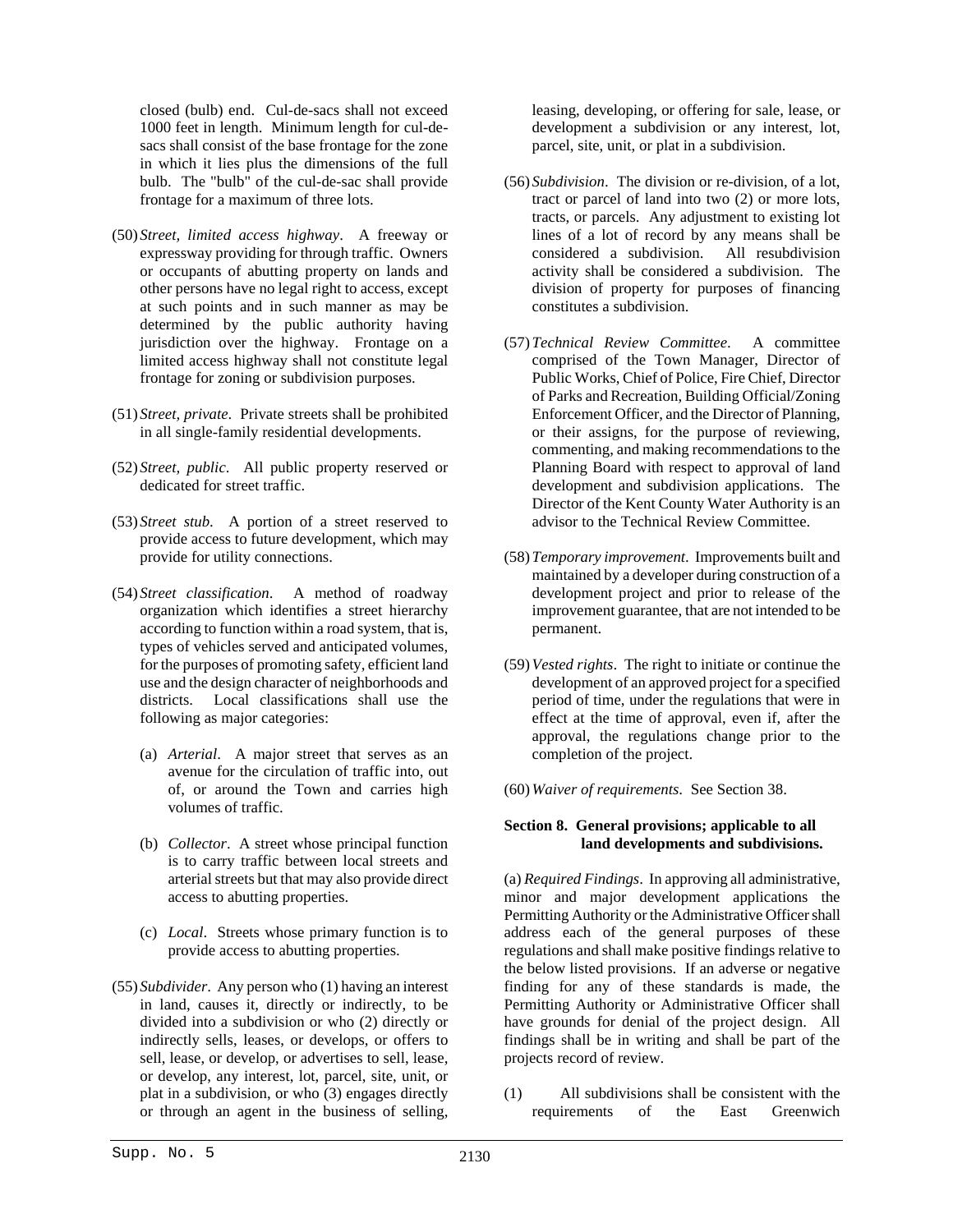Comprehensive Plan and/or shall satisfactorily address the issues where there may be inconsistencies;

- (2) All proposed lots in a subdivision shall conform to the minimum standards and applicable provisions of the East Greenwich Zoning Ordinance. Note: Lots donated to the Town to comply with requirements relating to recreational facilities may, at the discretion of the permitting authority, not meet all dimensional and other requirements of the zone in which the lot is situated. In such cases the following shall apply:
	- a. The recorded plat shall contain a statement that the lot being created is not a buildable lot; and,
	- b. The lot is granted to the Town of East Greenwich or East Greenwich Municipal Land Trust as a passive or active recreational site for use in the furtherance of the policies of the East Greenwich Open space and Recreation Plan (EGORP).
- (3) All lots proposed for development shall meet the minimum buildable area standards of these regulations (see Appendix B, Table 1).
- (4) There will be no significant adverse environmental impacts from the proposed development as shown on the final plan, with all required conditions for approval.
- (5) The subdivision, as proposed, will not result in the creation of lots that due to environmental or physical limitations to development that construction or use would be impracticable. (See Appendix B, Lot Design standards and Definition Section; Minimum Buildable Area). Lots characterized as such may be allowable only as permanent open space or for passive natural or recreational purposes with notation of same made on the record plat, (see Section 8.2-B).
- (6) All proposed land developments and subdivision lots shall have adequate and permanent physical access to a public street. Lot frontage on a public street without the ability to physically access same shall not be allowed.
- (7) Each subdivision shall make provisions for: safe circulation of pedestrians; bicycles and vehicular traffic; for the adequate detention of surface water run-off and storm flow; for building sites meeting the minimum buildable area requirements of these regulations and for preservation of natural, visual

historic or cultural features of the site and surrounding community.

- (8) The design, location, and construction of streets, building lots, utilities, drainage improvements and any other improvements in each subdivision shall not increase flooding or cause excessive soil erosion or sedimentation to occur.
- (b) Except for administrative subdivisions, findings of fact must be supported by legally competent evidence on the record which discloses the source and character of the observations upon which the fact finders acted.

# **Section 9. General provisions; pre-application meetings and concept review.**

(a) A minimum of one or more pre-application meetings shall be held for all major land development or subdivision applications. One pre-application meeting may be held for administrative subdivisions, upon request of the Town Officials or the applicant. A minimum of one pre-application meeting shall be required for all minor subdivisions prior to submission of any application for minor subdivision review. Preapplication meetings shall allow the applicant to meet with appropriate Town officers, boards, commissions, planning staff for advice and guidance relative to the required steps in the approval process, review of local plans, ordinances, regulations, rules and procedures and standards which may impact the proposed development project.

(b) At the pre-application stage the applicant may request an informal concept plan review for a development. The purpose of the concept plan review is also to provide Town professional staff and the Permitting Authority the opportunity for input during the formative stages of major subdivision and development concept design.

(c) Applicants seeking a pre-application meeting or an informal concept review shall submit general, conceptual materials, an application, all required fees and information required by the Pre-Application checklist twenty (20) days in advance of the meeting(s).

(d) The purpose of pre-application meetings is to promote the sharing and discussion of project concepts among all participants. Pre-application discussions are intended to provide guidance to project applicants and do not constitute approval of the project or its constituent parts.

(e) Provided that at least one (1) pre-application meeting has been held for major land development or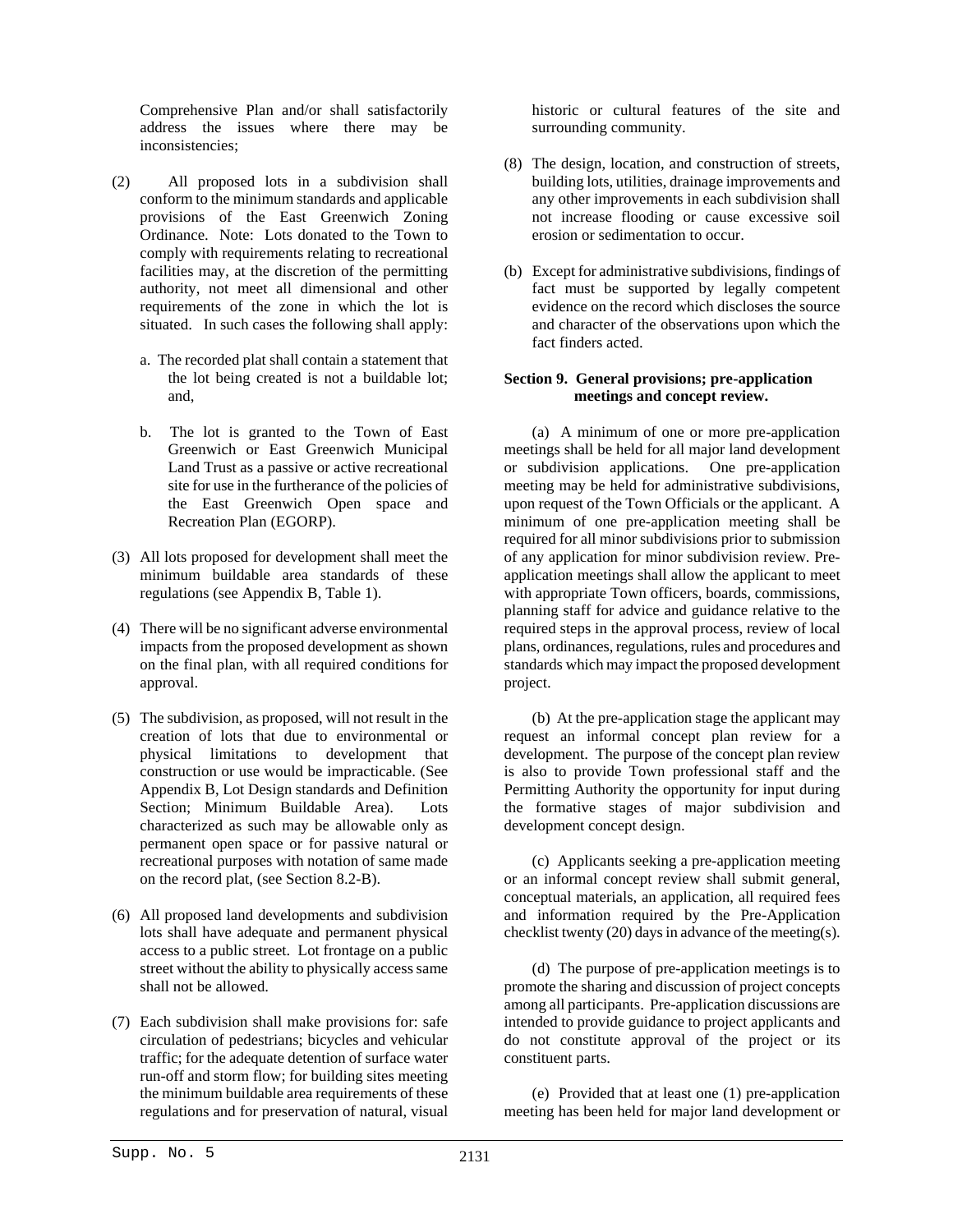subdivision application or sixty (60) days have elapsed from the filing of the pre-application submission and no pre-application meeting has been scheduled to occur within said sixty (60) days, nothing shall be deemed to preclude an applicant from thereafter filing and

proceeding with an application for a land development or subdivision project in accordance with Section 10 of these regulations.

(f) Pre-application checklist.

# **PRE-APPLICATION CHECKLIST**

 The applicant shall submit to the Administrative Officer all required information. Plans shall include a certification that all plans and improvements conform to all standards of the State of Rhode Island and Providence Plantations, Boards of Registration for Professional Engineers, Landscape Architects, and Land Surveyors. The following materials must be delivered to the Planning Department for review:

1. Nine complete sets of blue or black line prints at a scale no smaller than  $1" = 100'$  with a sheet size of 24" x 36" and one (1) reduced set on 8-1/2" x 11" sheets.

2. Plan title block with proposed name of the development; name(s) and addresses(s) of applicant(s), owner(s), and designer(s) of the plan; date prepared; revision box to identify all changes from previous submissions; and Plat(s) and Lot number(s) for proposed development plans shall bear the stamp of the Professional Land Surveyor and Professional Engineer who prepared them.

3.\_\_\_\_\_Site boundary, north arrow, plat and lot number(s), calculated area of property, zoning district(s), and the plat and lot numbers and zoning districts of abutting lots; scale of drawings, including graphic scale.

4.\_\_\_\_\_Existing land use and zoning of site and the surrounding area within one-half mile of the perimeter of the site.

5.\_\_\_\_\_Existing traffic and circulation patterns.

6.\_\_\_\_\_Soil classifications, descriptions, and area calculation of soil types.

7.\_\_\_\_\_Existing topography at no greater than ten (10) foot contour intervals, slopes, vistas, kettle holes, rock outcrops, and drainage patterns on site and within a three hundred (300) foot perimeter of the site.

8.\_\_\_\_\_Existing drainage swales, wetlands, streams, ponds, groundwater recharge areas, groundwater reservoirs, wellhead protection areas, coastal features, Natural Heritage Areas, scenic corridors, stone walls, historic features and the 100-year flood plain boundary.

9.\_\_\_\_\_Areas proposed for development, areas reserved for future development, and tentative street layout.

10.\_\_\_\_\_Approximate locations of proposed buildings, ISDS, sanitary sewers, public water, drainage, and parking.

11. Existing vegetation and proposed open space.

12.\_\_\_\_\_If the proposal is for a cluster subdivision, at least one conventional subdivision alternative shall be submitted for review and discussion.

13.\_\_\_\_\_Total number and density of proposed dwelling units, number of bedrooms per dwelling unit, and total square footage of commercial and industrial space (whichever is appropriate).

14.\_\_\_\_\_A location map showing the physical relationship of the proposed subdivision or land development project to the area within a radius of one-half mile using a U.S. Geological Survey (USGS) quadrangle map. Said location map shall identify the location of all brooks, streams, ponds, lakes, wetland areas, public drinking water reservoirs, groundwater reservoirs, groundwater recharge areas, wellhead protection areas, and public wells, and other public facilities within one thousand (1,000) feet of the proposed subdivision or land development.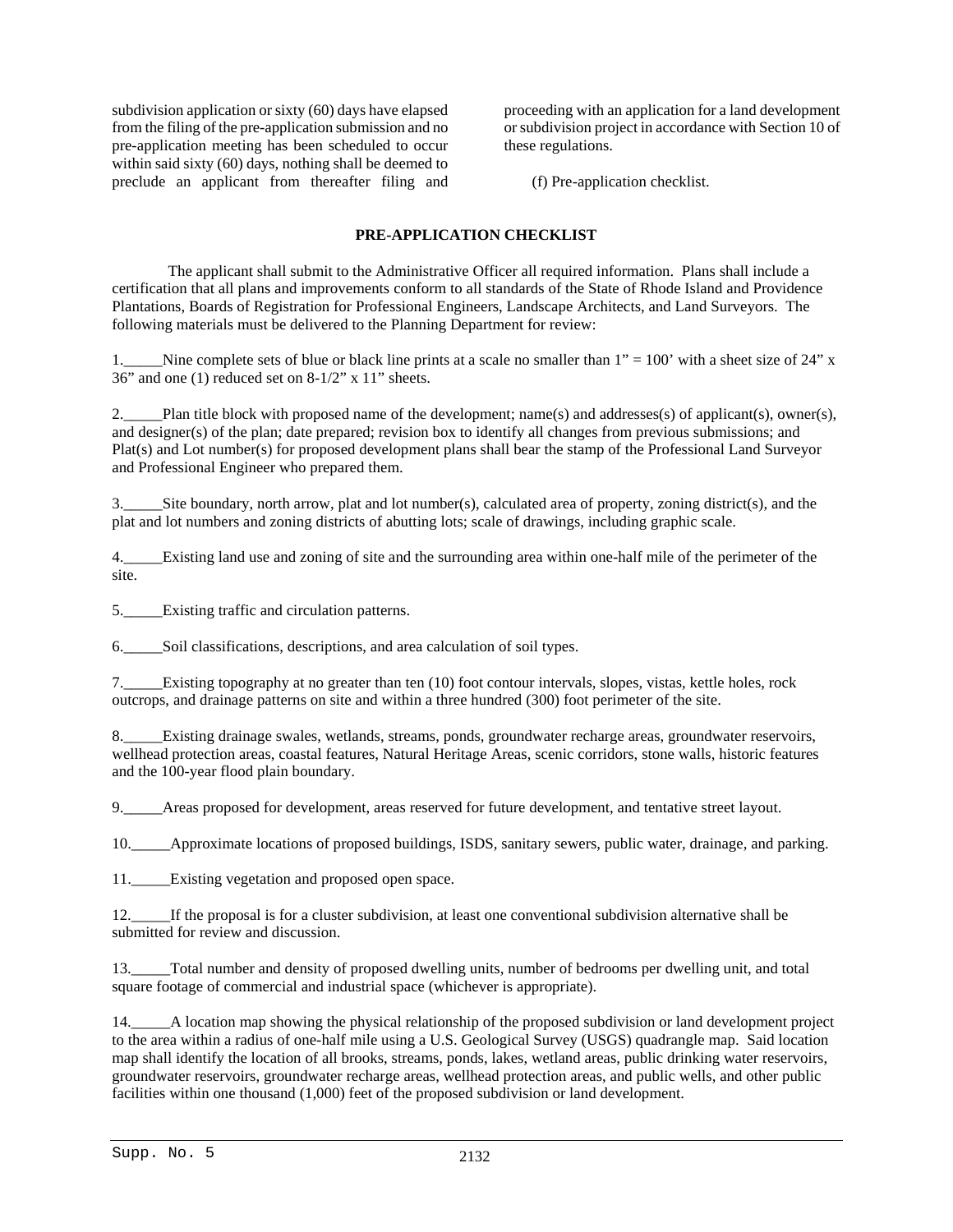15.\_\_\_\_\_Aerial photograph at a scale of not less than 1" = 400' showing the same area covered by the one-half mile radius map.

16.\_\_\_\_\_Completed application signed by the applicant and property owner.

17. Application fee.

18. Certificate of the tax collector that all taxes due on the land have been paid prior to filing the Pre-Application.

19.\_\_\_\_\_Such other information as may be requested by the Planning Department or the Planning Board.

# **Section 10. General provisions; application for development and certification of completeness.**

(a) *Classification*. The Administrative Officer shall advise the applicant as to which process steps and approvals are required and the appropriate body or board(s) for hearing an application for a land development or subdivision project. Applications fall into three classifications:

- (1) Administrative subdivision;
- (2) Minor subdivision or minor land development plan;
- (3) Major subdivision or major land development plan.

(b) Certification of a complete application. An application shall be complete for purposes of commencing the applicable time frame for formal consideration upon certification by the Administrative Officer. If such certification of the application is not made within the time specified in these regulations, the application shall be deemed complete for purposes of commencing the review period. This shall be the case unless the application lacks information required as specified in these regulations and the Administrative Officer has notified the applicant, in writing, of such deficiencies.

(c) Notwithstanding the above subsections, the Permitting Authority may require correction of any information found to be in error and/or submission of additional information specified in the regulations but not required by the Administrative Officer prior to certification.

(d) Where review is postponed with the consent of the applicant, pending further information or revision of information, the time period for review shall be stayed and shall resume when the Administrative Officer or the Planning Board determines that the required application information is complete.

# **Section 11. General provisions; administrative subdivision.**

(a) Any applicant requesting approval of an administrative subdivision shall submit a completed application form and required application fee to the Administrative Officer and all items in complete form as required by these regulations for such proposals. See Checklist I Administrative Subdivisions.

(b) The application shall be certified as complete or incomplete by the Administrative Officer, within a fifteen (15) day period from the date of its submission.

- (c) Review process:
- (1) Within fifteen (15) days of certification of completeness, the Administrative Officer shall review the application and approve, deny or refer it to the Permitting Authority with analysis and recommendations. The officer shall report his/her actions to the Permitting Authority at its next regular meeting, to be made part of the record.
- (2) If no action is taken by the Administrative Officer within the fifteen (15) days, the application shall be placed on the agenda of the next regular Permitting Authority meeting.

(d) If referred to the Permitting Authority, the board shall consider the application and the recommendations of the Administrative Officer and shall either approve, approve with conditions, or deny the application within sixty-five (65) days of certification of completeness. Failure of the Permitting Authority to act within the period prescribed shall constitute approval of the administrative subdivision plan. A certificate from the Administrative Officer as to the failure of the Permitting Authority to act within the required time and the resultant approval shall be issued on request of the applicant.

(e) Denial of an application by the Administrative Officer shall not be appealable and will require the plan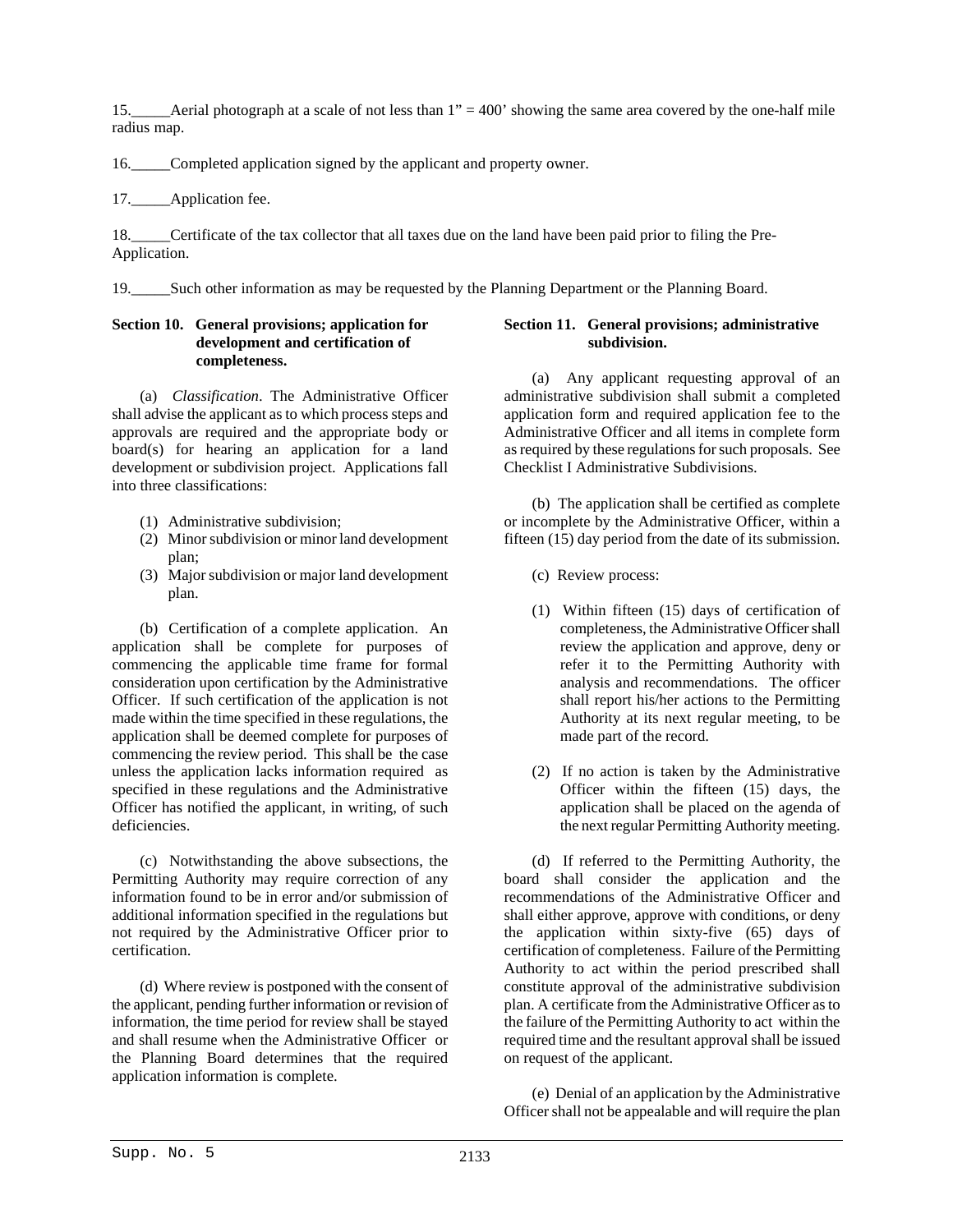to be submitted as a minor subdivision application to the Permitting Authority.

(f) Any approval of an administrative subdivision shall be evidenced by a written decision which shall be filed and posted in the office of the city or town clerk.

(g) Approval of an administrative subdivision shall expire ninety (90) days from the date of approval unless within such period a plat in conformity with such approval is submitted for signature and recording in accord with the standards of these regulations.

# **CHECKLIST I - ADMINISTRATIVE SUBDIVISION**

The applicant shall submit to the Administrative Officer three (3) blueline or photocopies of the proposed plat for distribution and review. Upon certification of a complete submittal, three (3) additional copies shall be provided to the Administrative Officer. If referral to the Permitting Authority is required, seven (7) additional copies shall be submitted. The following information shall be provided. Unless otherwise specified, each item must be answered on this checklist. If an item does not apply to your activity, indicate by entering NA (Not Applicable). The checklist must be filled out completely or the application will be returned.

- 1. Name and address of the property owner and applicant (if different).
- 2. Application fee, (as set by the East Greenwich Town Council).
- 3. \_\_\_ Date of plan preparation, with revision date(s) (if any).
- 4. Plat and lot numbers of the parcel being re-subdivided.
- 5. \_\_\_ Graphic scale (1"=100' or larger) and north arrow.
- 6. \_\_\_ Zoning district(s) of the parcel being re-subdivided. If more than one district, zoning boundary lines must be shown.
- 7. \_\_\_ Existing property lines, easements and rights of way, (nature of easements to be noted).
- 8. \_\_\_ Proposed property lines, drawn in a manner that distinguishes them from existing property lines.
- 9. \_\_\_ Area of existing parcel and area(s) of the parcel(s) being created.
- 10. Approximate location of wooded areas and wetlands (if any) and other natural site features.
- 11. Location and size of existing buildings, structures, utilities and improvements
- 12. Location names of existing public streets within or immediately adjacent to the parcel.
- 13. Certification (stamp) and signature of a Registered Land Surveyor that the plan is correct.
- 14. Plan legend depicting/explaining all symbols.
- 15. A description by name and location of all other subdivisions created by the same subdivision within the Town.
- 16. Signature block for Permitting Authority or their designee.

# **SURVEY STANDARDS**

The survey and plan(s) submitted in support of the application shall meet all criteria as set forth in the publication entitled; Procedural and Technical Standards for the Practice of Land Surveying in the State of Rhode Island and Providence Plantations, effective April 1, 1994, as amended. Surveys shall meet the minimum standards for Class I Surveys.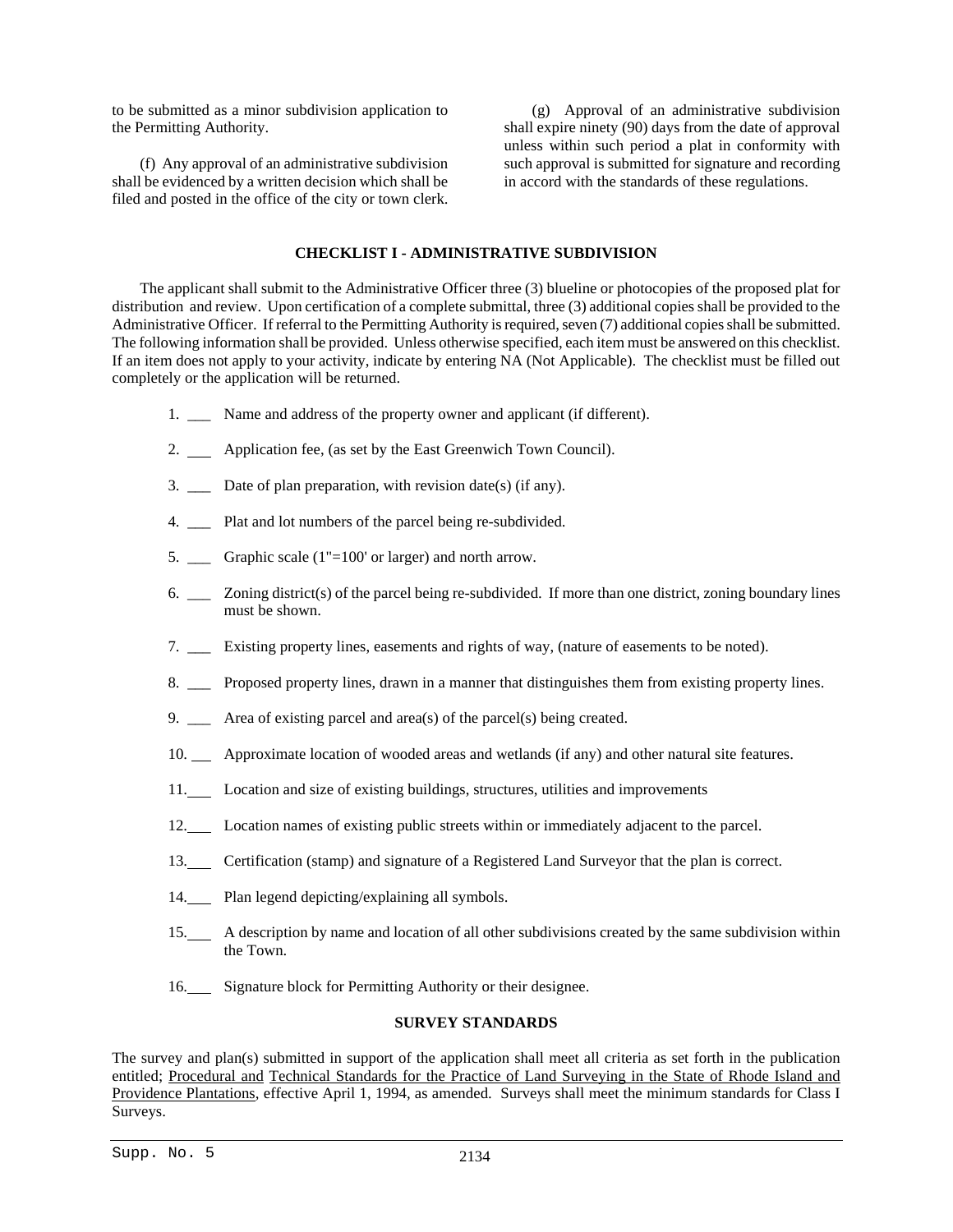Note: Following approval, two polyester film reproducible originals of the signed plat shall be recorded with the Clerk into Town land evidence records. An electronic copy of the subdivision in the latest release of AutoCAD shall be submitted to the Town Clerk at recording to be forwarded to the Director of Public Works. Three blue line or black line paper copies shall be submitted with the mylar originals to the Planning Department for final proof prior to recording. The sheet size shall be 24" X 36".

# **Section 12. General provisions; minor land development and minor subdivision review.**

(a) *Review stages*. Minor plan review shall consist of two principal stages, preliminary and final. If a street creation or extension is involved, a public hearing is required. The Permitting Authority, at its discretion, may combine the approval stages, providing all requirements for both stages have been met by the applicant to the satisfaction of the administrative officer.

(b) *Submission requirements*. Any applicant requesting approval of a proposed minor subdivision or minor land development, as defined, shall submit to the administrative officer all items required for certification. (See Checklists II and III, Minor Subdivision Review, Preliminary Plat and Final Plat. A minimum of three (3) sets of application shall be required.)

(c) *Certification*. The application shall be certified complete or incomplete by the Administrative Officer within twenty-five (25) days, or within fifteen (15) days if no street creation or extension is required according to the provisions of Section 10. The running of the time period set forth herein shall be deemed stopped upon the issuance of a certificate of incompleteness of the application by the Administrative Officer and shall recommence upon the resubmission of a corrected application by the applicant; however, in no event shall the administrative officer be required to certify a corrected submission as complete or incomplete less than fourteen (14) days after its resubmission.

(d) The Administrative Officer and Town professional staff and/or Town boards shall review the complete application and forward analysis, comment and recommendations to the permitting authority. The plans shall also be forwarded to the technical review committee for advisory review.

(e) *Technical Review Committee*. The technical committee shall review all minor land development projects and subdivisions and forward its analysis and recommendations to the Permitting Authority.

(f) *Re-assignment to major review*. The Permitting Authority may reassign a proposed minor proposal to major review if their review does not result in positive findings required outlined in Section 8A, 1- 8.

(g) *Decision*. If no street creation or extension is required, the Permitting Authority shall approve, deny, or approve with conditions, the preliminary plan within sixty-five (65) days of certification of completeness, or within such further time as is agreed to by the applicant and the reviewing body. If a street extension or creation is proposed a public hearing shall be held prior to approval according to the requirements in Section 20. The Permitting Authority shall approve, deny, or approve with conditions, the preliminary plan within ninety-five (95) days of certification of completeness, or within such further time as is agreed to by the applicant and the board.

(h) *Failure to act*. Failure of the Permitting Authority to act within the period prescribed shall constitute approval of the preliminary plan and a certificate of the Administrative Officer as to the failure of the Permitting Authority to act within the required time and the resulting approval shall be issued on request of the applicant.

(i) *Final Plan*. The Permitting Authority may delegate final plan review and approval to the Administrative Officer. The officer shall report its actions to the Permitting Authority at its next regular meeting, to be made part of the record.

(j) *Vesting*. Approval of a minor land development or subdivision plan shall expire ninety (90) days from the date of approval unless within such period a plat or plan, in conformity with such approval, and as defined in this act, is submitted for signature and recording into town land evidence records. Approval may be extended for a longer period, if requested by the applicant in writing, and approved by the Permitting Authority.

# **Section 13. Preliminary plat checklist; minor land development and minor subdivisions.**

(a) *Preliminary Plat Map(s)*. The applicant shall submit a completed application form and required application fee to the Administrative Officer and seven (7) copies of the preliminary site plans for distribution and review. Upon certification of completion, nine (9)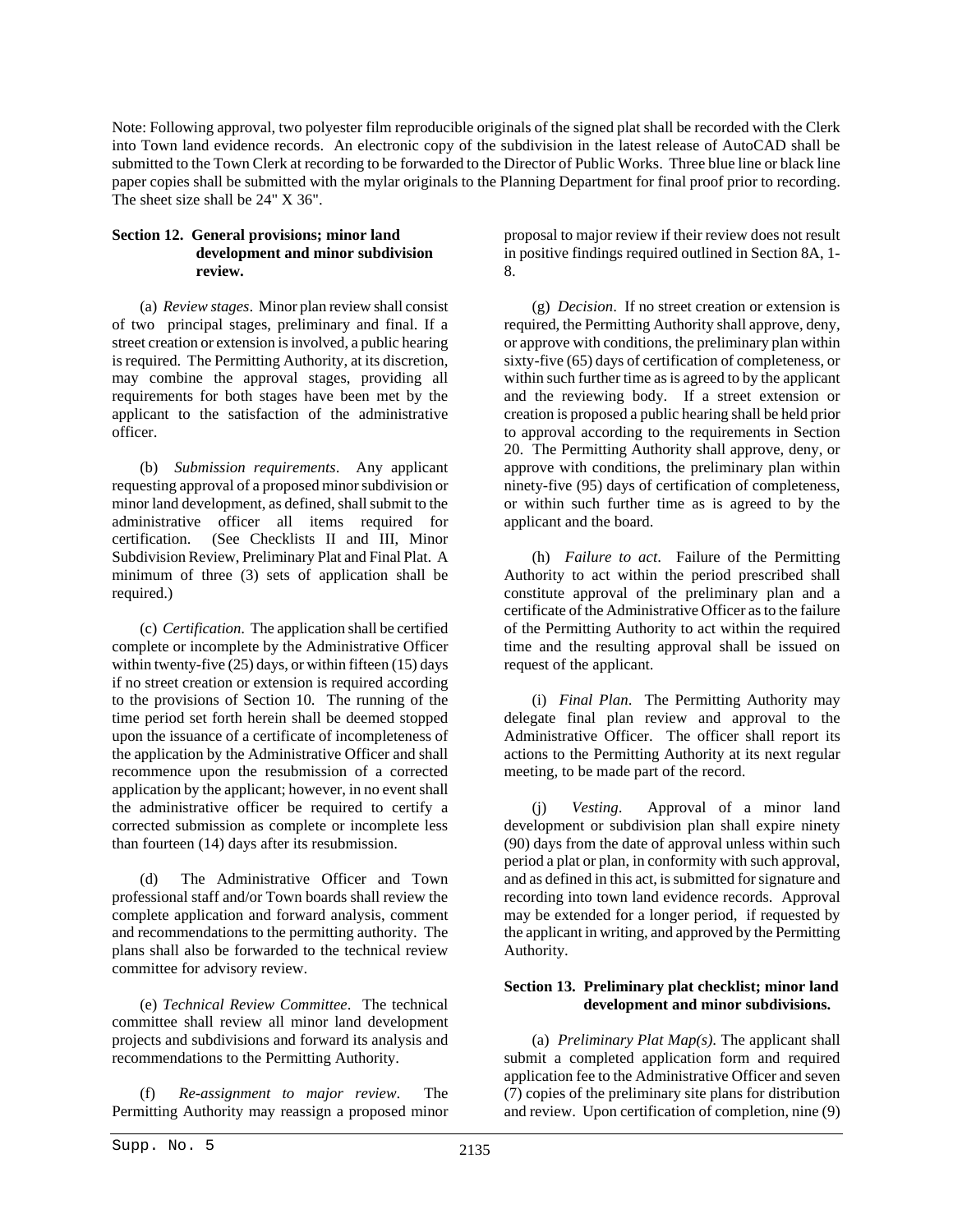additional copies shall be submitted for distribution and review by the Permitting Authority. Additional copies may be required for referrals to the Building Official, Fire District and Police Department. Each sheet shall be 24 inches by 36 inches, and a sufficient number of sheets shall be included to clearly show all of the information required. Sheets shall be numbered in

sequence. Each item must be addressed on this checklist. If a particular item is not relevant to your proposal, please indicate same by entering NA (Not Applicable) in the spaces provided. The checklist must be filled out completely and all required copies must be presented or the application will not be accepted.

# **CHECKLIST II. MINOR SUBDIVISION REVIEW TITLE BLOCK INFORMATION**

- 1. \_\_\_ Name of the proposed subdivision.
- 2. \_\_\_ Name and address of property owner and applicant (if the owner of the record is a corporation, the name and address of the president and secretary).
- 3. \_\_\_ Name, address and registration seal of engineer or surveyor preparing plans.
- 4. Date of plan preparation, with revision date(s)(if any).
- 5. \_\_\_ Graphic scale (1"=100' or larger) and north arrow. A larger scale may be required by the administrative officer or Permitting Authority to adequately depict site features.
- 6.  $\Box$  Plat and lot number(s) of the land being subdivided

# **PLAN INFORMATION**

- 7. Legend depicting all plan symbols.
- 8. \_\_\_ Zoning districts(s) of the land being subdivided. If more than one district, zoning boundary lines must be shown.
- 9. \_\_\_ Perimeter boundary lines of the subdivision, drawn in a manner that distinguishes them from other property lines. These shall be marked and numbered in the field by survey stakes to identify the limits of the property.
- 10. \_\_\_ Area of the subdivision parcel(s) and proposed number of buildable lots.
- 11. \_\_\_ Location and dimensions of existing streets and property lines within on the perimeter of the subdivision parcel.
- 12. \_\_\_ Easements, reservations, and rights-of-way within or adjacent to the subdivision parcel(s).
- 13. \_\_\_ Location of wooded land areas and notation of existing ground cover and other natural features.
- 14. \_\_\_ Location of wetlands or watercourses present on or within two hundred (200) feet of the perimeter of the subdivision parcel.
- 15. \_\_ Areas devoted to agricultural use.
- 16. \_\_\_ Acreage of parcel to the nearest tenth of an acre. A zoning data table showing calculations necessary to determine conformance to zoning regulations.
- 17. \_\_\_ All distances as measured along the right-of-way lines and existing streets abutting the property and direction to the nearest intersection with any other public street.
- 18. \_\_\_ Existing contours with intervals of two (2) feet are to be indicated by a dashed line. Changes in contours shall be as solid lines. Spot elevations must also be shown. A minimum of two (2)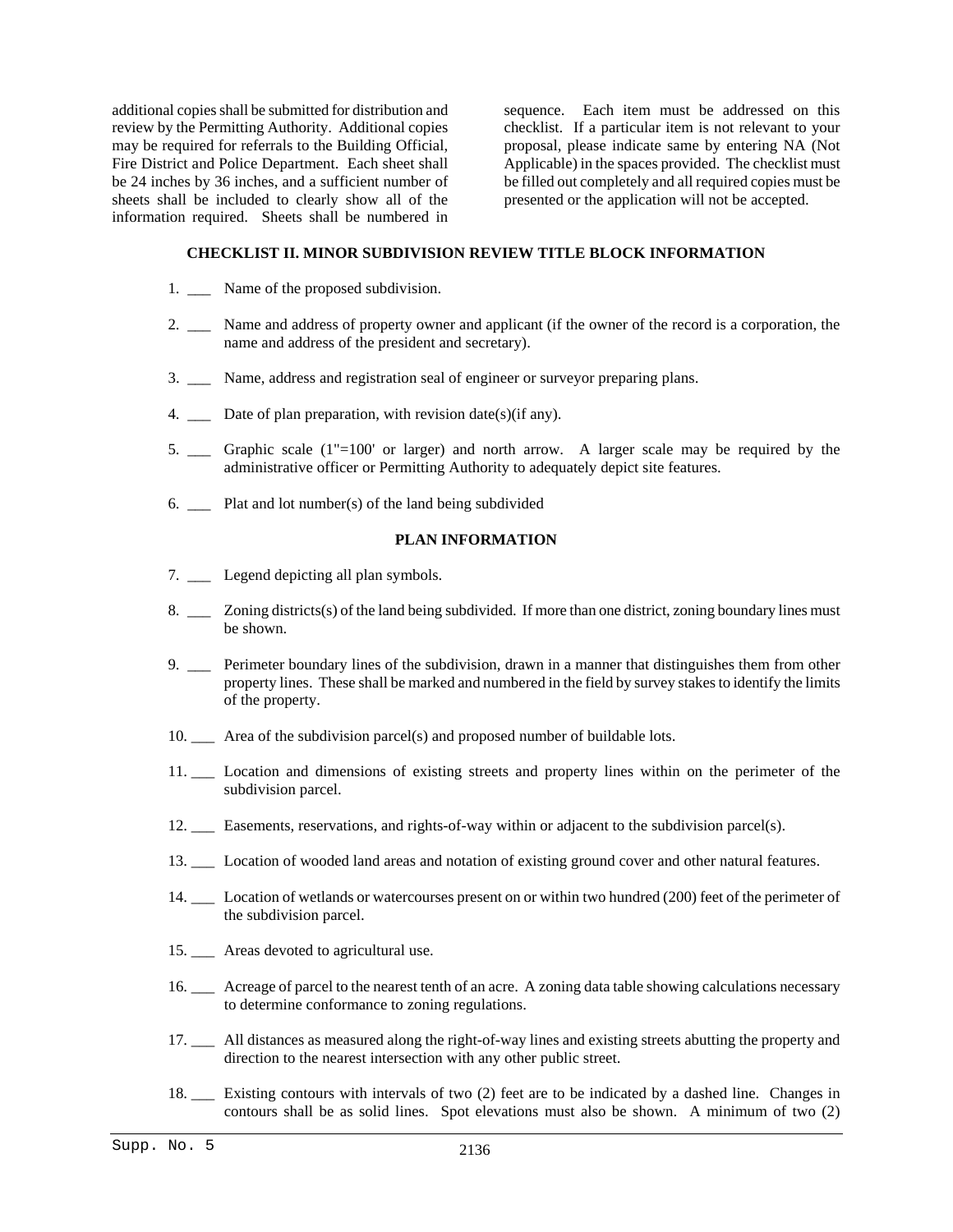benchmarks shall be referenced.

- 19. \_\_\_ Location of existing environmental features including soil types, areas of rock outcrops, watercourses, ponds, marshes, wetlands, floodplains, and other significant environmental features including previous flood elevations, ponds and marsh areas as determined by survey. If any portion of the proposed development is located within a flood hazard area, base flood elevation data must be provided.
- 20. \_\_\_ Location of existing buildings, which shall remain and all other existing structures such as stone walls, fences, culverts, bridges, cart paths, roadways, etc.
- 21. \_\_\_ Location and ownership of historic cemeteries on or immediately adjacent to the subdivision parcel(s) (if any).
- 22. \_\_\_ Proposed streets, lots, lot lines, with approximate lot areas and dimensions. Proposed lot lines shall be drawn so as to distinguish them from existing property lines. Proposed streets shall be labeled with proposed names.
- 23. \_\_\_ A 100 scale (minimum) plan depicting all property within a two hundred (200) foot radius as measured from the perimeter of the subject property. Noting the following:
	- General shape, dimension and area of the abutting properties.
	- \* The location of all zoning use district boundary lines; and
	- \* Assessor's plat and lot numbers;
	- General locations, use of all existing buildings and structures and improvements within a two hundred (200) foot radius of the subject property;
- 24. \_\_\_ The proposed use or uses of land, building structures, and equipment and the proposed location of buildings, structures and equipment including proposed grades. Such features must be indicated on a separate drawing where required.
- 25. \_\_\_ The location, type and density of land use to be allocated to parts of the site to be developed. The location, dimension and area of any land proposed to be set aside as open space.
- 26. \_\_\_ Renderings, elevations, photos or scale models as may be needed to illustrate the visual impact of the proposal.
- 27. \_\_\_ Location, size, sketch and illumination, if any of proposed signs or entrance treatments.
- 28. \_\_\_ A drainage plan prepared be a registered professional engineer that incorporates the change in land use and routes of stormflow through the site to meet recommendations set by the East Greenwich Department of Public Works shall be submitted. The drainage plan shall consist of a plan showing existing and proposed drainage structures, drainage basin areas and drainage flow paths. Also required shall be a report summarizing drainage calculations. The rational method, SCS TR20, SCS TR55 or accepted approved method shall be used for runoff calculations. The design storm shall utilize a twenty-five year storm condition. If the detention or retention system is located in a special flood hazard zone, a one-hundred year design storm shall be used. Calculations shall include predevelopment and post-development conditions. Pre-development runoff rates based on assumption of vacant land site conditions on the site shall be maintained.
- 29. \_\_\_ Location of all existing and proposed sanitary sewers, water mains and other utilities, whether publicly or privately owned, showing pipe sizes, grades and directions of flow. All proposed sanitary sewers, water mains and other utilities shall conform with the applicable requirements and standards of the Town and/or the appropriate utility. Final approval of utility plans by the appropriate utility authority shall be required.
- 30. \_\_\_ The proposed location, direction and footprint of illumination, power and time of proposed outdoor lighting, and the location of any outdoor storage areas and dumpsters. (For commercial, industrial and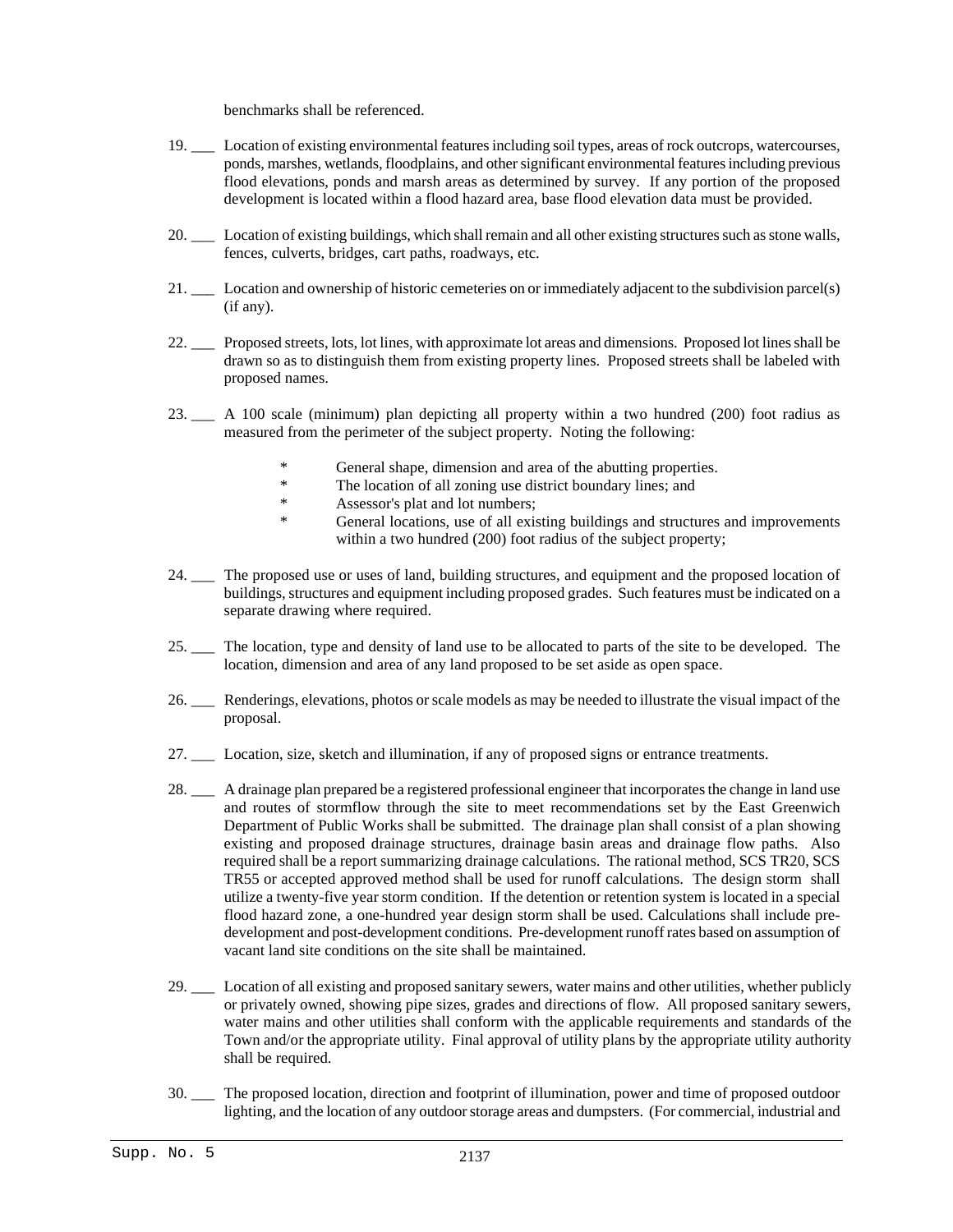multi-family project proposals only.)

- 31. \_\_\_ The proposed screening and landscaping plan, as well as all other landscaping materials and treatments such as paving, parking, lighting, street trees, and pedestrian amenities. This plan shall specify the location, type and size of all plantings and street trees at time of planting. This plan shall be prepared and stamped by a registered landscape architect.
- 32. \_\_\_ All means of vehicular access to and from the site onto public streets showing the size and location of driveways, curb cuts, radii, parking as well as other off-site traffic improvements necessary to ensure public safety and convenience.
- 33. \_\_\_ All proposed street plans (minimum 1"=40') with profiles (minimum 1"=4') indicating grading, and cross-sections showing width of roadway and location and width of sidewalks and if required, bike paths. All proposed improvements must be designed and constructed according to the standards and specifications of the Town of East Greenwich.
- 34. \_\_\_ Any other information as may be required to show that the details of the development plan are in accordance with the standards of these regulations and Town Comprehensive Plan.
- 35. \_\_\_ A signature box for use by the approving authority must be provided on all plans and/or documents to be recorded into the land evidence records of the Town.
- 36. \_\_\_ Certification by a Registered Land Surveyor that a perimeter survey of the land being subdivided has been performed and conforms to the survey requirements of the State of Rhode Island.
- 37. \_\_\_Other such information as may be required by the Planning Department or the Planning Board.

# **SURVEY STANDARDS**

All plans and surveys submitted shall meet the criteria set forth in the handbook entitled Procedural and Technical Standards for the Practice of Land Surveying in the State of Rhode Island and Providence Plantations, effective April 1, 1994, as amended, Measurement standards for the surveys shall meet the minimum standards for Class I Surveys.

- (b) *Supporting Materials*.
	- 1. \_\_\_ Application Fee as set by the Town Council. The applicant shall also be responsible for costs associated with review, hearings, and notice including stenographic services.
	- 2. Soils map of the area.
	- 3. \_\_\_ Written confirmation that the Kent County Water Authority has reviewed the plan and is able to provide water service (if proposed).
	- 4. If public water will not be provided, the applicant shall note proposed locations of all private wells.
	- 5. \_\_\_ Written confirmation that the East Greenwich Sewer Department has reviewed plans for proposed sewer service, and indicates whether sewer service is (is not) available and can (can not) be supplied.
	- 6. \_\_\_ If Individual Sewage Disposal Systems (ISDS) are proposed to service the development, confirmation from the State Department of Environmental Management that the soils are adequate for the use of ISDS. The following items shall be provided:
		- \* Preliminary Subdivision Suitability Report
		- \* Water table verification

(The plan shall also note locations of all percolation and groundwater test pits as well as the proposed locations of septic systems.)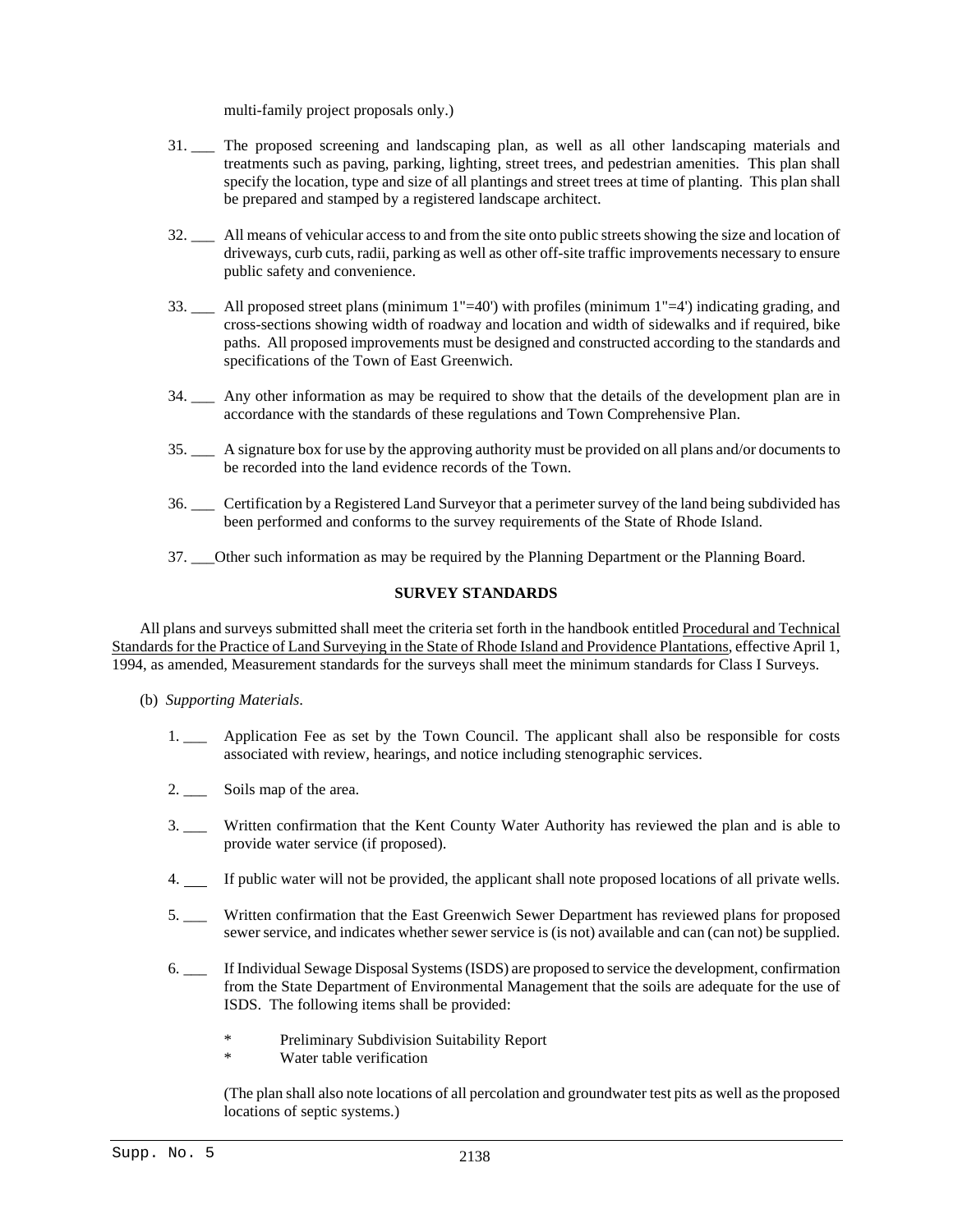- 7. \_\_\_ Construction plan including staging, storage of equipment and materials, disposal of spoil and debris from clearing and grubbing through pavement markings. A soil erosion and sediment control permit may be required if applicable.
- 8. \_\_\_ Draft copies of all legal documents, legal description of property, proposed easements and rights-ofway, dedications, restrictions or other required legal documents including Homeowners Associations (if applicable), warranty deed conveying open space and offer of street dedication.
- 9. Written confirmation from the East Greenwich Fire District documenting that the District has reviewed the proposal and approves the location of hydrants (if proposed) and extension of fire alarm service to the proposed development).
- 10. A description by name and location of all other subdivisions created by the same subdivider within the Town.
- 11.\_\_ Names and addresses of all property owners within a two hundred (200) foot radius of the perimeter of the property as shown on the current real estate and tax assessment records of the Town, including plat and lot numbers. (List to be submitted in order of lot numbers and alphabetically by owners name.)

# **Section 14. Final plat checklist; minor land developments and minor subdivisions.**

The applicant shall submit a completed application form and the required application fee to the Administrative Officer and copies of final plans and supporting materials as listed and described below. Each item must be answered on this checklist. If a particular item is not relevant to your proposal please indicate by entering NA (Not Applicable) in the space provided. The checklist must be filled out completely or the application will be returned.

(1) *Final Plat Plans.* Seven (7) blueline prints or photocopies shall be submitted for distribution and review by staff. Upon Certification of Completeness, nine (9) blueline or photocopies shall also be submitted for referral to and review by the Permitting Authority. Each sheet shall be 24 inches by 36 inches, and a sufficient number of sheets shall be included to clearly show all of the information required. Sheets shall be numbered in sequence. All of the below listed required information shall be shown on the plans:

# **CHECKLIST III. TITLE BLOCK INFORMATION**

- 1. \_\_\_ Name of the proposed subdivision
- 2. \_\_\_ Name and address of property owner and/or applicant (if the owner of record is a corporation, the name and address of the president and other officers shall be provided)
- 3. \_\_\_ Name, address, and registration stamp number of preparer
- 4. \_\_\_ Date of plan preparation, with revision date(s) (if any)
- 5.  $\_\_\_\$  Graphic scale (1" = 100' or larger) and north arrow.
- 6.  $\qquad \qquad$  Plat and lot number(s) of the parcel being subdivided

# **PLAN INFORMATION**

- 7. Legend depicting all symbols.
- 8. \_\_\_ Zoning district(s) of the parcel being subdivided. If more than one district, zoning boundary lines must be shown.
- 9. \_\_\_ Perimeter boundary lines of the subdivision, drawn in a manner that distinguishes them from other property lines.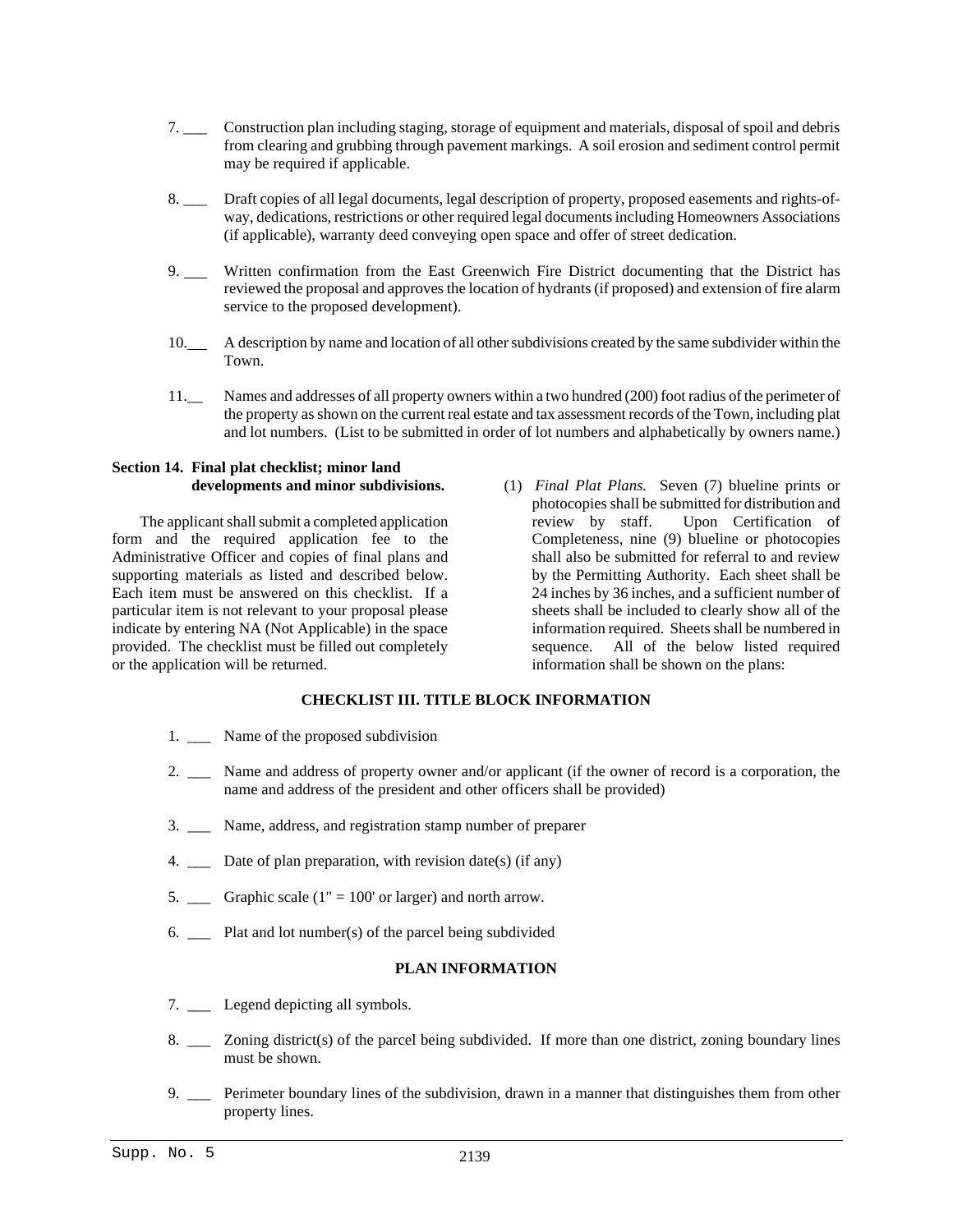- 10. \_\_\_ Area of the subdivision parcel(s).
- 11. \_\_\_ Location and dimensions of existing property lines, easements, reservations, and rights-of-way within or immediately adjacent to the parcel being subdivided.
- 12. \_\_\_ Location, width and names of the proposed and existing streets within and immediately adjacent to the parcel being subdivided.
- 13. \_\_\_ Names of abutting property owners and property owners immediately across any adjacent streets.
- 14. \_\_\_ Location of all existing and proposed permanent boundary markers
- 15. \_\_\_ Location of all interior lot lines and street lines with dimensions and angles or bearings indicated
- 16. \_\_\_ Location and number of all proposed lots, with areas indicated.
- 17. \_\_\_ Location and notation of type of proposed easement(s) or existing easement(s) to remain (if any) with accurate dimensions and areas indicated
- 18. \_\_\_ Notation of special conditions of approval if required by the Permitting Authority.
- 19. \_\_\_ Notation of any permits and agreements with State and Federal reviewing agencies (if required)
- 20. \_\_\_ A place for the signatures of the permitting authority or Designee must be provided on all plans and/or documents to be recorded into the land evidence records.
- 21. \_\_\_ Certification by a Registered Land Surveyor that all interior and perimeter lot lines and street lines of the land being subdivided have been designed to conform to Procedural and Technical Standards for the Practice of Land Surveying in the State of Rhode Island and Providence Plantations. Surveys shall meet the minimum Standards for Class I Surveys.
- (2) *Construction Drawings* Three (3) blueline copies or photocopies of construction plans drawn to a minimum scale of 1 inch to 40 feet (1"=40') for review. Upon Certification of Completeness, seven (7) blueline or photocopies of construction plans shall be submitted for review. Each sheet shall be no larger than 24 inches by 36 inches, and a sufficient number of sheets shall be included to clearly show all of the information required. Sheets shall be numbered in sequence.
	- 1. \_\_\_ Final construction plans as listed in the preliminary plat checklist, including plans of any additional improvements as required by the Permitting Authority as a condition of approval.
	- 2. \_\_\_ Certification (stamp) of a Registered Professional Engineer and statement that the construction drawings are correct.
	- 3.  $\Box$  Proposed street plan and profiles drawn at a minimum scale of  $1"=\pm 0'$  horizontal and  $1"=\pm 4'$  vertical.
	- 4. Street cross sections.
	- 5. \_\_\_ Proposed landscaping plan including street trees and any entranceway improvements to the subdivision.
	- 6. \_\_\_ Soil erosion and sediment control plan in accord with the East Greenwich Code Chapter 9, section 61- 99.

(3) *Supporting Materials.*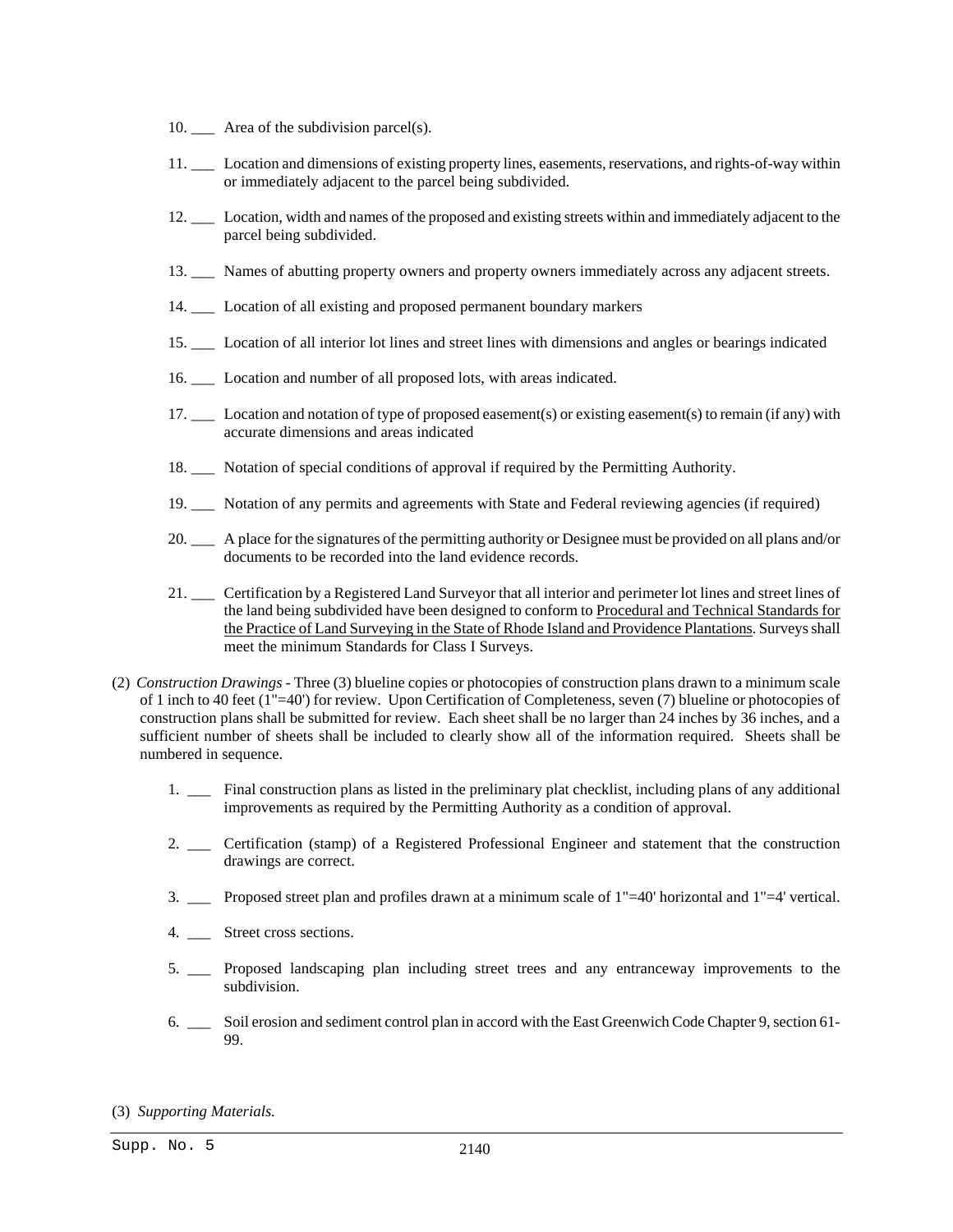- 1. \_\_\_ Application fee as set by the East Greenwich Town Council. The applicant is responsible for covering all costs associated with review, hearings, and notice including stenographic services.
- 2. \_\_\_ Two original signed copies of all legal documents describing the property, including proposed easements and rights-of-way, offer to convey public streets, creating Homeowners Association (if appropriate), warrantee deed transferring open space, dedications, restrictions, or other required legal documents. List and attach.
- 3. \_\_\_ Written confirmation from the RI Department of Environmental Management, Division of Freshwater Wetlands that the proposed subdivision, including any required off-site construction, have been reviewed and that the Wetlands Act either does not apply to the proposal or that approval has been granted for the project.
- 4. \_\_\_ In lieu of above Rhode Island Department of Environmental Management certification, the applicant may provide an affidavit signed by a qualified professional (having minimum qualifications as described by the RIDEM Department of Freshwater Wetlands) certifying that there are no freshwater wetlands present on or within 200 feet of the property being subdivided.
- 5. \_\_\_ A Physical Alteration Permit (PAP) issued by the State Department of Transportation for any connection to or construction work within a State highway or State right of way (if necessary).
- 6. \_\_\_ Written confirmation from the East Greenwich Wastewater Treatment Facility that sewer service is (is not) available and can (cannot) be supplied.
- 7. Approval from the Kent County Water Authority regarding proposed service.
- 8. \_\_\_ Approval from the East Greenwich Fire District regarding the adequacy of the proposed water system for fire fighting services and that hydrant locations are acceptable and that specifications for alarm extension meet district standards.
- 9. \_\_\_ Certification from the Town Finance Department that all property taxes are current.

(4) *Payment of required fees*. Payment of all applicable fees and the posting of financial guarantees, for improvements shall be required before any final plat may be recorded.

NOTE: Upon final approval, two polyester film reproducible originals in recordable form of the signed plat shall be recorded with the Town Clerk. An electronic copy of the subdivision in the latest release of AutoCAD shall be submitted to the Town Clerk at recording to be forwarded to the Director of Public Works. Three blue line or black line paper copies shall be submitted with the mylar originals to the Planning Department for final proof prior to recording. Three (3) copies of the construction plans shall be submitted to the Administrative Officer for filing with the following Town Offices: Planning, Public Works and Building. The Town Clerk's Office shall maintain a complete copy of the record plat and supporting documentation on file for public review.

# **Section 15. General provisions; major land development and major subdivision review stages.**

(a) Major plan review shall be required of all applications for land development and subdivision approval subject to these regulations, unless the proposal is classified as an administrative subdivision or as a minor land development or a minor subdivision.

(b) Major plan review shall consist of three stages of review, these are: master plan, preliminary plan and final plan. These steps may commence only after the

pre-application meetings referenced in Section 9 have taken place. For this type of proposal a public informational meeting and a public hearing are required.

(c) The permitting authority at its discretion, may vote to combine review stages and to modify and/or waive requirements as specified in Section 39. Review stages may be combined only after the permitting authority determines that all necessary requirements have been met by the applicant.

(d) Review by the Technical Committee shall be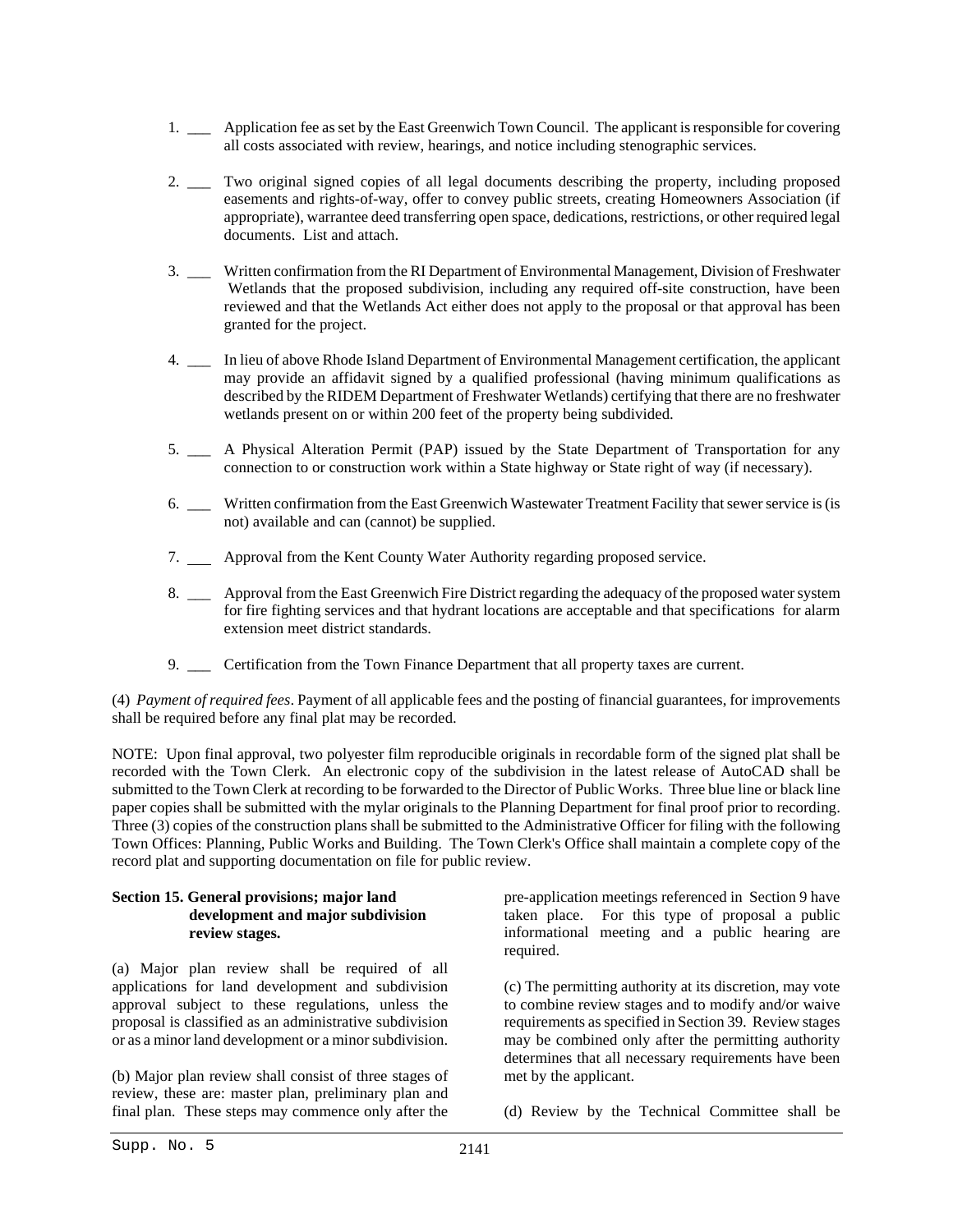required for all major land developments and major subdivisions. This review shall occur concurrently with the initial review referenced below in Section 16, A.3.

# **Section 16. General provisions; major land development and major subdivision; master plan.**

- (a) *Requirements for Submission*.
- (1) The applicant(s) shall first submit to the Administrative Officer the items required for master plans. (A minimum of seven (7) sets shall be submitted for initial review by staff.)
- (2) Requirements for the master plan and supporting material for this phase of review shall include, but not be limited to the information materials and supporting documents required on the Master Plan checklist.
- (3) Initial review and comments shall be solicited by the Administrative Officer from the following: (a) local agencies including, but not limited to, the Planning Department, the Department of Public Works, Division of Wastewater Treatment, Fire District and Police Department, Town Department of Public Works, Building Official, Tax Assessor, Tax Collector, Kent County Water Authority, (b) adjacent communities; if applicable (c) state agencies, as appropriate, including the Departments of Environmental Management and Transportation. The Administrative Officer shall coordinate this review and comments by local officials, adjacent communities, and other agencies.

(b) *Certification*. The application shall be certified complete or incomplete by the Administrative Officer within ninety (90) days of receipt.

(c) The Administrative Officer shall provide a coordinated review document and summary of staff recommendations to the permitting authority. The Administrative Officer shall also refer the proposal to the Technical Review Committee, who shall forward their review and recommendations to the Permitting Authority not less than fourteen days prior to the hearing at which the proposal shall be considered.

(d) *Informational meeting*. A public informational meeting shall be held prior to the permitting authority decision on the master plan, unless the master plan and preliminary plan approvals are being combined, in which case the public informational meeting shall be optional, based upon permitting authority's determination.

- (1) Public notice for the informational meeting is required and shall appear in a newspaper of general circulation within the Town at least seven (7) days prior to the meeting. The Administrative Officer shall instruct the Town Clerk to advertise same. Postcard notice shall be mailed by the applicant to all property owners within a the notice area. A list of property owners within the notice area, certified by the Tax Assessor, shall be provided by the applicant to the Administrative Officer.
- (2) At the public informational meeting the applicant shall present the proposed development project. The permitting authority shall allow oral and written comments from the general public. All public comments shall be made part of the public record of the project application.

(e) *Decision*. The permitting authority shall, within one hundred and twenty (120) days of certification of completeness, or within such further time as may be consented to by the applicant, approve of the master plan as submitted, approve with changes and/or conditions, or deny the application.

(f) *Failure to act*. Failure of the permitting authority to act within the period prescribed shall constitute approval of the master plan. A certificate issued by the Administrative Officer regarding the failure of the permitting authority to act within the required time frame and the resulting approval shall be issued upon request of the applicant.

- (g) *Vesting*.
- (1) The approved master plan shall be vested for a period of one (1) year, with a one (1) year extension upon written request by the applicant, who must appear before the permitting authority for the annual review. Vesting may be extended for a longer period, for good cause, if requested by the applicant in writing, and approved by the permitting authority. Master plan vesting shall include the zoning requirements, conceptual layout and all conditions shown on the approved master plan drawings and supporting materials.
- (2) The initial two (2) year vesting for the approved master plan shall constitute the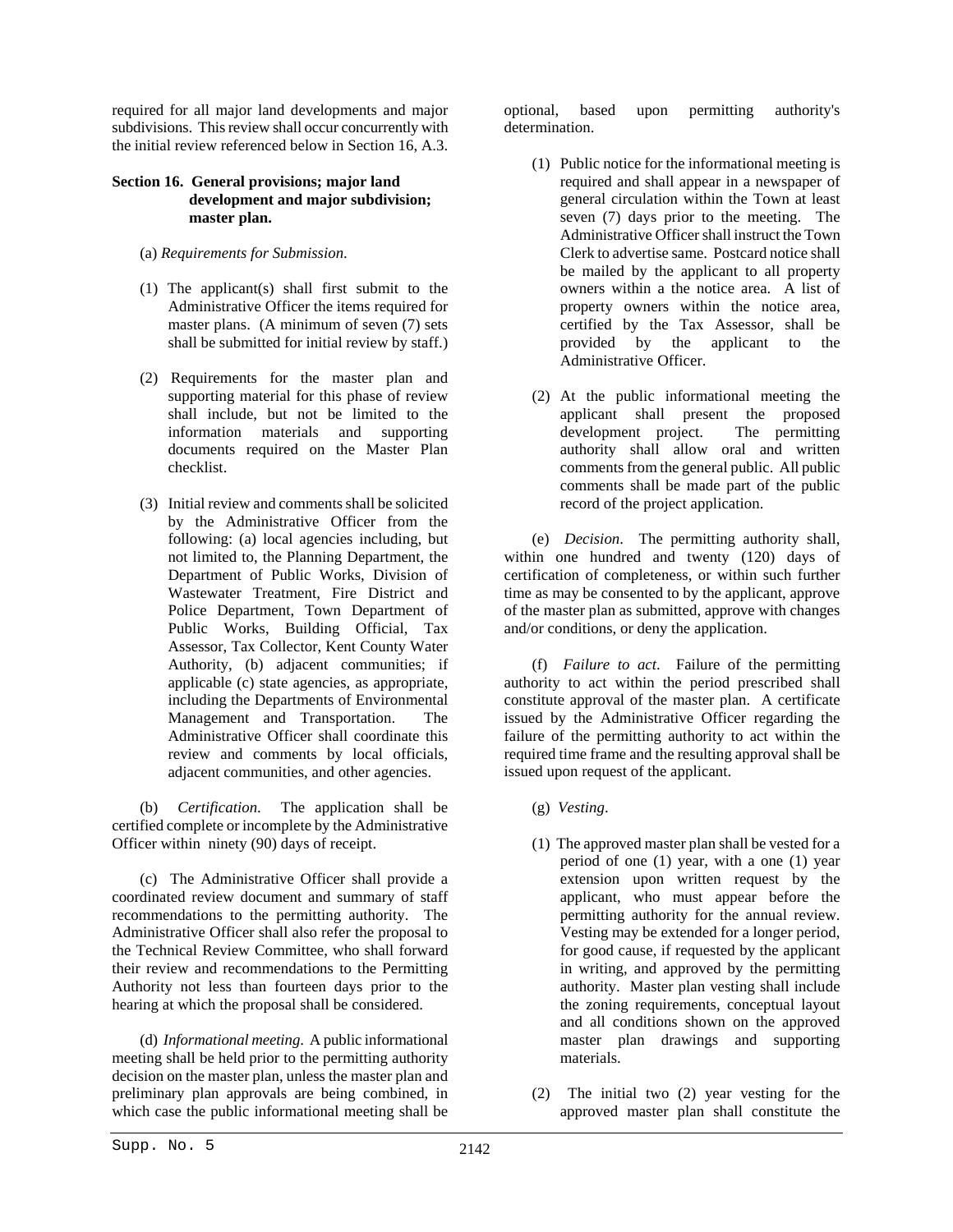vested rights for the development.

# **Section 17. Master plan checklist; major land developments and major subdivisions.**

Upon Certification of Completeness, nine (9) copies of the plans shall be submitted for distribution to and review by the Permitting Authority, Administrative Officer, Fire District, Police Department, Director of Public Works and Town Planner. Additional plans may be required by the Administrative Officer. Plans shall include a certification by the preparer that all plans and improvements conform to all existing and amended

standards of the State of Rhode Island and Providence Plantations, Board of Registration for Professional Engineers and Board of Registration of Land Surveyors. The following information shall be provided.

Unless otherwise specified, each item must be addressed on this checklist. If a particular item is not relevant to your proposal, indicate by entering NA (Not Applicable) in the space provided. The checklist must be filled out completely or the application will be returned.

- (1) *Master Plan(s)*. A map or plan of the subdivision parcel showing the following information:
	- 1. Name of the proposed subdivision
	- 2. \_\_\_ Name and address of property owner and applicant (if the owner of record is a corporation, the name and address of the president and secretary)
	- 3. \_\_\_ Name, address and registration seal of person or firm preparing the master plan
	- 4.  $\Box$  Date of plan preparation, with revision date(s)(if any)
	- 5. Graphic scale  $(1" = 100'$  or larger) and north arrow. A larger scale may be required by the Administrative Officer or Permitting Authority to adequately depict site features.
	- 6. Plat and lot number(s) of the land being subdivided

#### **PLAN INFORMATION**

- 7. \_\_\_ Legend depicting and defining all symbols.
- 8. \_\_\_ Zoning districts(s) of the land being subdivided. If more than one district, zoning boundary lines must be shown
- 9. Perimeter boundary lines of the subdivision, drawn so as to distinguish them from other property lines. These shall be marked in the field by survey stakes to identify the limits of the property
- 10. \_\_\_Area of the subdivision parcel(s) and proposed number of buildable lots, dwellings or other proposed improvements
- 11. \_\_\_Location and dimensions of property lines within or adjacent to the subdivision parcel, easements and rights-of-way
- 12. \_\_\_ Location, width, and names of existing streets within and immediately adjacent to the subdivision parcel
- 13. \_\_\_ Location of wooded areas and notation of existing ground cover and other natural features including existing trees over 6" caliper or larger measured 24 inches above grade.
- 14. \_\_\_ Location of wetlands or watercourses as verified by RIDEM present on or within two hundred (200) feet of the perimeter of the subdivision parcel.
- 15. \_\_\_ Areas of active agricultural use.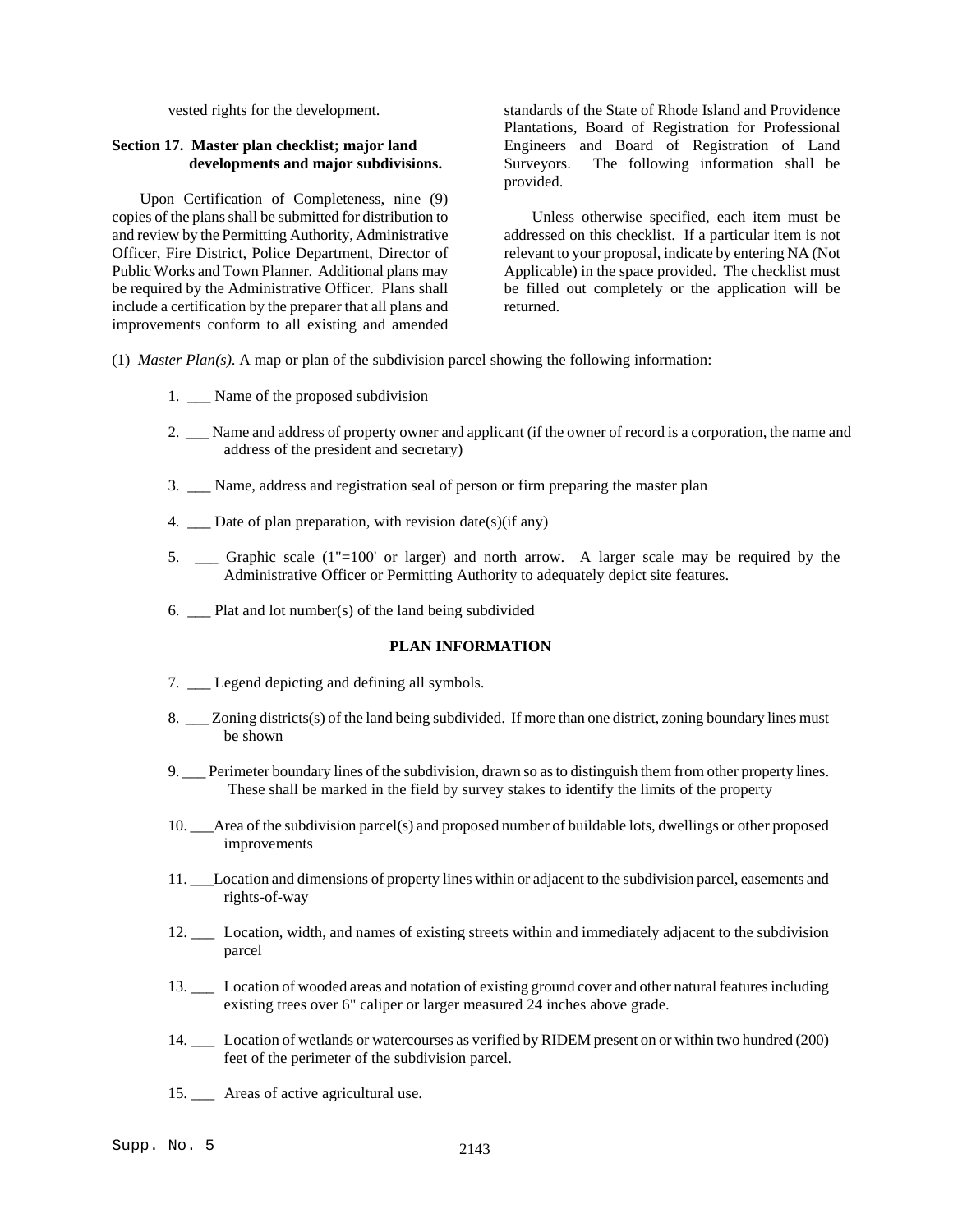- 16. \_\_\_ Existing topography with minimum contour intervals of two feet
- 17. \_\_\_ Location and approximate size of existing buildings and significant above-ground structures on or immediately adjacent to the subdivision
- 18. \_\_\_ Proposals, if any, for connection with existing water supply and sanitary sewer systems or a notation that wells and ISDS are proposed.
- 19. \_\_\_ Provisions for collecting, retention and discharge of stormwater and site drainage.
- 20. \_\_\_ Location and ownership of historic cemeteries on or immediately adjacent to the subdivision (if applicable).
- 21. \_\_\_ Location of any unique natural and/or historic features, including stone walls and foundations.
- 22. \_\_\_ Proposed improvements including streets, retaining walls, lots, lot lines, with approximate lot areas and dimensions. Proposed lot lines shall be drawn so as to distinguish them from existing property lines
- 23. \_\_\_ Base flood elevation data
- 24. \_\_\_ Other such information as may be required by the Planning Department or the Planning Board.
- (2) *Supporting Materials.* The applicant shall also submit to the Administrative Officer three (3) copies of a narrative report consisting of a general description of the existing physical environment, existing use(s) of the property and a discussion and general description of the uses and type of development proposed by the applicant. Upon Certification of Completeness, nine (9) additional copies shall be submitted for distribution and review. The narrative report shall include reduced copies of all plans referenced above plus items 2-7, noted in the following section.
	- 1. \_\_\_ Application Fee as set by the Town Council. (The applicant shall also be responsible for all costs associated with review, hearings, and notice, including stenographic services.)
	- 2. \_\_\_ A recent aerial photograph or a blue line copy of an existing aerial photograph of the proposed subdivision parcel and surrounding area (500' perimeter minimum).
	- 3. \_\_\_ A copy of the soils map of the subdivision parcel and surrounding area, and a general analysis of soil types and suitability for the development proposed.
	- 4. \_\_\_ A projection of the approximate population of the proposed subdivision based upon census tract averages from the area.
	- 5. \_\_\_ A projection of the number of school-aged children to be housed in the proposed subdivision.
	- 6. \_\_\_ Fiscal impact review of the development (as may be required by the pre-application process).
	- 7. \_\_\_ Proposed phasing of the project.
	- 8.  $\qquad \qquad$  A location (locus) map, drawn to a minimum scale of 1" = 400' or as necessary to show the area within one-half mile of the subdivision parcel showing the location of all streets, existing lot lines, and zoning district boundaries. Schools, parks, fire stations and other significant public facilities shall be indicated on the locus map by shading and labeling the specific use.
	- 9. \_\_\_ Names and addresses of all property owners within a two hundred (200) foot radius of the perimeter of the property as shown on the current real estate and tax assessment records of the town including plat and lot numbers.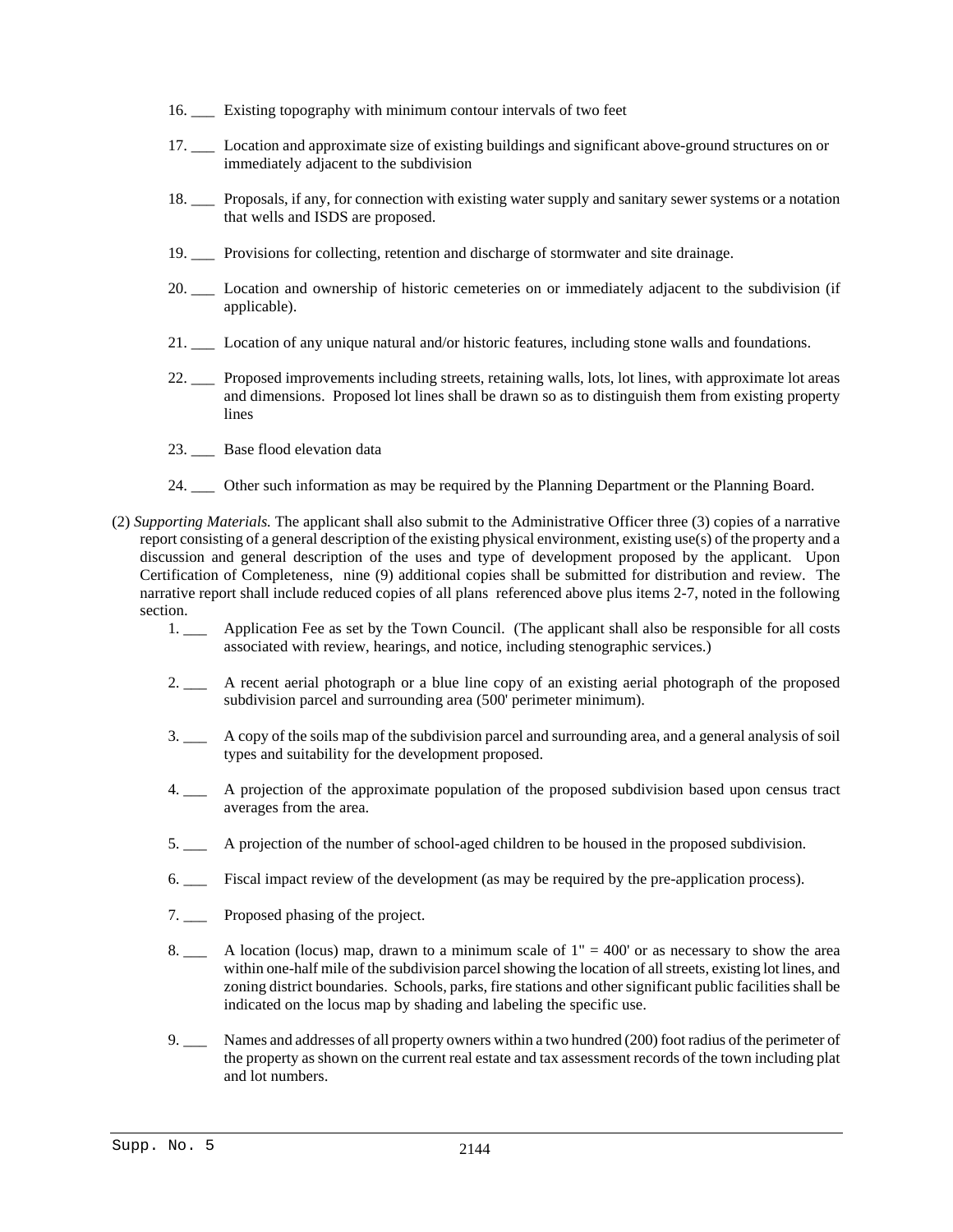# **Section 18. General provisions; major land development and major subdivision; preliminary plan.**

- (a) *Submission requirements*.
- (1) The applicant shall as a first step submit a completed application form and the required application fee to the Administrative Officer and the items required for preliminary plans.
- (2) Requirements for the preliminary plan and supporting materials for this phase of the review shall include, but not be limited to the information and materials required on the Preliminary Plan Checklist: engineering plans depicting the existing site conditions, engineering plans depicting the proposed development project, a perimeter survey, all permits which may be required by state or federal agencies prior to commencement of construction, including permits related to freshwater wetlands, floodplains, preliminary suitability for individual septic disposal systems, public water systems, and connections to state roads.
- (3) Final written comments on the Preliminary Plan. At the preliminary plan review phase, the administrative officer shall solicit final written comments and/or approvals of the Department of Public Works, the city or town engineer, the city or town solicitor, other local government departments, commissions, or authorities as appropriate.
- (4) Prior to approval of the preliminary plan, copies of all legal documents describing the property, proposed easements and rights-of-way.
	- (b) *Certification*. The application shall be certified as complete or incomplete by the Administrative Officer within sixty (60) days, according to the provisions of the enabling act. The running time period set forth herein shall be deemed stopped upon the issuance of a certificate of incompleteness of the application by the Administrative Officer and shall recommence upon the resubmission of a corrected application by the applicant; however, in no event shall the Administrative Officer be required to certify a corrected submission as complete or incomplete less than fourteen (14) days after resubmission.
	- (c) *Technical Review Committee*. The Technical Review Committee shall review the application and shall comment and make

recommendations to the Permitting Authority prior to the date scheduled for the Permitting Authority meeting at which the application is to be considered.

- (d) *Public Hearing*. Prior to Permitting Authority's decision on the preliminary plan, a public hearing with notice must be held. A representative from the Town Solicitor's office shall be present at the public hearing.
- (e) *Public improvement guarantees*. Proposed arrangements for completion of the required public improvements, including construction schedule and type of proposed financial guarantees shall be reviewed and approved by the Permitting Authority at preliminary plan approval hearing.
- (f) *Decision*. A complete application for a major subdivision or development plan shall be approved, approved with conditions or denied within one hundred and twenty (120) days of the date when it is certified complete, or within such further time as may be consented to by the applicant.
- (g) *Failure to act*. If the Permitting Authority fails to act on the application within the period prescribed such failure shall constitute approval of the preliminary plan. A certificate of the Administrative Officer as to the failure of the Permitting Authority to act within the required time and the resulting approval shall be issued on request of the applicant.
- (h) *Vesting*. The approved preliminary plan shall be vested for a period of one (1) year and vesting may be extended for a longer period, for good cause shown, if requested in writing by the applicant, and approved by the Permitting Authority. The vesting for the preliminary plan approval shall include all general and specific conditions as shown on the approved preliminary plan drawings and supporting material.

# **Section 19. Preliminary plat checklist; major land development and major subdivisions**

(a) *Preliminary Plat Map(s)*. The applicant shall submit to the Administrative Officer seven (7) blueline copies or photocopies of preliminary plan drawings required below, for distribution and review. Upon certification of completeness, nine (9) copies of the plans shall be submitted for review by the Planning Board. Additional plans may be required by the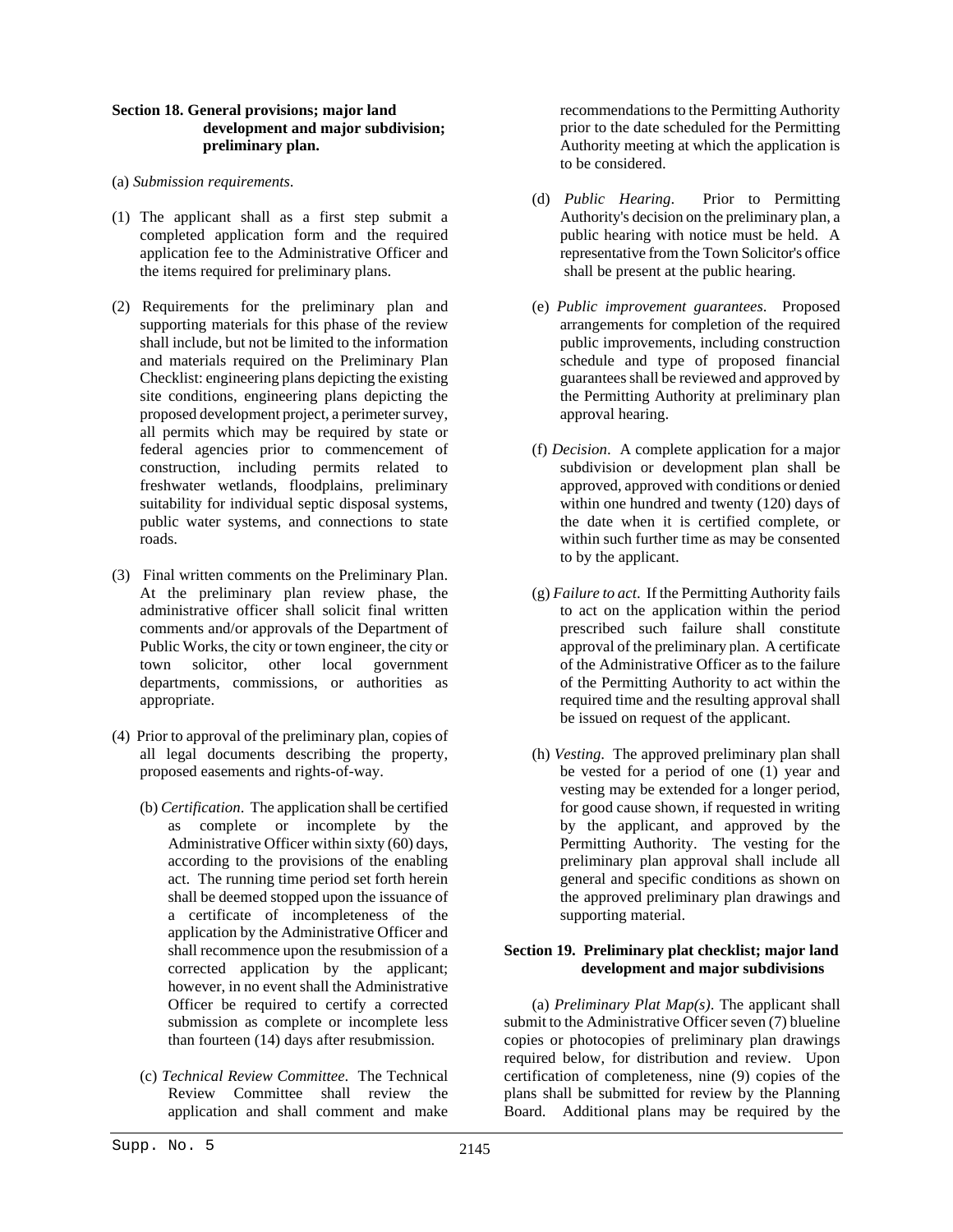Administrative Officer. Each sheet shall be 24 inches by 36 inches, and a sufficient number of sheets shall be included to clearly depict all of the information required. Sheets shall be numbered for ease of reference.

Each item on this checklist must be satisfied for a project to proceed within the review process. If a

particular item does not fit the circumstances or characteristics of your proposal, please indicate by entering NA (Not Applicable) in the space provided. The checklist must be filled out completely or the application will not proceed in the review process. All required copies and supporting materials must be submitted with the checklist for same to be accepted.

#### **TITLE BLOCK REQUIREMENTS:**

- 1. Name of the proposed subdivision.
- 2. Name and address of property owner(s) and applicant(s) (if the owner of the record is a corporation, the name and address of the president and secretary)
- 3. Name, address and telephone number of preparer
- 4. Date of plan preparation, with revision date(s)(if any)
- 5. Graphic scale (1" = 40' or larger) and north arrow with a notation as to its reference (e.g. Grid, Magnetic, or Assumed)
- 6. Plat and lot number(s) of the land being subdivided

#### **PLAN INFORMATION (The plans shall include:)**

- 7. Legend depicting and defining all symbols.
- 8. Zoning districts(s) of the land being subdivided. If more than one district, zoning boundary lines must be shown
- 9. Perimeter boundary lines of the subdivision, drawn so as to differentiate same from other property lines. These shall be marked and numbered in the field by survey stakes to identify the limits of the property
- 10. Area of the subdivision parcel(s) and proposed number of buildable lots
- 11. Location and dimensions of existing streets and property lines within or forming the perimeter of the subdivision parcel(s)
- 12. Easements, reservations, and rights-of-way within or adjacent to the subdivision parcel(s)
- 13. Location of wooded areas and notation of existing ground cover and other natural features.
- 14. Location of wetlands or watercourses present on or within two hundred(200)feet of the perimeter of the subdivision parcel
- 15. Areas of agricultural use and/or prime agricultural soils.
- 16. Acreage of parcel to the nearest tenth of an acre. Also required shall be a zoning data table showing calculations necessary to determine conformance to zoning regulations
- 17. All distances as measured along the right-of-way lines and existing streets abutting the property and direction to the nearest intersection with any other public street.
- 18. Existing contours (with intervals of one (1) foot where slopes are less than fifteen (15) percent and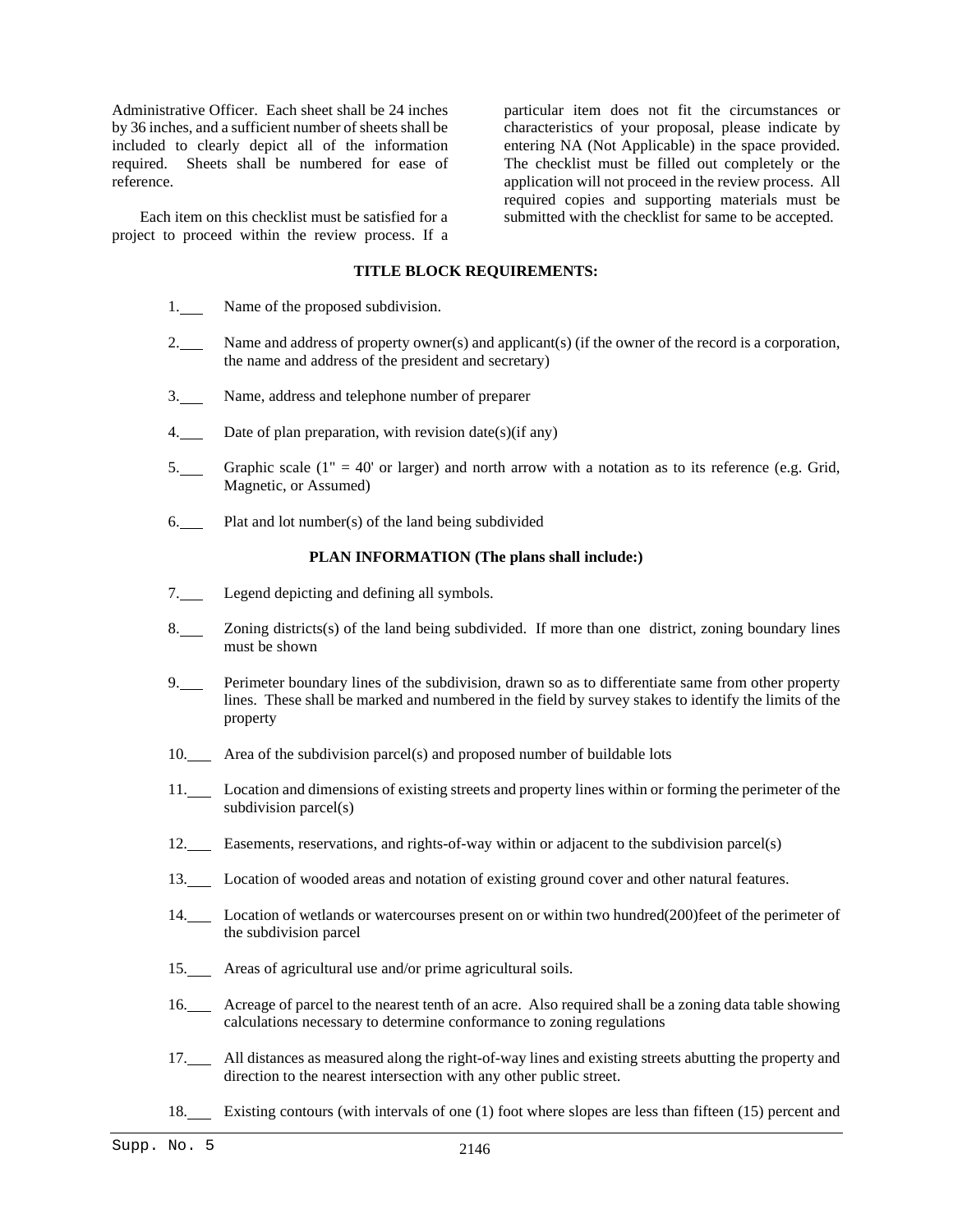five (5) feet where slopes are fifteen (15) percent or more) referred to Mean Sea Level, are to be indicated by a dash line. Where any changes in contours are proposed, finished grades must be shown as solid lines. Spot elevations must also be shown. At least two (2) benchmarks shall be referenced.

- 19. Location of existing environmental features including general soil types, rock outcrops, wooded areas, watercourses, depressions, ponds, marshes, wetlands, floodplains, and other significant environmental features including previous flood elevation of watercourses, ponds and marsh areas as determined by survey. If any portion of the proposed development is located within a flood hazard area, base flood elevation data must be provided.
- 20. Location of existing buildings, which shall remain and all other existing structures such as walls, fences, culverts, bridges, roadways, wells etc.
- 21. Location and ownership of historic cemeteries on, or immediately adjacent to, the subdivision parcel(s)(if applicable)
- 22. Proposed streets, lots, lot lines, with approximate lot areas and dimensions. Proposed lot lines shall be drawn so as to distinguish them from existing property lines. Proposed streets shall be labeled with proposed names.
- 23. For all property within a two hundred(200) foot radius as measured from the perimeter of the subject property.
	- \* The shape, dimension and area of the property;
	- The location of all zoning district boundary lines;
	- \* The assessor's plat and lot numbers;
	- \* The general location, shape and use of all existing buildings and structures and improvements within a two hundred (200) foot radius of the subject property;

The above information may be shown on the site plan or on a separate sheet; a minimum scale of  $1" = 100'$  is required.

- 24. The proposed use or uses of land, buildings structures, and equipment and the proposed location of buildings, structures and equipment including proposed grades. Such features must be indicated on a separate drawing where required.
- 25. The location, type and density of proposed land uses for the site to be developed. The location, dimension and area of any land proposed to be set aside as open space.
- 26. Sketches, renderings, elevations, photographs or scale models as needed to illustrate the visual impact on the community.
- 27. Location, size, type of materials and means of and illumination, (if any) of all proposed signs.
- 28. A drainage plan incorporating the change in land use and direction of stormflow through the site meeting requirements set by the Town of East Greenwich and Rhode Island Department of Environmental Management shall be submitted. The drainage plan shall consist of a plan depicting existing and proposed drainage structures, drainage basin areas and drainage flow paths. Also required shall be a report that summarizes all drainage calculations. The rational method, SCS TR20, SCS TR55 or accepted approved method shall be used for runoff calculations. The design storm condition shall be one with a twenty-five year return period. Where use of aboveground or underground retention or detention basins is proposed, the twenty-five year design storm shall be used in design calculations. If the drainage system is located in whole or in part in a special flood hazard zone as defined by FEMA, a one-hundred year design storm shall be used. Drainage calculations shall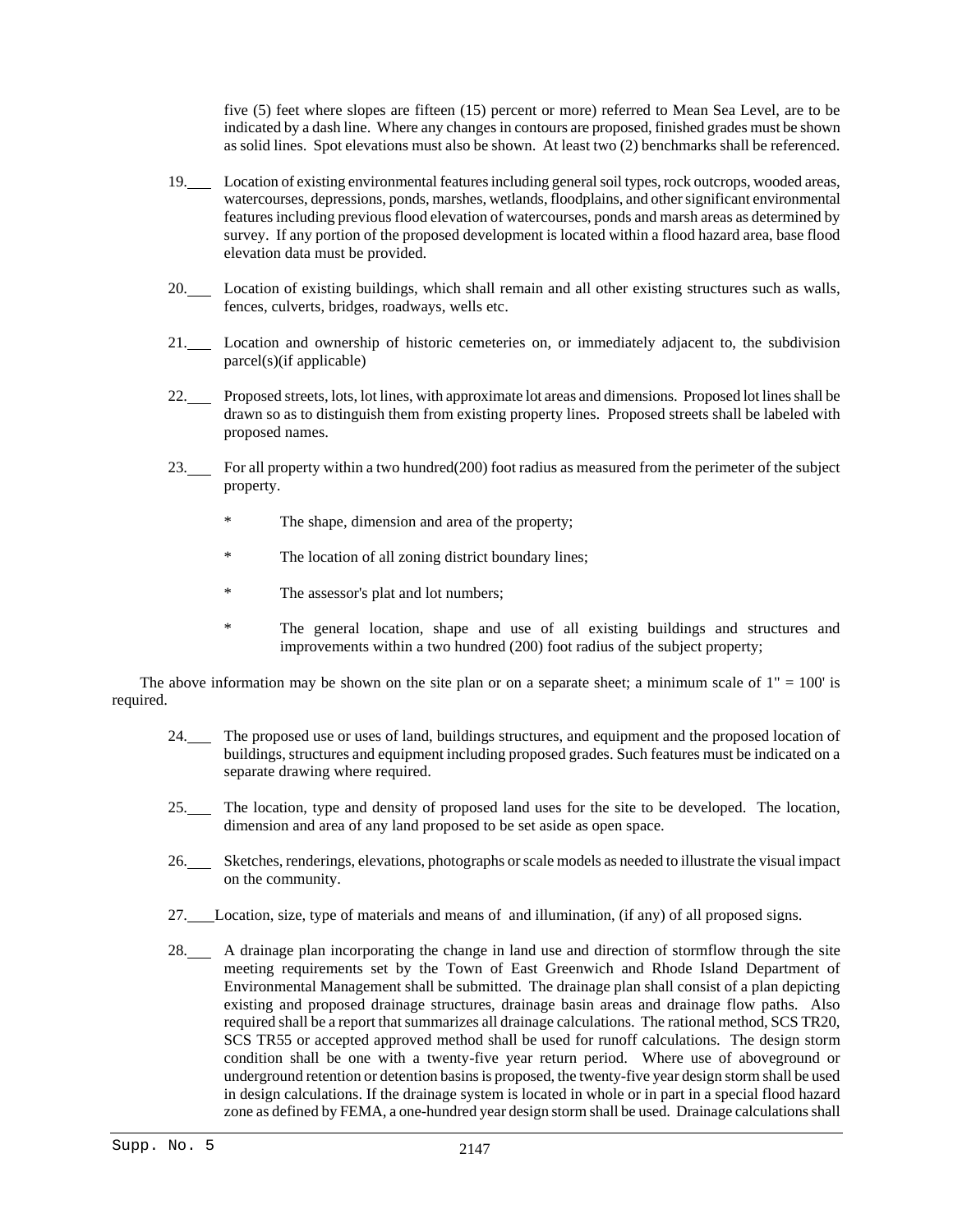include pre-development and post-development conditions.

- 29. All existing and proposed sanitary sewers, water mains and other utilities, whether publicly or privately owned, above or underground showing pipe sizes, grades and directions of flow shall be located. All proposed sanitary sewers, water mains and other utilities shall conform with the applicable requirements and standards of the Town and the appropriate utility.
- 30. If a formal entranceway and/or signage is proposed, a plan for same that clearly locates and defines all improvements must be submitted. The location, type and source of all lighting must be shown on the project plans as well.
- 31. The proposed screening and landscaping plan, as well as all other landscaping materials such as street trees and planting beds. This plan shall indicate the location, type and size of all planting and time of planting. The plan shall be prepared and certified by a registered landscape architect.
- 32. All means of vehicular access to and from the site onto public streets showing the size and location of driveways, curb cuts, radii, parking and loading areas, and other offsite traffic improvements necessary to ensure public safety. The Permitting Authority may require the applicant to provide studies evaluating traffic and circulation impacts of the proposal.
- 33. All proposed street plans (minimum 1"=40') with profiles (minimum 1"=4') indicating grading, and cross-sections showing width of roadway and location and width of sidewalks and if required, bikepaths. All proposed improvements must be designed and constructed according to the standards and specifications of the Town of East Greenwich. (See Appendix D for typical road profile and standards.)
- 34.\_\_\_ Site lighting plan with the pattern of illumination and lighting fixture details to be stamped by a professional lighting engineer and building elevation plans to be stamped by a professional architect.
- 35. Other information that may be required to show that the details of the development plan are in accordance with all applicable requirements and standards of these Regulations and the Town of East Greenwich Comprehensive Community Plan.
- 36. A Signature block for use by the Permitting Authority Chair or designee shall be provided on all plans and/or documents that are intended to be recorded into Town land evidence records.
- 37. Block/space for Certification by a Registered Land Surveyor that a fully conforming perimeter survey of the land being subdivided has been performed.
- 38. Other such information as may be required by the Planning Department or the Planning Board.

# **SURVEY AND ENGINEERING STANDARDS**

Plan and survey standards shall meet the criteria set in the handbook entitled Procedural and Technical Standards for the Practice of Land Surveying, in the State of Rhode Island and Providence Plantations, effective April 1, 1994, as amended. Measurement standards for the surveys shall meet the minimum standards for Class I Surveys.

(b) *Supporting Materials*.

- 1. Application Fee as set by the Town Council. The applicant shall also be responsible for costs associated with review, hearings, and notice, including stenographic services.
- 2. Written confirmation from the RI Department of Environmental Management pursuant to the RIDEM Rules and Regulations Governing the Enforcement of the Freshwater Wetland Act, as amended, that the proposed subdivision, and any off-site construction, have been reviewed and that the Wetlands Act either does not apply to the proposed site alteration or that approval has been granted for the proposed site alteration.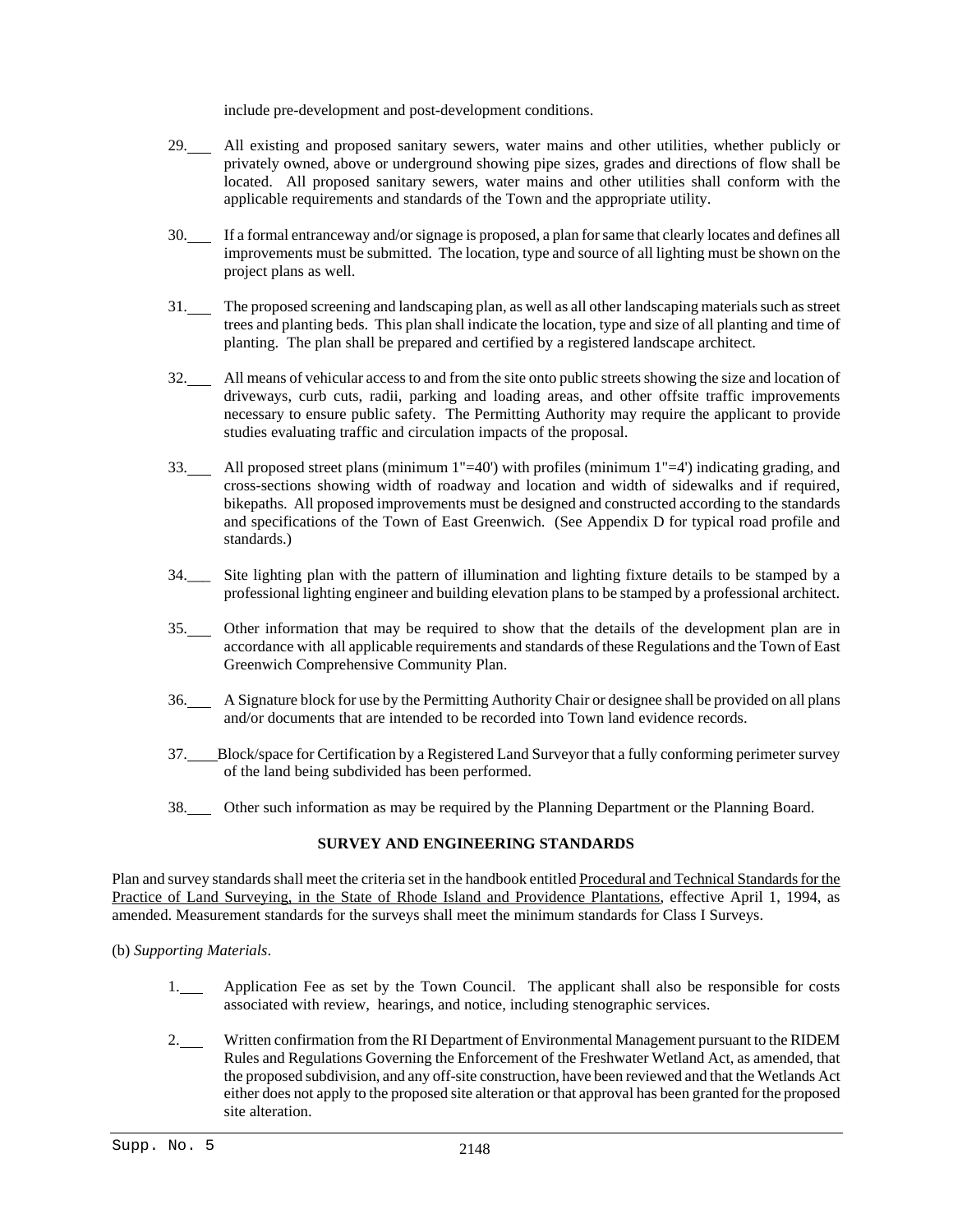- 3. Approval from the Kent County Water Authority relative to provision of service to the proposed development.
- 4. Indication from the East Greenwich Fire District that hydrant locations and extension of fire alarm to the project site are acceptable to the District.
- 5. A Physical Alteration Permit (PAP) issued by the State Department of Transportation for any connection to or construction work within a State highway or State right-of way (if applicable).
- 6.\_\_\_ Approval from the RI Department of Environmental Management for the use of individual sewage disposal systems (if proposed)
- 7. Approval from the East Greenwich Wastewater Treatment Facility. Note: If sewer service is not available in the area of the proposed development, approvals/permits shall be obtained from the RIDEM Individual Sewage Disposal System Section
- 8. Construction plan including sequence of operation, storage of equipment and materials, disposal of spoil and debris from clearing and grubbing, grading, installation of drainage structures, utilities, curb and pavement, etc. through pavement markings. An erosion and sedimentation control plan shall also be required. If blasting is proposed a pre-condition survey of the surrounding vicinity shall be required.
- 9. Draft copies of all legal documents describing the property, easements and rights-of-way, dedications, plat restrictions, deeds and/or other required legal documents. (List and attach.)
- 10. A request that a security instrument that is sufficient to cover the cost of all required improvements be established by the Permitting Authority

Initial amount set by Board Date

11. Names and addresses of all property owners within a two hundred (200) foot radius of the perimeter of the property as shown on the current real estate and tax assessment records of the town including plat and lot numbers. (List to be submitted numerically by lot number and alphabetically by owners name.)

(Note: An inspection fee in the amount of 2% of the costs of all improvements shall be required.)

# **Section 20. General provisions; major land development and major subdivision; public hearing and notice.**

(a) A public hearing shall be required for a major land development project or a major subdivision or where a street extension or creation requires a public hearing for a minor land development project or minor subdivision.

(b) *Notice Requirements*. Public notice of the hearing shall be given a minimum of fourteen (14) days prior to the date of the hearing in a newspaper of general circulation within the Town. In addition, notice shall be sent to the applicant and to each property owner of record within a two hundred (200) foot radius of the subject property, by certified mail, return receipt

requested, of the time and place of the hearing not less than ten (10) days prior to the date of the hearing. Mail notice shall include the street address of the subject property, or if no street address is available, the distance from the nearest existing intersection in tenths (1/10's) of a mile. The applicant shall advertise for the public hearing upon instruction from the Administrative Officer in writing.

- (c) *Notification Area*
	- (1) *Watersheds*. Additional notice within watersheds shall also be sent as required in Rhode Island General Laws Section 45-23-53(B) and (C) of the Act.
	- (2) *Adjacent municipalities*. Notice of the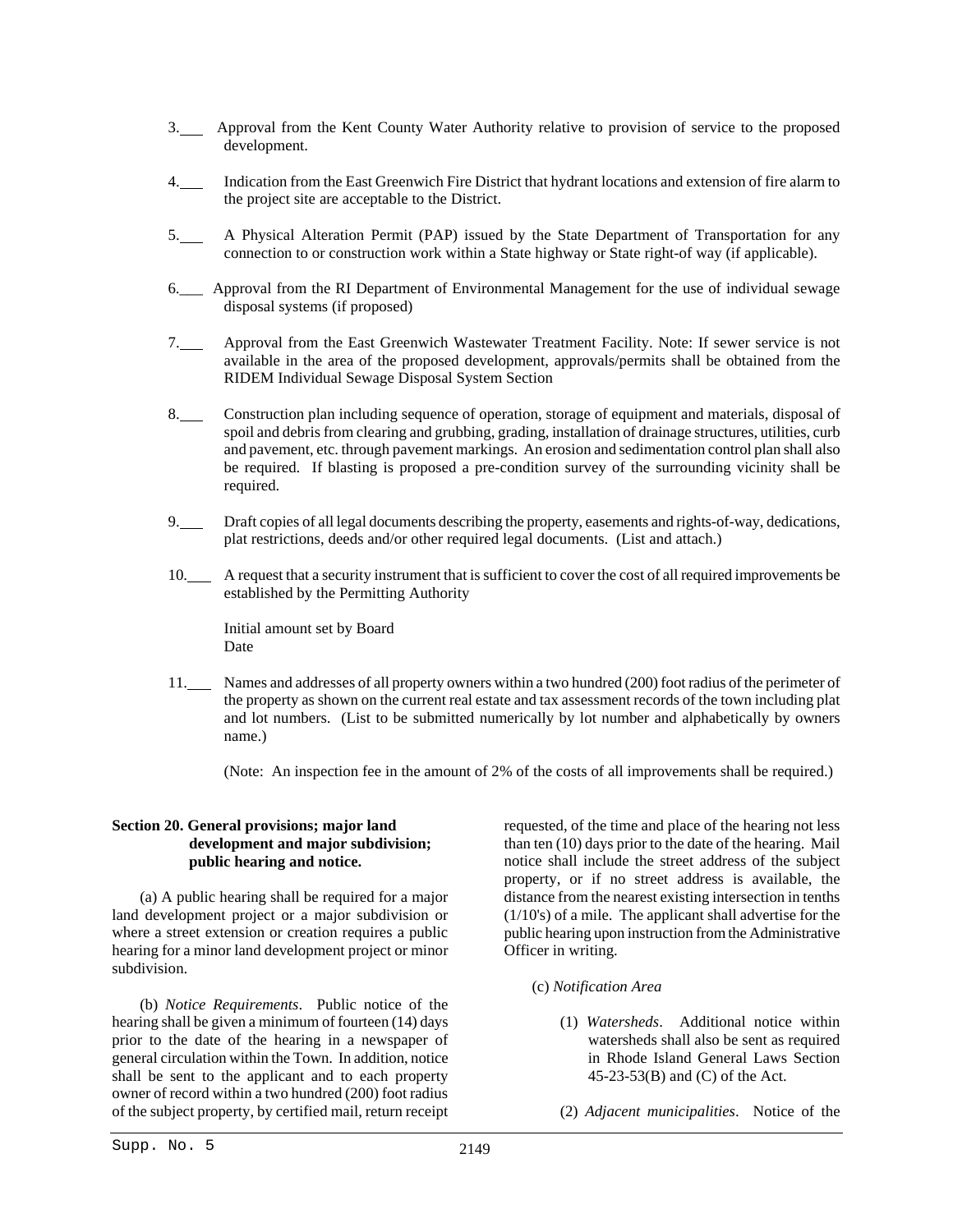public hearing shall be sent by the Administrative Officer to the Administrative Officer of an adjacent municipality if (1) the notice area extends into the adjacent municipality, or (2) the development site extends into the adjacent municipality, or (3) the Permitting Authority determines there may be a potential for significant negative impact on the adjacent municipality.

(d) *Notification cost*. The cost(s) of such notice shall be borne in full by the applicant.

### **Section 21. General provisions; major land development and major subdivision; final plan.**

- (a) *Submission requirements*:
- (1) The applicant shall submit to the Administrative Officer a final application package that contains all items required for final plans, as well as all material required by the Permitting Authority when the application was given preliminary approval.
- (2) Arrangements for completion of the required public improvements, including construction schedule and/or financial guarantees.
- (3) A certification statement from the East Greenwich tax collector that all property taxes are current.
- (4) For projects proposed for phased construction, the final plan shall indicate the phase components.

(b) *Certification*. The application for final plan approval shall be certified complete or incomplete by the Administrative Officer within twenty-five (25) days, of submittal. This time period may be extended to forty-five (45) days by written notice from the Administrative Officer to the applicant where the final plans contain changes to or elements not included in the preliminary plan approval. The running of the time period set forth herein shall be deemed stopped upon the issuance of a certificate of incompleteness of the application by the Administrative Officer and shall recommence upon the resubmission of a corrected application by the applicant; however, in no event shall the Administrative Officer be required to certify a corrected submission as complete or incomplete less than fourteen (14) days after its resubmission. If the Administrative Officer certifies the application as complete and submission to the Permitting Authority is not required per the preliminary decision, the final plan shall be considered approved. In all cases, the final plan shall be signed by the Chair of the Planning Board or by the Administrative Officer when final plan approval is delegated by the Planning Board to the Administrative Officer prior to recording with the Town Clerk.

(c) *Referral to the Permitting Authority*. If the Administrative Officer determines that an application for final approval does not meet the requirements set by local regulations or by the Permitting Authority at preliminary approval, the Administrative Officer shall refer the final plans to the Permitting Authority for review and consideration. Within forty-five (45) days after the certification of completeness, or within such further time as may be consented to by the applicant, the authority shall approve or deny the final plan as submitted.

(d) *Failure to act*. If the Permitting Authority fails to act within the period prescribed such inaction shall constitute approval of the final plan. A certificate of the Administrative Officer as to the failure of the Permitting Authority to act within the required time and the resulting approval shall be issued on request of the applicant.

(e) *Recording*. Approval of a major subdivision or land development project shall expire one (1) year from the date of approval unless, within that period, the plat or plan shall have been submitted for signature and recording as specified in these regulations. The Permitting Authority may, for good cause shown, extend the period for recording, for an additional period at their discretion.

(f) *Acceptance of public improvements*. Signature and recording as specified in Section 41 shall constitute the acceptance by the Town of East Greenwich of any street, other public improvement or land intended for dedication. Final plan approval shall not impose any duty upon the municipality to maintain or improve those dedicated areas until the Town Council accepts the completed public improvements as constructed in compliance with the final plans as approved.

(g) V*alidity of recorded plans*. The final plan, once recorded, shall remain valid as the approved plan for the parcel unless and until an amendment to the plan is approved in accord with these regulations or a new plan is approved by the Permitting Authority.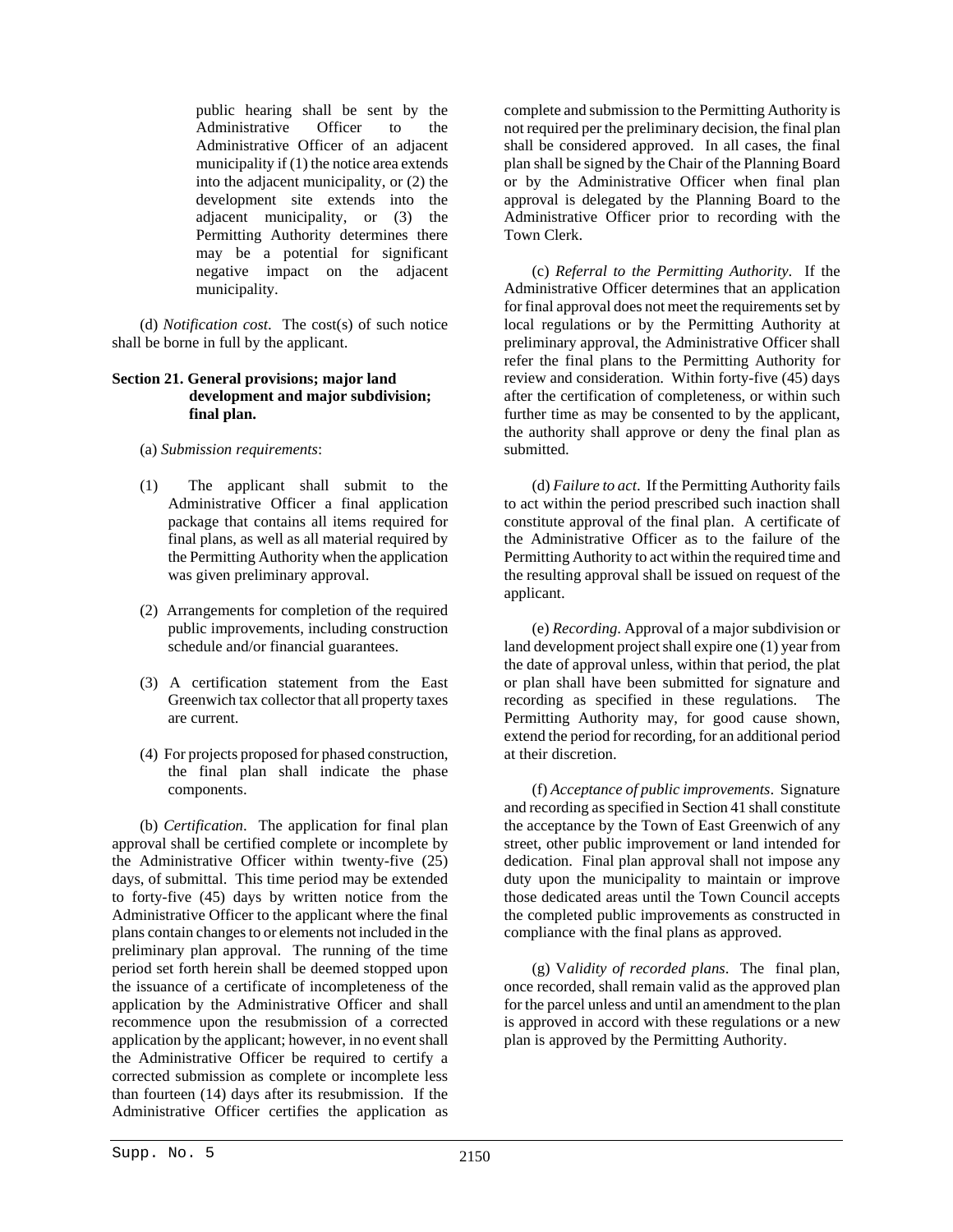# **Section 22. Final plat checklist; major land developments and major subdivisions.**

The applicant shall submit to the Administrative Officer copies of final plans and supporting materials as indicated below:

(A) *Final Plat Plans*. Seven (7) blueline copies or photocopies of plans and site specifications shall be submitted for distribution and review by the Administrative Officer and Town

professional staff. If the Administrative Officer requires the subdivision or project to be referred to the Permitting Authority upon Certification of Completeness nine (9) additional copies shall be submitted. Each sheet shall be 24 inches by 36 inches, and a sufficient number of sheets shall be included to clearly show all of the information required. Sheets shall be numbered sequentially. The below listed information shall be depicted on the plans.

# **REQUIRED TITLE BLOCK INFORMATION**

- 1. Name of the proposed subdivision
- 2. Name and address of property owner and/or the applicant (if the owner of record is a corporation, the name and address of the president and other officers shall be included).
- 3. Name, address, and registration stamp and number of preparer.
- 4. Date of plan preparation, with revision date(s) (if any)
- 5. Graphic scale  $(1" = 100'$  or larger) and north arrow.
- 6. Plat and lot number(s) of the parcel being subdivided

## **PLAN INFORMATION**

- 7. Map legend depicting all symbols.
- 8. The Zoning district(s) of the parcel being subdivided. If more than one district, zoning boundary lines must be shown
- 9.\_\_\_ All perimeter boundary lines of the subdivision, drawn so as to distinguish them from other property lines
- 10. Location and dimensions of existing property lines, easements and rights-of-way within or immediately adjacent to the parcel being, subdivided
- 11. Location, width and names of the proposed and existing streets within and immediately adjacent to the subject parcel.
- 12. Names of abutting property owners and property owners immediately across any adjacent streets
- 13. Location of all existing and proposed permanent bounds
- 14. Location of all interior lot lines and street lines with accurate dimensions indicated
- 15. Location and number of all proposed lots, with accurate areas indicated and Assessor's Plat and lot numbers and 911 numbers.
- 16. Accurate location and description of all easement(s) and existing easement(s).
- 17. Plan notes and/or correspondence items addressing any and all special conditions of approval imposed by the Permitting Authority.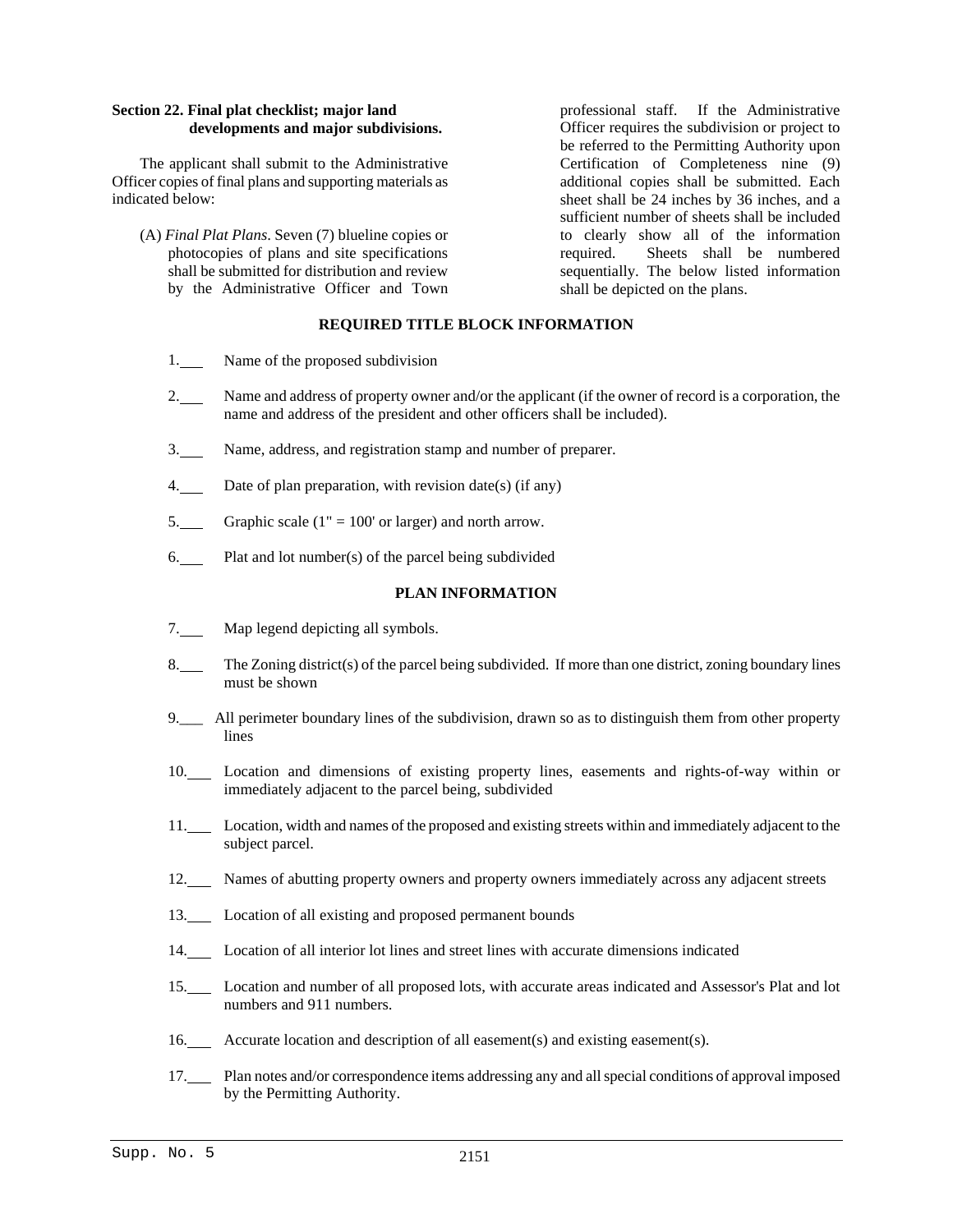- 18. Permit references relating to State or Federal agencies, if applicable.
- 19. A signature block for use by the Permitting Authority Chair or Designee must be provided on all plans and/or documents to be signed and recorded.
- 20. Certification block signature and stamp by a Registered Land Surveyor that all interior and perimeter lot lines and street lines of the land being subdivided have been designed to conform to Procedural and Technical Standards For the Practice of Land Surveying In the State of Rhode Island and Providence Plantations. Measurement standards for surveys shall meet the minimum standards for Class I Surveys.
- (B) *Construction Drawings.* Three (3) blueline copies or photocopies of construction plans stamped by a registered professional landscape architect and drawn to a minimum scale of I inch to 40 feet  $(1"=\pm 40')$  for distribution and review. Each sheet shall be no larger than 24 inches by 36 inches, and a sufficient number of sheets shall be included to clearly show all of the information required. Sheets shall be numbered sequentially.
	- 1. Final construction plans as listed in the preliminary plat checklist, including plans of any additional improvements as required as a condition of approval.
	- 2.\_\_ Certification (stamp) and signature of a Registered Professional Engineer that the construction drawings are correct.
	- 3. For phased projects, as-built drawings for the previously completed phase (if applicable)
	- 4.\_\_\_ Proposed street plan and profiles drawn at a minimum scale of 1"=40' horizontal and 1"=4" vertical.
	- 5. Street cross-sections.
	- 6. Proposed landscaping plan stamped by a registered professional landscape architect.
	- 7.\_\_\_ Site lighting plan with the pattern of illumination and lighting fixture details to be stamped by a professional lighting engineer and building elevation plans to be stamped by a professional architect.
	- 8. Soil erosion and sediment control plan in conformance with Chapter 9 of the East Greenwich Code of Ordinances.
- (C) *Supporting Materials.*
	- 1. Certificate of the Tax Collector showing that all taxes due on the parcel being subdivided have been paid for a period of five (5) years prior to filing of the final plat and that there are no outstanding municipal liens on the parcel.
	- 2.\_\_\_\_ Application fee as set by the Town Council, to cover all costs associated with review, hearings, and notice including stenographic services.
	- 3. Performance bond or other acceptable financial instrument.
	- 4. Two original signed copies of all legal documents describing the property, establishing the Homeowners Association (if applicable), proposed easements and rights-of way, deeds, dedications, restrictions, or other required legal documents.

Specify:

l

5. Two signed copies of an irrevocable offer to convey to the Town all public streets and/or other public improvements, open spaces, and recreation lots, accompanied by a metes and bounds description of said areas and warrantee deed for same.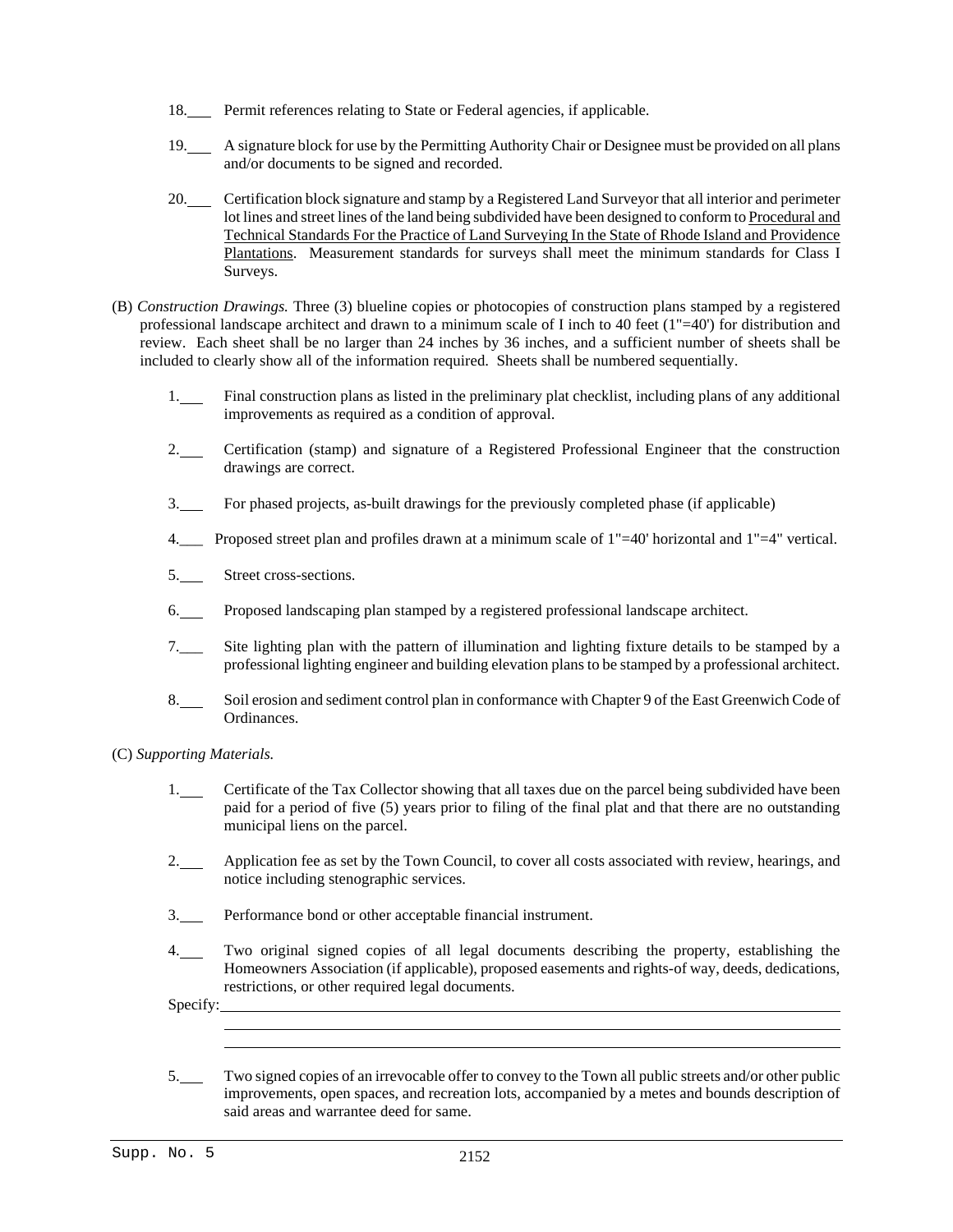(D) *Payment of Required Fees.* Payment of all applicable fees and the posting of financial guarantees for all improvements shall be completed before any final plat may be recorded.

NOTE: Upon final approval two polyester film originals in recordable form of the signed plat shall be recorded with the Town Clerk. An electronic copy of the subdivision in the latest release of AutoCAD shall be submitted to the Town Clerk at recording to be forwarded to the Director of Public Works. Three blue line or black line paper copies shall be submitted with the mylar originals to the Planning Department for final proof prior to recording. Three (3) copies of the construction plans shall be submitted to the Administrative Officer for filing with the following Town Offices: Planning, Public Works and Building. The Town Clerk's Office shall maintain a complete copy of the record plat and supporting documentation on file for public review.

# **Section 23. General provisions; physical design requirements.**

(a) *General Requirements*. In addition to the general purposes and provisions of these regulations, the Permitting Authority (or Administrative Officer in the case of an Administrative Subdivision) shall make positive findings on each of the standards listed below. These findings shall become part of the proposed project's record. Any negative finding relative to any of these standards shall constitute grounds for denial of the project design by the Permitting Authority or Administrative Officer.

- (b) *Site Design Standards.*
- (1) *Purpose*. The purpose of good subdivision and site design is to create an efficient, functional and aesthetically pleasing development, to minimize adverse impacts, and to ensure that a project will be an asset to the Town. In this regard, land development projects and subdivisions shall conform to the following standards, which are designed to result in a well-planned community without adding unnecessarily to development costs.
- (2) *Site Analysis*. An analysis of the subdivision site and nearby areas shall be required for all major subdivisions. The scope and content of the required site analysis shall be discussed during the pre-application meeting and shall be presented by the subdivider during the Master Plan stage of review. A site analysis may also be required for minor subdivisions if the Permitting Authority finds that the proposed development may have a negative impact on the existing natural and built environment or would be inappropriate for the quality of life of the surrounding neighborhood. The site analysis shall address in graphic and written form the following characteristics of the subject parcel and immediate vicinity: site context/locus, geology and soil; agricultural lands,

woodlands; surface water and wetland features; topography; habitat; ecology; existing vegetation; structures; and road networks; visual features; and past and present use of the site. Historic sites, archaeological features and cemeteries shall also be identified. Tree groves and significant specimens shall be identified on the plan of existing conditions.

# (3) *Subdivision Design Standards.*

- a. The development design shall be compatible with the East Greenwich Comprehensive Plan and State Guide Plan and Comprehensive Plans for adjacent communities.
- b. Development of the site shall be based on the characteristics of the site and upon the site capacity analysis. Development shall be located to preserve and enhance outstanding natural features of the site, to avoid and buffer sensitive environmental areas and to minimize negative impacts and/or alteration of natural, historic and cultural resources. Subdivision design should also preserve, to the maximum extent feasible scenic values, view sheds and scenic roadways.
- c. To the greatest extent practical, plans should be consistent with the reasonable utilization of land. The below listed land forms and environmental features shall remain in an undeveloped or open space status:
	- 1. Land under water;
	- 2. Unique and/or fragile areas, including freshwater wetlands and coastal wetlands as defined in Title 2, Chapter 1, of the General Laws of Rhode Island;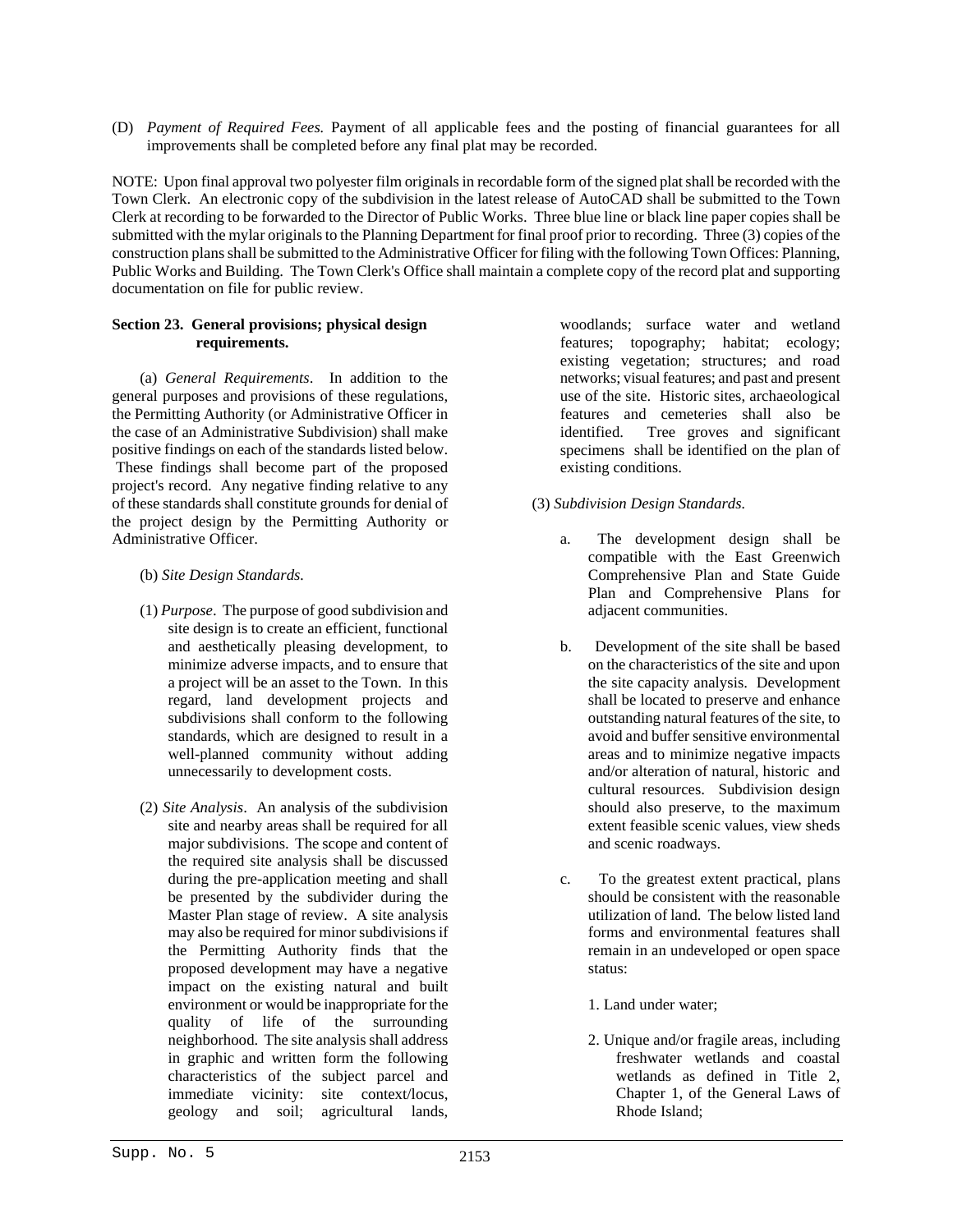- 3. Lands in the flood plain or flood hazard areas; as defined by the Federal Emergency Management Agency (FEMA) and Rhode Island Department of Environmental Management (RIDEM);
- 4. Steep slopes in excess of fifteen (15) percent as measured over a ten (10) foot interval;
- 5. Habitats of endangered wildlife; as defined by Rhode Island Department of Environmental Management or Federal Agencies;
- 6. Historically significant structures and sites, as listed on Federal or State or East Greenwich inventory of historic places;
- 7. Significant archaeological sites as identified by the State Archeologist; and
- 8. Significant trees or stands of trees, or rare vegetative species.
- d. The development shall be designed in a manner that avoids adverse water impacts, especially in terms of protecting the Hunt River Aquifer drainage basin, wellhead and aquifer recharge area; minimizes cut and fill; to avoid unnecessary impervious cover, to prevent flooding, to provide adequate access to lots and sites; and to mitigate adverse effects of shadow, traffic, drainage and utilities on neighboring properties.
- (4) *Residential Subdivision Design Standards*.
	- a. The Permitting Authority, at its discretion, may change street locations, lot configurations and dimensions, yards, and setbacks. Such design alterations shall be made to achieve sound design principals, economy in the use of impervious surfaces and for environmental purposes.
	- b. Residential lots shall front on local

streets wherever possible. Lots fronting on state highways should be avoided.

- c. Every lot shall have sufficient access to it for emergency vehicles. Curb cuts shall be sited to avoid traffic conflicts.
- d. Building envelopes of dwelling units in residential developments shall take into consideration topography, building height, orientation, drainage, and scenic values.
- e. Lots shall be designed to ensure to the maximum extent possible that the proposed buildings have adequate privacy from adjacent street and uses.
- f. Vegetated buffer areas shall be required, as necessary, to protect adjacent uses from adverse impacts. The Permitting Authority shall determine the extent, location and size of such buffers. Augmentation of natural vegetation to improve buffers may be required as needed.
- g. Lots shall conform to the minimum buildable standards outlined in Appendix B.
- (5) *Industrial or Commercial Subdivision Design Standards*.

All industrial and commercial subdivisions shall be designed according to the same principles governing the design of residential developments; these being, that, buildings shall be located in a manner that considers topography, avoids environmentally sensitive areas, with proper drainage facilities and surrounding land uses considered in siting buildings; sufficient access shall be provided and adverse impacts mitigated.

- (6) *Vehicular and Pedestrian Circulation System Design*.
	- a. The road system shall be designed to allow the safe, efficient, and orderly movement of traffic; in an economical and logical manner; that is respective of natural features and topography; and to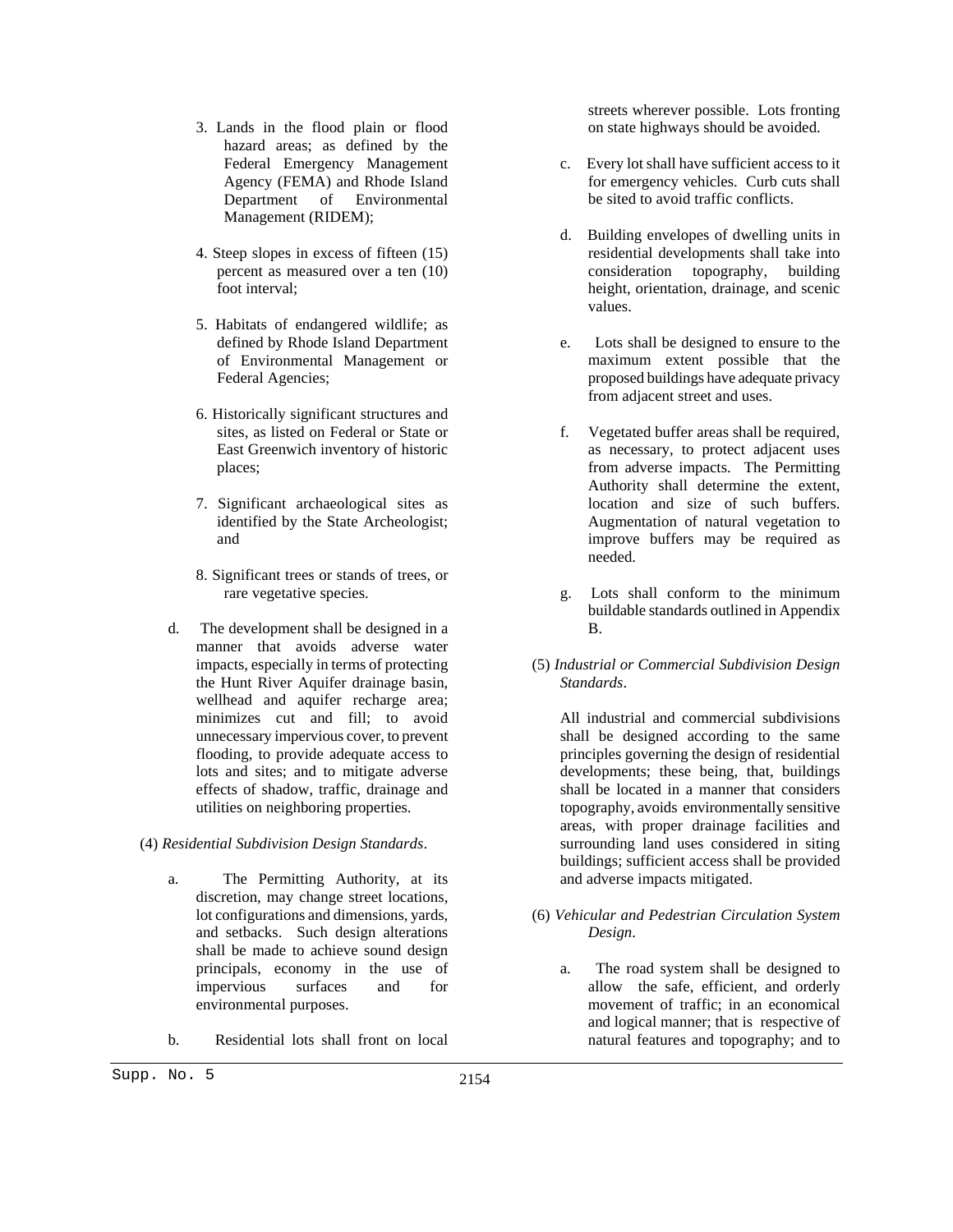present an attractive streetscape and view shed;

- b. For residential subdivisions, the road system shall be designed to serve neighborhood needs to accommodate service and public safety vehicles and to discourage use by through traffic.
- c. Pedestrian circulation systems shall be segregated from conflict with vehicular traffic. Sidewalks and paths shall be placed per the typical street crosssections with exceptions permitted to preserve or enhance natural features. Walks and paths may be established away from the road system with permission of the Permitting Authority .
- (7) *Landscape Design Principals*.
	- a. Landscaped entranceways may be provided at subdivision accesses. The type and amount of landscaping, signage and other improvements shall be subject to review and approval of the Permitting Authority. Plans for same shall be submitted at the preliminary project stage.
	- b All plants or other landscaping material shall be compatible with the local climate and meet accepted nursery standards.
	- c. Water conservation principles shall be utilized in subdivision and site development landscaping. Top soil shall have a minimum of six inches of depth and shall have a composition and *Ph* appropriate for the type of plant materials selected for the site. Irrigation requirements shall be minimized.
- (8) *Site Lighting*
	- a. Site lighting shall adhere to the "dark skies" principle and shall confine all exterior building, driveway, and parking lot lighting to the site, not allowing light to adversely impact abutting properties or public ways. Light poles, bases, stanchions and luminaires shall not exceed 16 feet in height.
	- b. Lighting design shall be of a style appropriate to the site and the building

architecture while providing for adequate lighting for pedestrian and vehicular safety. Cobra head style lights are not allowed.

- (9) *Building Architecture*
	- a. The guiding principle of architectural design shall be the appropriateness of the massing, scale, materials, and details of the building for the proposed use, the site, within the context of the neighboring properties and the general location, within the height limitations established by the Zoning Ordinance, and within the standards of review for buildings within the Historic District.
	- b. The building shall utilize appropriate energy conservation measures in its design and construction, providing for solar gain, and allowing for solar access for adjacent properties.
- (c) *Land Unsuitable for Development*.
- (1) When designing the proposed use of any parcel, land included in all of the following categories shall be considered unsuitable for development and shall not be considered to contribute to the minimum building acreage of the parcel:
	- a. Wetlands, water bodies (as defined by R.I. State Law) and drainage facilities;
	- b. All streets or rights-of-way;
	- c. Easement areas for access, utility use or drainage;
- (2) Land described in (a), (b) and (c) above may be included as part of any lot in any subdivision or land development project; however, such land may not be used to meet the minimum buildable area (MBA) standards of these regulations (see Appendix B).

# **Section 24. General provisions; public improvement design standards.**

(a) *General*. The subdivider, at his own expense, shall construct all improvements as required by the Permitting Authority in their decision granting approval for any subdivision or project subject to these regulations.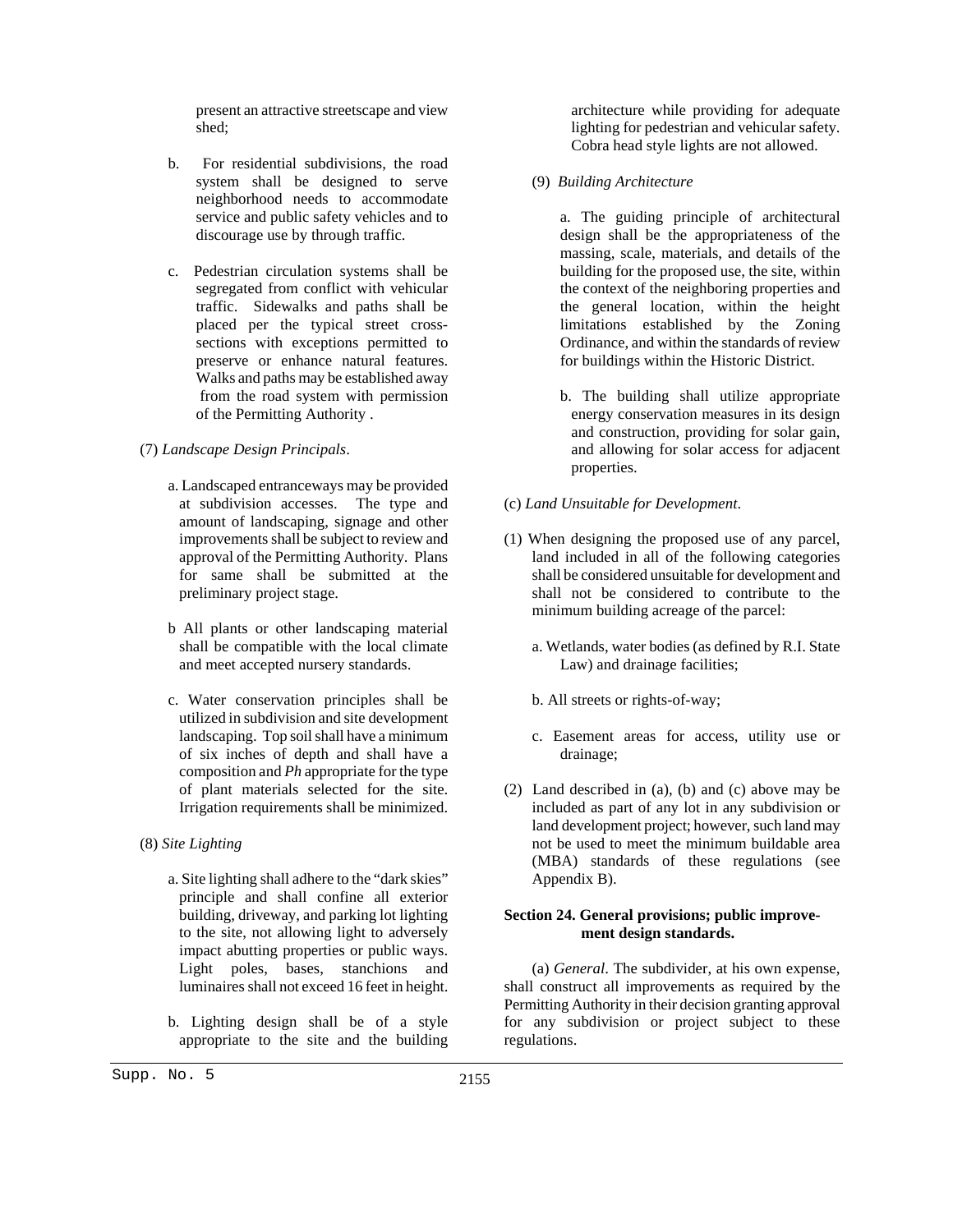(b) *Street Design Standards*. The following design standards shall be followed where applicable in the design and construction of any subdivision.

- (1) *Frontage on Improved Streets*. All areas to be subdivided shall have frontage that meets the minimum requirements of the relevant zone on an existing improved Town street. If such street frontage is substandard to the specifications of these regulations or to the minimum engineering standards, the Permitting Authority may require the subdivider to improve the part of the street abutting or leading to the property being subdivided as necessary to ensure for proper drainage, promote public safety, or avoid adverse development impacts to the surrounding community.
- (2) *Street Classification*. Street design within a proposed subdivision shall conform to the street classification system discussed below. Rights-of-way and pavement width, curbing, parking, drainage, location of utilities, sidewalks, bicycle or walking paths and general road design standards shall be consistent with street function.

All street classifications shall be established by the Permitting Authority. Streets shall fall within one of the following major categories:

- a. *Arterial*. A major public street that serves as an avenue for the circulation of traffic into, out of, or around the Town and carries high volumes of traffic. All industrial and major commercial subdivision streets shall be classified as arterial and conform to such standards.
- b. *Collector.* A public street whose principal function is to carry traffic between local streets and arterial streets but that may also provide direct access to abutting properties. These streets provide a balance between land access and mobility.
- c. *Local.* Public streets whose primary function is to provide access to abutting properties.
- (3) *Street Rights of Way Specifications*. All street rights-of-way and road construction shall conform to the standards shown and specifications by type of street as noted and illustrated in Appendix C of these regulations. Figure I, II and III depict typical cross sections by street type proposed for acceptance and maintenance by the Town. Paving specifications for streets shall be in accord with Town Standards as noted in Appendix C.
- (4) *Engineering Standards*. See Appendix C, Table I.
- (5) *Street Layout and Arrangement*. The arrangement of streets shall be considered in relation to existing Town streets, and in relation to topographic and natural systems. The road system shall be designed to allow for safe, efficient and orderly movement of traffic; to have a simple and logical circulation pattern; to respect natural features and topography; to improve the visual quality of the subdivision; to increase privacy and reduce unnecessary noise and traffic. Within residential subdivisions, the road system shall be designed to serve the needs of the neighborhood and not encourage use by through traffic. However, in major subdivisions, access shall be designed to avoid street systems, which have only one principal means of egress. In order to provide for alternative access, at least two (2) vehicular access streets may be required in major subdivisions when determined by the Permitting Authority to be feasible and appropriate. Proposed streets in major subdivisions shall provide for their continuation or projection to intersect with principal streets on the perimeter of the subdivision or to with adjacent vacant property in order that the streets may be extended in the future.
- (6) *Private Streets*. Private streets shall be prohibited in all single-family residential developments.
- (7) *Cul-de-sacs*. All cul-de-sac streets shall end in a permanent turnaround constructed to the standards listed in Appendix C. Cul-de-sacs shall not exceed one thousand (1,000) feet in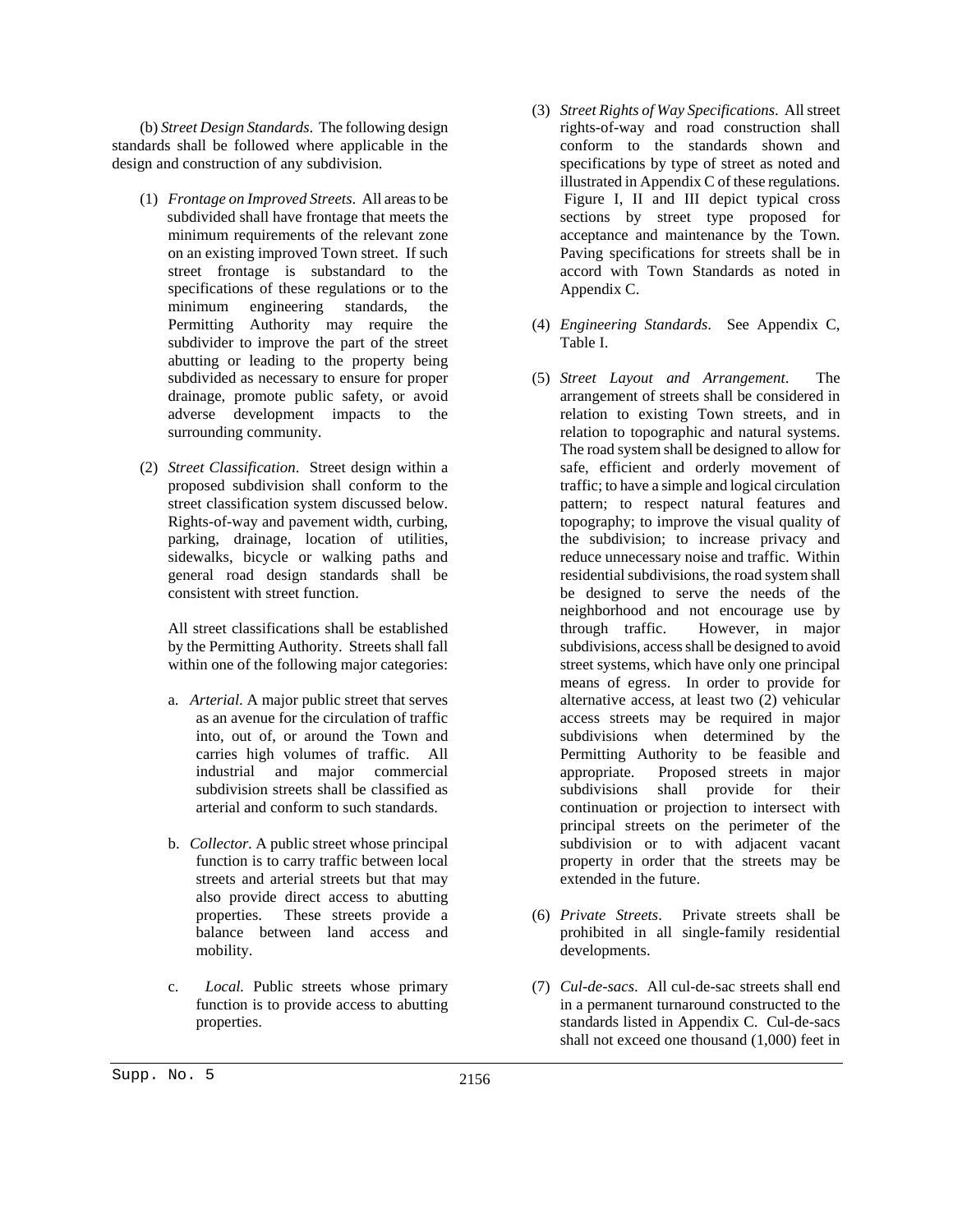length. Cul-de-sacs shall have a minimum length consisting of the frontage required for the base zone in which the property lies plus the bulb itself. The "bulb" shall not provide frontage for more than three lots. This standard may be waived by the Permitting Authority to promote access to landlocked parcels, to allow for future connection to the existing road network in the Town or for other cause.

- (8) *Street Names*. An extension of an existing street shall have the same name as the existing street. Names of new streets shall be determined by the Town Council. Streets shown for proposed subdivisions that are not extensions of existing streets shall be referred to as Street "A", Street "B", etc.
- (9) *Access to Adjoining Properties*. When it is considered desirable by the Permitting Authority to provide access to adjoining property, proposed streets shall be continued and improved to the property line. Access to adjacent parcels for pedestrian and/or bicycle circulation or promotion of the Town of East Greenwich Linear Park System shall be required wherever the Permitting Authority determines that such connection is in the interest of the community.
- (10) *Street Signs*. Street name and traffic control signs, constructed to Town of East Greenwich specifications shall be installed by the developer at his/her expense.
- (11) *Street Lighting*. In all subdivisions utilities including provision for street lighting shall be installed underground.
- (12) *Landscaping Standards*.
	- a. Landscaping shall be provided as part of project plan and design. It shall be conceived in a total pattern throughout the site, integrating the various elements of a site design, preserving and enhancing the particular identity of the site and creating a pleasing site character. Landscaping and natural vegetative buffers shall be utilized to separate residential areas from major roadways, commercial and manufacturing areas.
- b. Landscaping may include plant materials such as trees, shrubs, ground covers, grass and flowers, other materials to be used may include rocks, planted berms, stone walls, paving materials, planters and signage. Areas, which may be required to provide landscaping, or screening shall include, but not be limited to the following:
	- 1. Drainage facilities, such as retention/detention basins, or drainage swales;
	- 2. Subdivision entranceways;
	- 3. Open Space/natural/areas;
	- 4. Recreational facilities;
	- 5. Buffers;
	- 6. Areas subject to regrading or stabilization for soil erosion and sediment control purposes.
- c. *Landscape plan.* A landscape plan prepared by a registered landscape architect shall be submitted to the Permitting Authority when it is determined that (a) existing landscaping is insufficient; (b) the site of the proposed subdivision requires restoration or (c) adding landscaping would enhance the visual aspect of the area or would preserve existing outstanding landscape features. If submittal of a landscape plan is required, the applicant shall be advised of this requirement at the preliminary review stage of an administrative or minor subdivision and at the master plan stage of a major subdivision. The plan shall identify existing and proposed trees, stone walls and rock outcroppings; signs; proposed grading at two (2) foot intervals; lighting; and other proposed landscaping elements. The plan shall indicate the location of all proposed landscaping and shall include construction details. A planting schedule shall be included to indicate proposed planting by species, size at time of planting and maintenance requirements. Where existing plantings are to be retained, the plan shall indicate methods for protecting during construction.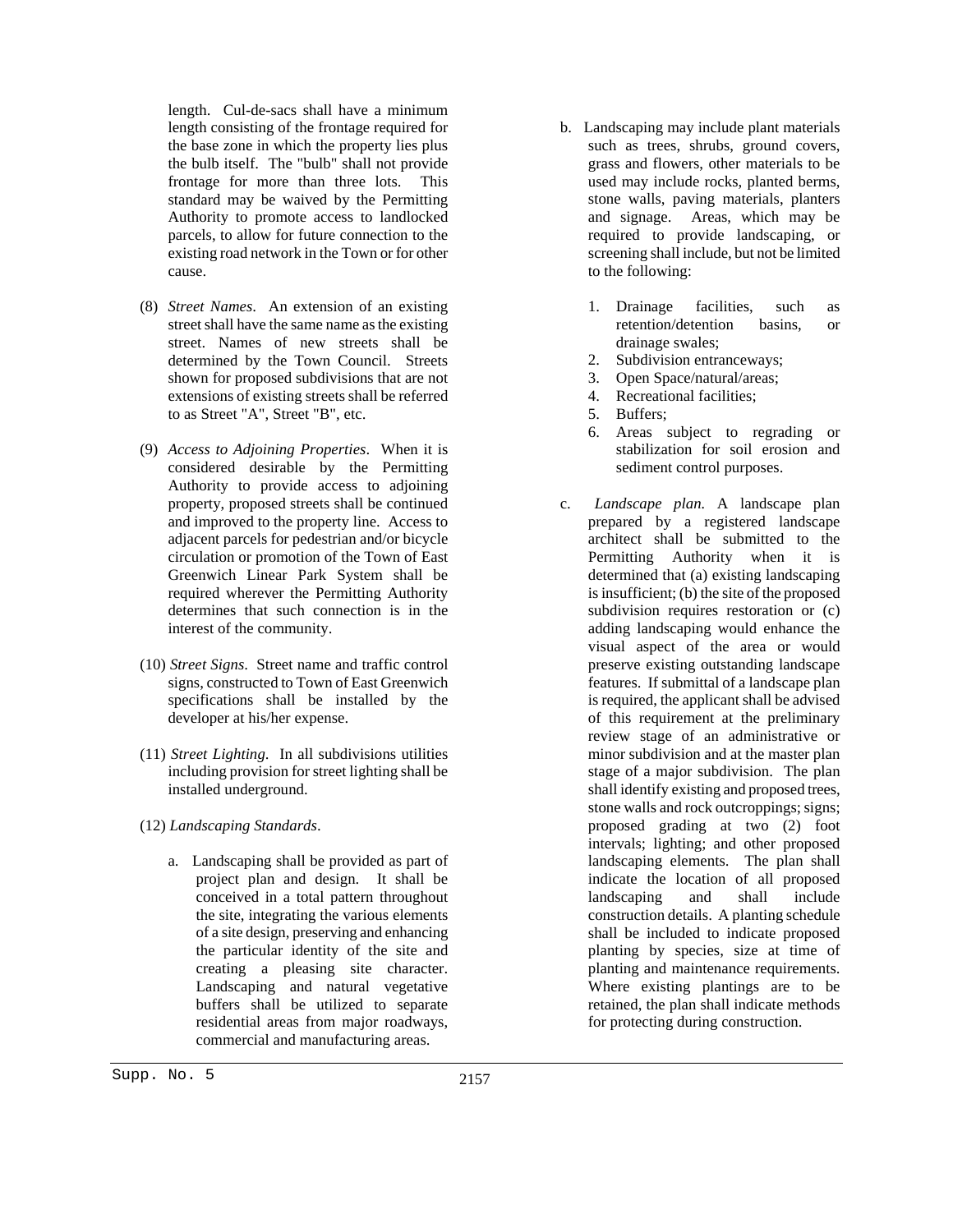- (13) *Monuments/Bounds*. Monuments or bounds (granite or concrete boundary markers) shall be of the type approved by the Town and paid for by the developer and placed by a Registered Land Surveyor as approved by the Permitting Authority. Monuments shall be set with the finished grade at the right of-way and may be required to be raised at other locations.
- (14) *Sidewalks*. Sidewalks may be required to be installed on one or both sides of all proposed new public streets in subdivisions and in all multifamily developments. This requirement may be waived for cul-de-sac streets serving five (5) or fewer lots or dwellings or if the Permitting Authority determines such waivers appropriate. Sidewalk construction shall be in conformity with the standards outlined in Appendix C.

The Permitting Authority may require that sidewalks be connected to existing sidewalks on collector or arterial roads abutting the subdivision.

- (15) *Bicycle Paths*. Bicycle paths shall be incorporated into the proposed subdivision where necessary to extend an existing bicycle path; to intersect with proposed State or Town bicycle facilities; or connect adjacent subdivisions, schools or recreation areas
- (16) *Curbing*. Concrete curbing, meeting RIDOT Standards 7.11 or granite curbing, meeting RIDOT standards 7.51 shall be installed on all proposed streets.
- (17) *Curbing at Intersection Fillet Curves*. Precast concrete wheelchair ramp curbs meeting RIDOT Standard 7.19 shall be installed, in conformity with requirements of the Rhode Island Americans with Disabilities Act.
- (c) *Easements*.
- (1) *In general*. All easements shall be appropriately marked with monuments
- (2) *For watercourses*. Where a subdivision is traversed by a watercourse, drainage way, channel or stream, a storm water easement or drainage right-of-way conforming
- (3) *For sanitary sewers*. Easements shall be provided for sanitary sewers where they are anticipated. The Permitting Authority shall determine the locations and widths of such easements.
- (4) *For storm drains and drainage channels*. easements through lots for drainage channels and storm drains shall be provided. Whenever possible, they shall be located along lot lines and shall be at least twenty (20) feet in width. Access easements shall be provided where such facilities are remote from streets or where conditions exist that require ramps for maintenance vehicles.
- (5) *For street widenings*. Where a subdivision abuts an existing substandard town street, the Permitting Authority may require the subdivider to convey land to the Town to enable such street to be widened.
- (6) *Frenchtown Brook*. Whenever Frenchtown Brook passes through any subdivision, between Saw Mill Pond on Frenchtown Road and the East Greenwich/West Greenwich town line, the developer shall transfer and convey to the Town of East Greenwich a fifty (50) foot wide easement along each side of and abutting the mean high water bank of Frenchtown Brook, and such easement shall provide for public access and use of the land area along said brook and described in the easement for passive recreation.
- (7) *Sight Distance Easements*. Where deemed necessary by the Permitting Authority to establish adequate sight distances for vehicular traffic, the dedication of an easement to the Town may be required which would prohibit the erection or maintenance of any visual obstruction such as structure, tree, shrub, wall, earthen embankment, or other obstruction.
- (8) *Bicycle or Pedestrian Access Easements*.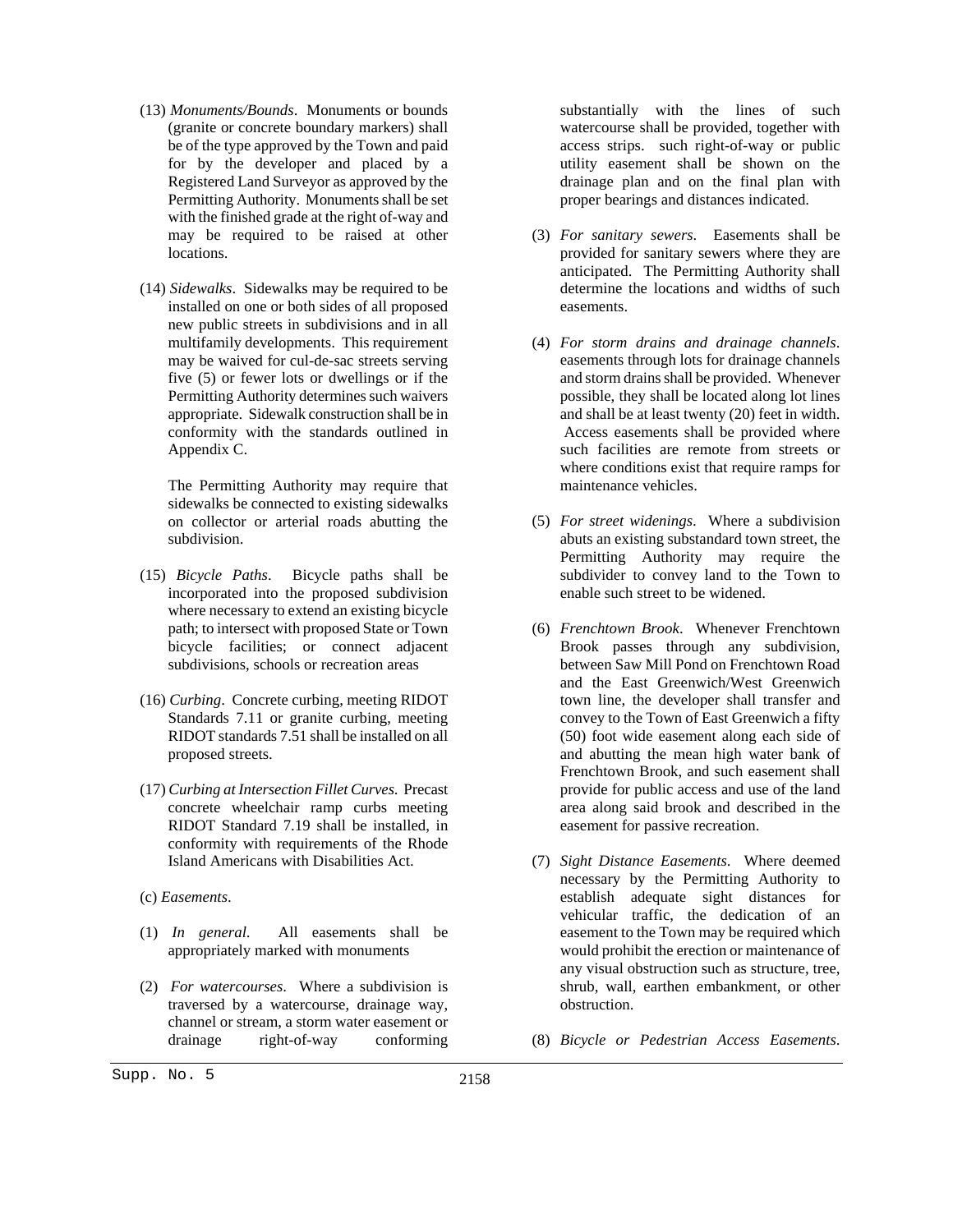Bicycle and pedestrian access shall be provided where required on a separate strip of land dedicated to the Town or on an easement having a minimum width of ten (10) feet to twenty (20) feet depending upon location.

(9) *Other easements*. All other required easements shall be of sufficient width and area to serve their intended purpose.

(d) *Lot Configuration*. The Permitting Authority and/or administrative officer shall have the right to reject or require modification to lots which are shaped or configured in such a manner as to conflict with the use of the land for the intended purposes. The Permitting Authority or Administrative Officer may require changes or modification to the proposed layout as deemed necessary to achieve the purposes of these Regulations (see Appendix B).

(e) *Stormwater Drainage Systems*. All proposed subdivisions shall make adequate provision to properly contain and handle stormflow generated by the project. All drainage systems shall be designed in accord with Rhode Island Department of Environmental Management regulations and to the standards of the Town of East Greenwich. The drainage system may be comprised of natural and man-made elements. These may include grass swales, retention and detention basins, curbs, Applicants are encouraged to incorporate natural elements into the drainage design wherever possible and feasible. All drainage structures shall be in conformance with the accepted State RIDOT standards, or Town approved equals.

Drainage plans and drainage calculations shall be prepared by a Registered Professional Engineer. The stormwater drainage calculations, runoff rates and system design shall be based on the application of the appropriate method as follows:

*The Rational Method* - This method is the preferred method for small systems of three (3) acres or less, where no wetlands, ponds, or other storage depressions are present, and where drainage is toward the point of analysis.

*TR-55* - This is the preferred method for calculating runoff volumes, peak discharge rate, and flood storage requirements for site development over three (3) acres.

All drainage plans and drainage calculations shall

Supp. No. 5 2159

- (1) An estimate of the quantity of stormwater surface run-off currently flowing from the land proposed to be subdivided, compared to stormflow which would be generated by the proposed subdivision. (To be calculated on the basis of a twenty-five (25) year frequency rainfall.)
- (2) An estimate of the quantity of storm water surface run-off entering the subdivision naturally from upstream areas within the watershed under present conditions, calculated on the basis of a twenty-five (25) year frequency rainfall.
- (3) An analysis of the capability of existing watercourses, catchbasins, culverts and other drainage facilities within the land proposed to be subdivided to handle the run-off as calculated above, and proposals to handle such surface run-off. Design criteria for drainage improvements shall conform to the State of Rhode Island specifications cited above as may be modified by the Town of East Greenwich Department of Public Works. Culvert and storm sewers shall be designed for a twenty-five (25) year frequency rainfall, (one-hundred (100) year frequency in a special flood hazard zone) with a minimum pipe size of twelve (12) inches so that the minimum velocity shall not be less than three (3) feet per second calculated for the 10-year design storm.
- (4) Proposals for disposal of surface run-off, downstream from the subdivision in a manner that will not damage off-site property, natural features or existing drainage structures and facilities.
- (5) The drainage plan shall further indicate how the following specific requirements will be met:
	- a. That each lot will be adequately drained;
	- b. That natural drainage patterns will be maintained whenever possible;
	- c. That all existing watercourses will be left open, unless approval to enclose is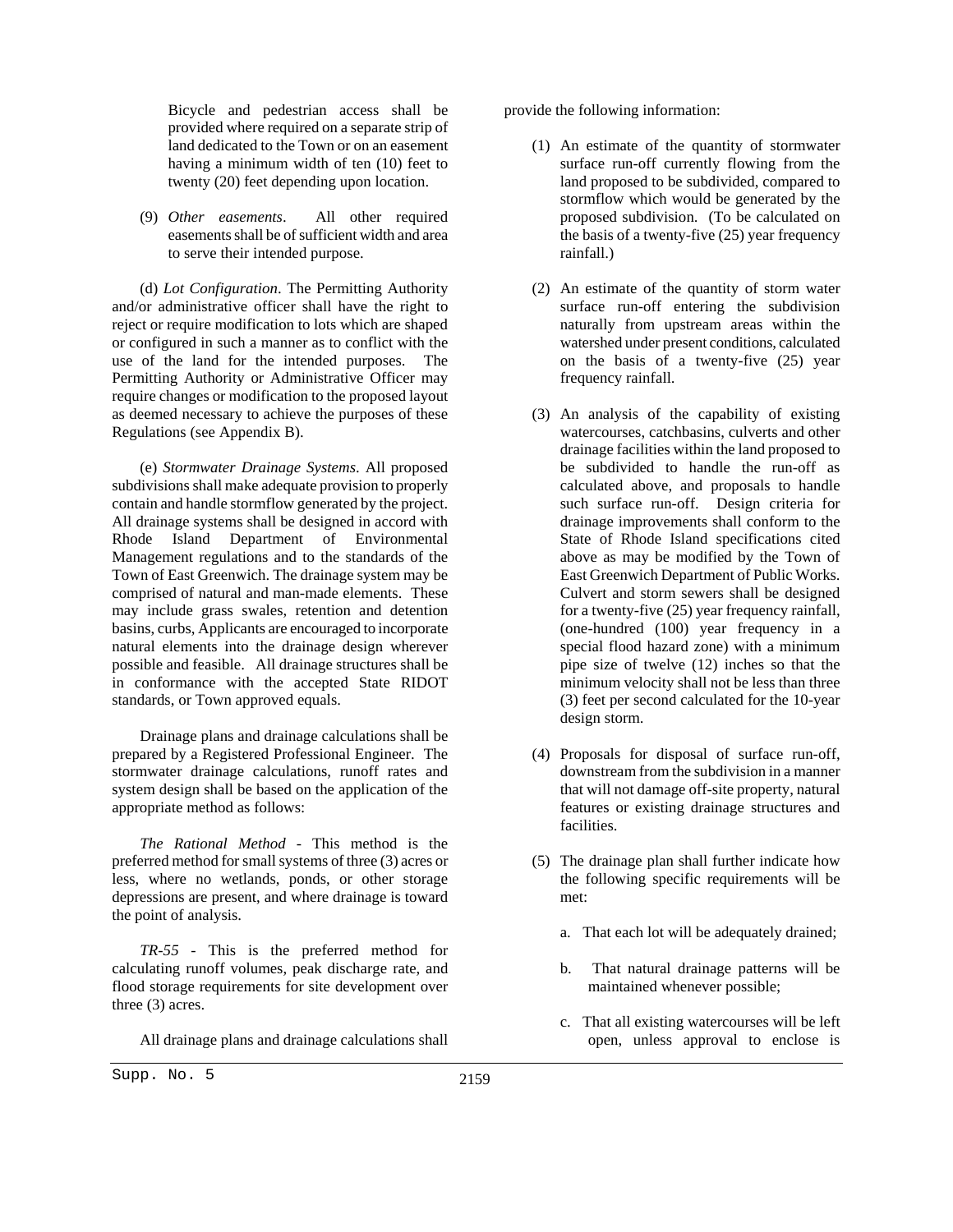granted by Rhode Island Department of Environmental Management and the Town of East Greenwich.

- d. That all new open watercourses will be properly stabilized using vegetation or stone depending on soil conditions and grades;
- e. That a continuous drainage system will be installed and connected to a natural or manmade watercourse or to an existing piped storm drainage system. The ultimate destination of such continuous drainage shall be a permanent natural body of water or wetland. Where the Permitting Authority determines that such ultimate destination is impractical, the Board shall require the construction of a retention area capable of accommodating proposed stormwater volumes based on a one hundred (100) year frequency rainfall;
- f. When any part of the drainage system is sited outside the public street right-ofway, provisions for future access to and maintenance of same shall be approved by the Town Council;
- g. That any necessary easements to off-street watercourses will be obtained by the subdivider and approved by the Town Solicitor; and,
- h. Where volume velocity of the surface runoff is high, the flow thereof shall be controlled by rip-rap, sedimentation basins, flow spreaders or other applicable devices and/or techniques as recommended in the Rhode Island Soil Erosion and Sediment Control Handbook.
- (6) The proposed drainage system shall be designed to accommodate stormwater such that post-construction conditions do not result in peak run-off increases in rate from preconstruction conditions.
- (f) *Utilities*.
- (1) *Sanitary Sewers*. Sanitary sewers shall be required in all subdivisions and land

development projects where such sewer service is available to or may be extended to the site in a cost effective manner.

- (2) *Water Service*. Water service, where available, shall be provided for each lot in accordance with the requirements of the Kent County Water Authority. The Permitting Authority may require the extension of service to a proposed subdivision when such extensions are possible and could be extended. Dry capped lines may be required for developments that may have future access to service due to capital improvements made by the Kent County Water Authority.
- (3) *Gas Lines*. Natural gas lines may be installed in any subdivision or land development project at the discretion of the subdivider. If proposed, gas lines shall be located on the opposite side of the street from the water line or as required by the utility.
- (4) *Other Utilities (Electric, Telephone, and Cable TV)*. All electric, communication (telephone, fire alarm, and cable TV) and street lighting lines shall be installed underground. Such utilities shall be installed to the specifications of the appropriate utility.
- (5) *Fire Alarm*. Provision for connection to the fire alarm system of the Town of East Greenwich Fire District shall be required for all new development projects and subdivisions having streets proposed for dedication to the Town. Standards for fire alarm systems shall meet the minimum requirements of the District .
- (6) *Fire Hydrants*. Fire hydrants shall be installed in all subdivisions where public water supply systems are installed. Hydrant type, location and spacing shall meet the minimum requirements of the East Greenwich Fire District.

(g) *Erosion and Sediment Control Plan Permit(s):* A soil erosion and sedimentation control plan and permit application shall be submitted for all applications meeting the threshold requirements as listed in Chapter 9 of the Town of East Greenwich Code. Such plan shall meet the standards of the code.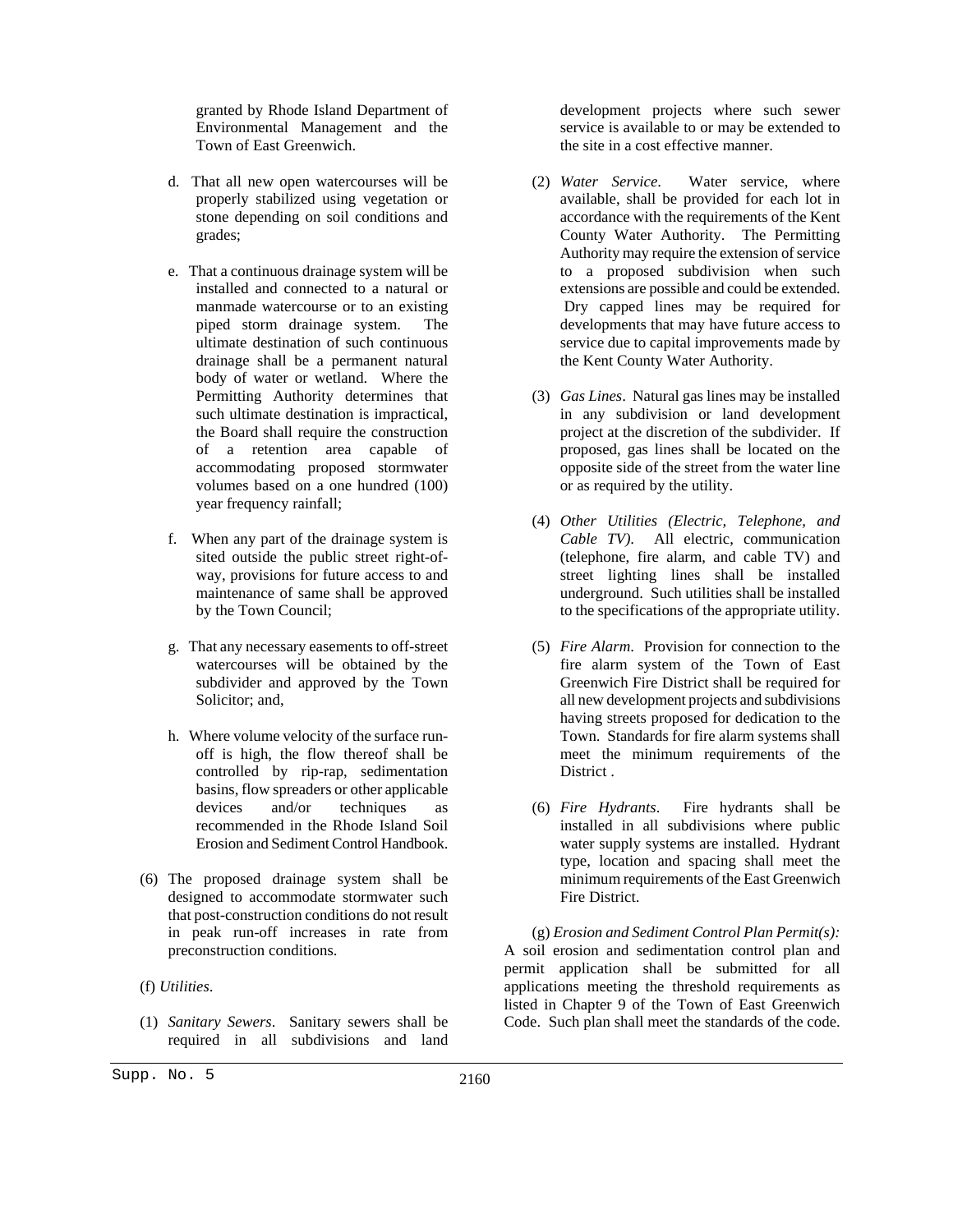- (h) *Requirements for Off-Site Improvements*.
- (1) *Purpose*. This section is intended to ensure that subdivider provide off-site infrastructure improvements in order to mitigate the impacts which are directly attributable to the new development. Such improvements may be required by the Permitting Authority if the Board finds that there is a reasonable relationship between the requested improvement and the proposed new development. Off-site improvements may include but not be limited to the following categories:
	- a.) Sanitary sewers system extension
	- b.) Water supply systems extension
	- c.) Roads
	- d.) Sidewalks
	- e.) Bicycle paths and pedestrian improvements
	- f.) Drainage systems
	- g.) Public safety improvements
- (2) *Definition, Criteria and Principles*. As a condition of final approval, the Permitting Authority may require a subdivider to construct such improvements that are reasonable and necessary to mitigate impacts relating to the land being subdivided. Necessary improvements are those that directly and substantially relate to the subdivision or land development being proposed. The Permitting Authority shall provide in its resolution of final approval a finding that forms the basis for such off-site improvements. The finding shall be that a significant adverse impact on existing conditions will result if the off-site improvements are not constructed. The mitigation required as a condition of approval must relate to the significance of the identified impact. Required off-site improvements must be consistent with the character defined for the affected neighborhood in the Comprehensive Plan or address a particular situation or problem that is raised and discussed during the consideration of the project.

# **Section 25. General provisions; construction and/or improvement guarantees.**

(a) *Definition and Purpose*. The purpose of this section is to provide a guarantee to the Town that the required improvements will be constructed.

An improvement guarantee is a security instrument in a form that is acceptable to the Town to ensure that all improvements, facilities, or work required as a condition of approval of a subdivision plan will be completed in conformity with the approved plans and specifications.

Improvement guarantees shall be provided to ensure the proper installation and maintenance of required street, utility and other physical improvements and to ensure compliance with other conditions of final plat approval.

(b) *General Procedures*. Before any land development or subdivision plan is endorsed by the Permitting Authority, and before the recording of any subdivision plat, the Permitting Authority shall review and approve agreements for the completion of all required improvements. Such agreements shall, at the option of the subdivider, take the form of (1) completion of actual construction of all improvements; (2) improvement guarantees, or (3) a combination thereof. At the preliminary plat review stage, the subdivider shall submit either of the following: (1) a letter to the Permitting Authority indicating his/her intent to complete the required improvements prior to the Permitting Authority's endorsement of the final plat; or (2) a letter requesting that security sufficient to cover the cost of required improvements be established by the Board,

(1) If improvements are to be constructed without a financial guarantee, all work shall be completed prior to endorsement and recording. Inspections shall be made by the Public Works Department at all required stages of construction as specified in Section 24 above. Written inspection reports shall be prepared by the inspector(s) and maintained by Public Works. All inspection reports shall be submitted to the Administrative Officer. An inspection fee equal to two (2) percent of the estimated cost of construction for all public improvements as determined by Public Works shall be paid to the Finance Director prior to construction. All construction shall be inspected and approved by the Public Works Director under the direction of the Administrative Officer and according to the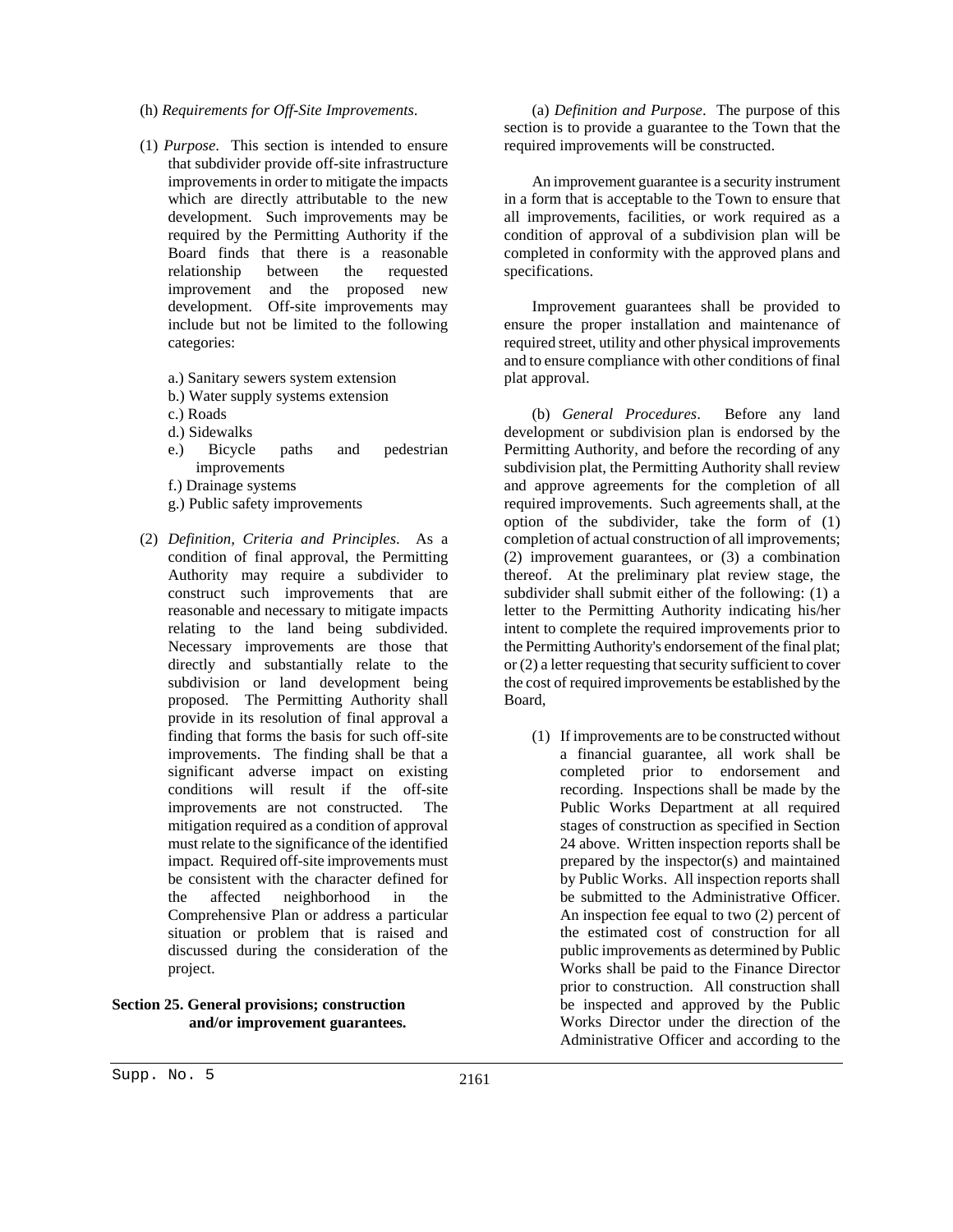procedures in Section 24. Upon completion of all required improvements, the Public Works Director shall notify in writing to the Administrative Officer of such completion, and a copy shall be provided to the subdivider upon request. The final plat shall be endorsed by the appropriate Permitting Authority member or Administrative Officer and the plat shall be recorded as provided in Section 40, at which time the lots within the subdivision may be transferred or sold. The applicant shall be required to post a bond in the amount of ten (10) percent of the construction estimate prior to acceptance of all required improvements by the town. Such bond shall be held by the Town Finance Director for a period of one (1) year to be released upon written request of the applicant following final inspection by Public Works and acceptance of the required improvements by the Town Council with the approval of the Planning Board.

- (2) If improvements are to be guaranteed, the below listed procedures shall apply.
- (c) *Procedures for Financial Guarantees*.
- (1) *Amount*. All improvement guarantees shall be of sufficient amount to ensure that actual construction and complete installation of all of the required improvements and the satisfactory completion of all conditions of final approval within the time periods required for completion provided in said approval. The amount shall be based upon actual cost estimates, which would be required for the Town to complete all improvements. These estimates shall be prepared by the Department of Public Works and forwarded to the Administrative Officer. In the event the subdivider disagrees with the estimated amount, he/she shall have the opportunity to submit a revised estimate along with supporting justification for the revisions. The Permitting Authority may set the guarantee in a reasonable amount in excess of the estimated costs in order to anticipate for increases in economic or construction costs. However, the amount of such increase shall not exceed more than twenty (20%) percent over the total estimated cost of improvements. At the expiration of the final

plan approval period, if all required improvements are not complete, the Permitting Authority Board shall review the status of improvements and may (1) require the subdivider to extend the duration of the entire improvement guarantee; (2) reduce the amount of the improvement guarantee to reflect the estimated costs of completed improvements; or (3) authorize the Administrative Officer to take the steps necessary to ensure completion of the remaining work by using improvement guarantee funds.

If during the guarantee period the procedures, implementation measures, methods, materials, and/or schedules of construction are determined by the Permitting Authority not to be in compliance with the approved plans, the Town may, after notification to the developer, authorize the use of improvement guarantee funds to insure proper compliance.

- (2) *Required Form*. The security shall be in the form of a financial instrument acceptable to the Finance Director and Town Solicitor and shall enable the Town to gain timely access to the secured funds, when necessary. Performance and maintenance guarantees may consist of, but not be limited to, the following forms:
	- a. *Security bond*. The subdivider may obtain a security bond from a surety bonding company authorized to do business in the State of Rhode Island.
	- b. *Letter of credit*. The subdivider may submit to the Town an irrevocable letter of credit from a bank or other recognized institution that names the Town of East Greenwich as loss payee.
	- c. *Escrow account*. The subdivider may deposit cash, or other instruments readily convertible into cash at face value, either with the Town or in escrow with a bank with the town controlling access to same.
- (3) *Releases/Reductions*. At the expiration of the final plan approval period, if all required improvements are complete, any improvement guarantee shall be returned to the subdivider.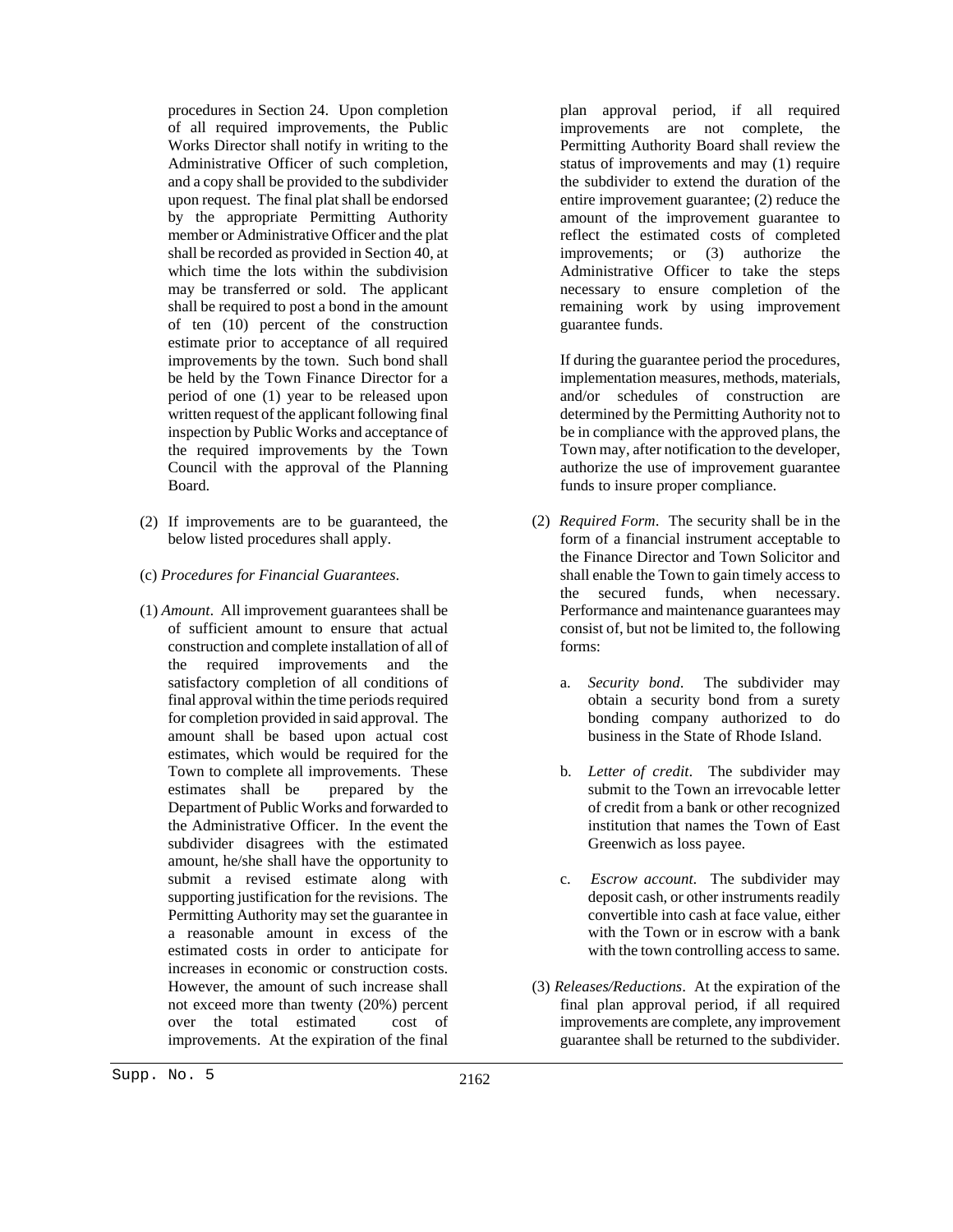Partial releases or reductions in the guarantee amount may also be authorized at any time prior to the expiration of final approval. A written request for release or reduction of any improvement guarantees shall be made to the Administrative Officer. After inspection of all required improvements, the Administrative Officer shall recommend that the Town Council (a) authorize the Finance Director to return all improvement guarantees (b) reduced the guarantee to reflect the estimated cost of completed improvements, or (c) that no release or reductions be made.

- (4) "As-Built" Plans. Within thirty (30) days after the completion of all public improvements, the developer shall submit final "as-built" plans (2 sets) which shall contain:
	- a. All of the information required on the final plan and decision on the proposal;
	- b. Exact locations, as installed, of all:
		- 1. Sidewalks and streets.
		- 2. Monuments, bounds and other survey marks.
		- 3. Water, sewer, gas and drainage pipes, and easements.
		- 4. Other underground utilities, if any, and the location of all above ground fixtures.
		- 5. Any other public improvements,
		- 6. Open space areas, recreation sites or reserved areas.

The cost of preparing the "as-built" plans required by this Section shall be included in the bond amounts.

- (5) *Phased Subdivisions*. For subdivisions, which are approved and constructed in phases, the Permitting Authority shall specify improvement guarantees related to each particular phase. If any off-site improvements or other improvements or conditions which are not directly related to a particular phase are required as a condition of approval, the Authority shall, in setting the guarantee amount for each phase, clearly specify when and where guarantees are to be provided.
- (6) *Maintenance Guarantees*. The Permitting

Authority may also require that a maintenance guarantee be provided by the subdivider for all improvements, which are being dedicated to the Town. The amount of the maintenance guarantee shall be five (5) percent of the original performance bond or other original guarantee amount. Absent such a guarantee, five (5) percent of the total estimated cost of all required improvements shall be required. The initial period for such maintenance guarantee shall be one (1) year. At the end of one-year maintenance period, the Director of Public Works shall inspect all improvements subject to the guarantee and shall certify in writing to the Administrative Officer as to their condition. If found to be unacceptable, the Administrative Officer shall recommend an extension of the guarantee period to the Finance Director, and the original funds shall not be returned to the subdivider. If public improvements are in good condition and have not been damaged due to the fault of the subdivider, or through the faulty workmanship or design, the maintenance guarantee shall be returned to the subdivider. In cases where it is determined there are extenuating circumstances, the maintenance period may be established for a period longer than one (1) year. The rationale for establishing a longer maintenance period and the nature of the circumstances requiring same shall be made a part of the record.

(7) *Acceptance of Improvements*. Upon completion of all required improvements, the subdivider shall convey all public improvements to the Town for ownership and maintenance. Before conveyance, the applicant shall first request the Department of Public Works to conduct a final inspection of all improvements. The Director of Public Works shall certify to the Administrative Officer in writing that all required improvements have been satisfactorily completed.

The applicant shall also request, in writing to the Administrative Officer, that public improvements, streets, land easements, or other facilities be accepted by the Town.

This request shall contain a description of all facilities to be accepted and shall be accompanied by an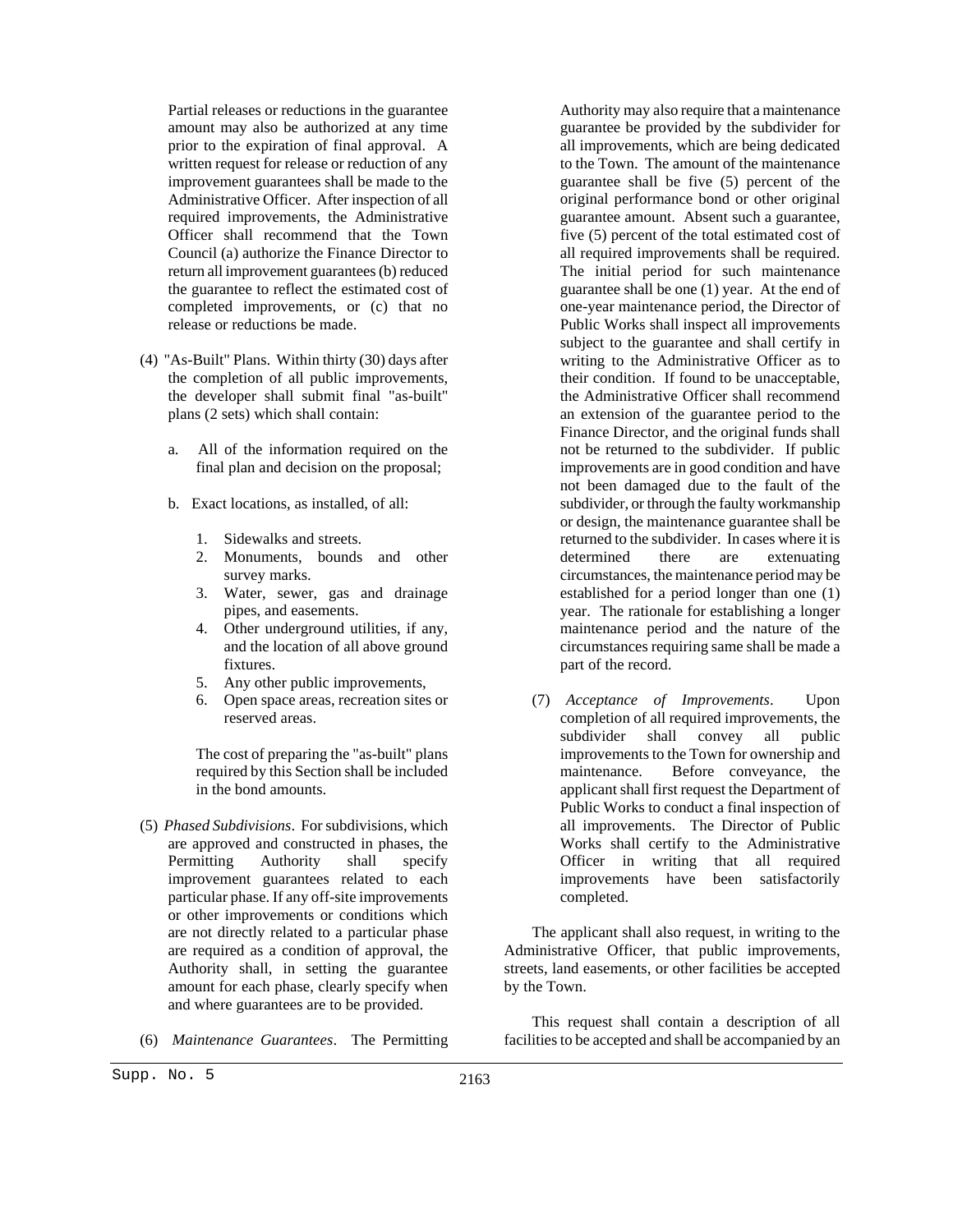accurate description of all streets, easements, land or other facilities by metes and bounds and by reference to the final plat drawings(s) and by a warranty deed transferring ownership to the Town and describing any special conditions or other requirements.

Upon certification of completion of all required improvements, and upon receipt of all required information from the applicant, the Administrative Officer shall place the request for acceptance upon the next available agenda of the Town Council. In such recommendation for acceptance by the Town Council, the Administrative Officer shall also recommend an amount for a maintenance bond in accordance with these regulations and shall recommend to the Town Council that no public improvements or facilities be accepted for ownership and maintenance until the maintenance bond has been submitted as required above.

Upon their acceptance by the Town Council, all improvements shall be permanently owned and maintained by the Town as part of the municipal system and the subdivider shall be no longer responsible for the repair or maintenance of these improvements.

Private streets and other private improvements shall not be conveyed to the Town.

#### **Section 26. General provisions; requirements for dedication of public land; public improvements and fees.**

(a) *Subdivider Must Provide Open Space*. The Permitting Authority shall require all land developments and subdivisions subject to the provisions of these Regulations to dedicate a portion of the land being subdivided for the purpose of providing open space, conservation, park and recreational facilities to serve present and future residents. The Permitting Authority may, at its discretion, require the payment of a fee in lieu of land dedication, or a combination of land dedication and payment of a fee, as an alternative to the dedication of land.

(b) *Relationship to EGORP*. The requirement for dedication of land for open space, conservation, park and recreation facilities shall be based upon the policies and standards set forth in the East Greenwich Open Space and Recreation Plan (EGORP) and shall reflect the character defined for the neighborhood or district in which the subdivision is located. The land dedication must be suitable for the intended use. Land dedications proposed for park and recreation land shall be entirely usable land, not containing any land that is constrained for its intended use for development. If payments in lieu of land dedication are required, they shall be kept in a restricted account and shall only be spent for the intended purpose of providing open space, conservation, park and recreational facilities.

(c) *Amount of land to be dedicated*. Conveyances of land for recreational impact shall be in an amount that will be suitable to the intended use of same. As a general guide such conveyances shall be minimally at the ratio of one acre for each twenty (20) lots for all zones requiring minimum lot sizes of one (1) acres or less or two (2) acres for subdivisions in all other zones. For subdivision of less than twenty (20) lots the Permitting Authority requirements for recreation impact shall be tailored to the circumstances and location of the proposal. In general if a parcel that is suitable and useful for recreational purposes cannot be accommodated, a fee in lieu of land donation shall be preferred. In addition the nature, location and amount of land to be conveyed must be satisfactory to the Permitting Authority, and determined appropriate by the Town Manager for the proposed use.

(d) *Ownership of land*. Land dedications required by this Section may be made by transfer of fee simple ownership to any of the following:

- a. The Town of East Greenwich
- b. A private Homeowner's Association
- c. East Greenwich Land Trust

(e) *Condition of Land*. The Permitting Authority in requiring the donation of land for recreational purposes may also require that such land be cleared and rough graded by the developer. In addition, the installation by the developer of signage denoting the intended future use of the land may be a condition of approval.

(f) *Fees-in-Lieu of Land Dedication*. Where a fee is required by the Permitting Authority to be paid in lieu of land dedication, the amount of such fee shall be based upon the Code of Ordinances Chapter 4 Article VI Development Impact Fees. The determination to require a fee in lieu of land donation shall rest entirely with the Permitting Authority.

#### **Section 27. Special provisions; phasing of projects.**

(a) When a Major Land Development or Major

Supp. No. 5 2164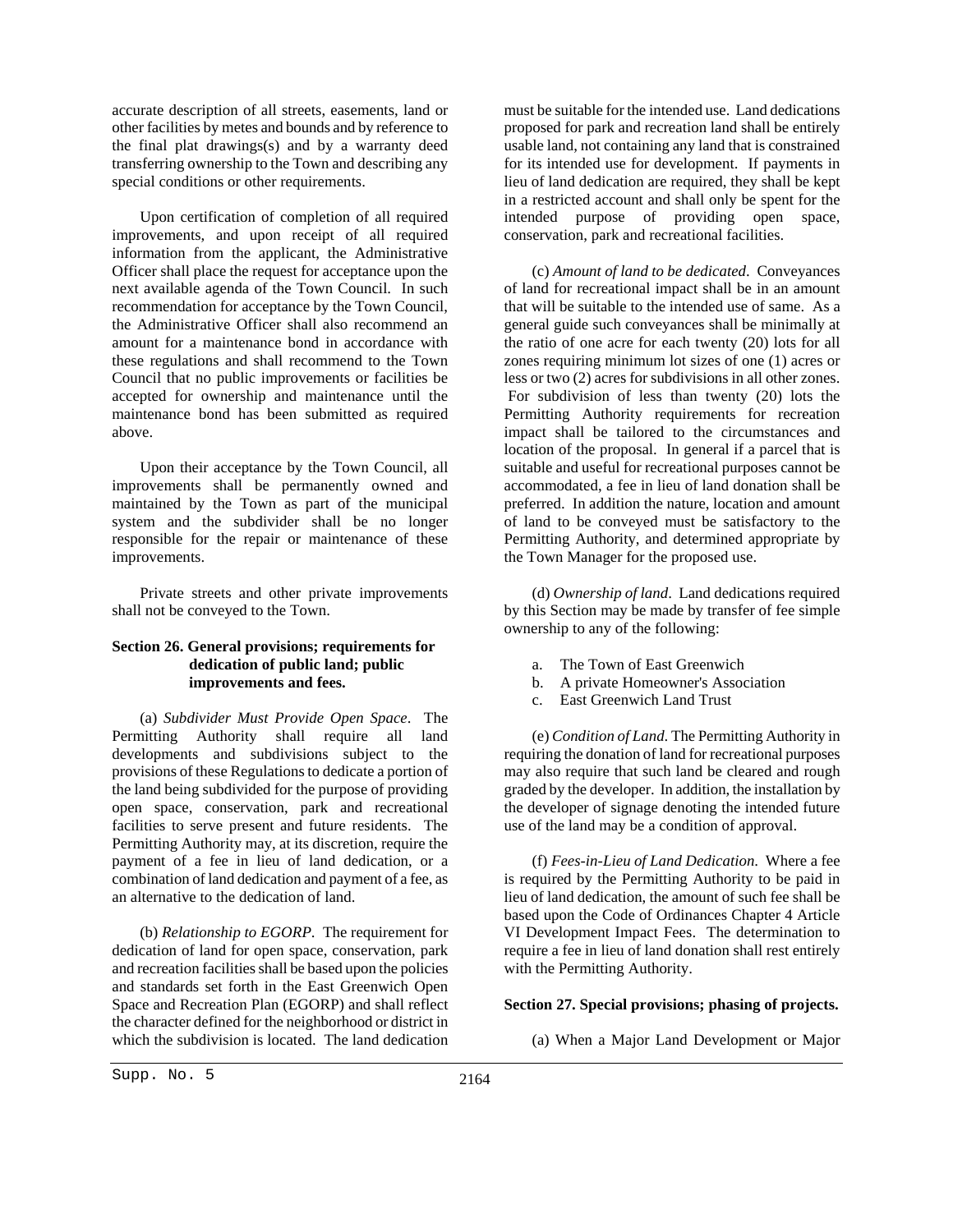Subdivision is submitted for Master Plan approval, the Permitting Authority shall review the existence and adequacy of existing and proposed improvements, services and facilities which may be affected by the proposed development. If the Permitting Authority determines that such improvements, services, infrastructure and facilities, will not be adequate to serve the residents of the subdivision or development at the time of recording of the plat, the Permitting Authority shall have the authority to establish a rate of development of the entire subdivision by requiring it to be built in phases and/or placing limits on the issuance of building permits over a specified time period, thereby relating the rate of development to the ability of the Town to provide the required services to the residents of the subdivision or development.

(b) For all Master Plan approval applications, the applicant shall submit a copy of the Master Plan narrative report for review and comment to all relevant Town and other agencies and relevant utilities. Each agency notified by the applicant shall be requested to provide its comments on the application by the Administrative Officer. All comments shall be received from each agency prior to the date of the informational meeting.

If the public informational meeting on the master plan and the public hearing on the preliminary plan are combined, all comments from reviewing agencies shall be received prior to the date of the public hearing.

(c) Each department, agency or utility to which such a request for comments is made shall provide to the Administrative Officer, written comments, and any supplementary material requested, which describes:

- (1) An estimate of the impact of the subdivision on the facilities and/or services provided by the department or agency;
- (2) A determination as to the adequacy of existing facilities and/or services relative to the anticipated subdivision's residents;
- (3) A discussion as to whether plans for the required improvements to existing facilities and/or services are included in the department or agency's capital improvement program;
- (4) A timeline for provision of such improvements to existing facilities and/or services.

(d) Upon consideration of the responses received from the various departments and agencies, the Permitting Authority shall establish, at the time of master plan approval, a rate of development of the entire subdivision or development that will permit residential construction only when improvements, services and facilities will be adequate to serve the residents of the subdivision or development. As part of such growth rate plan, the Permitting Authority may require that improvements be installed, or lots sold, in two (2) or more phases.

(e) If phasing is required, the Permitting Authority shall approve the entire master plan first. Thereafter, the applicant shall be required to submit plans for preliminary and/or final review and/or approval indicating the development of the entire site in two (2) or more phases as required above. In such review and approval, the Authority, may in its discretion, impose conditions for determining the physical limits of phases, for allowing progression to additional phases, for allowing two (2) or more phases to proceed in review or construction simultaneously, for interim public improvements or construction conditions, for changes to master or preliminary plans, and may include other provisions as needed, including the applicant actually providing the necessary improvements or payment to a dedicated restricted account in lieu of actual provision.

(f) The master plan documents shall contain information on the physical limits of the phases, the schedule and sequence of public improvement installation, improvement guarantees, and the work and completion schedules for approvals and construction of the phases.

(g) Vesting of Phased Projects. The master plan shall remain vested as long as it can be demonstrated, to the satisfaction of the Permitting Authority, that work is proceeding on either the approval stages or on the construction of the development as shown in the approved master plan documents. Vesting shall extend to all information contained in the approved master plan and related documents.

#### **Section 28. (Reserved)**

**Section 29. (Reserved)**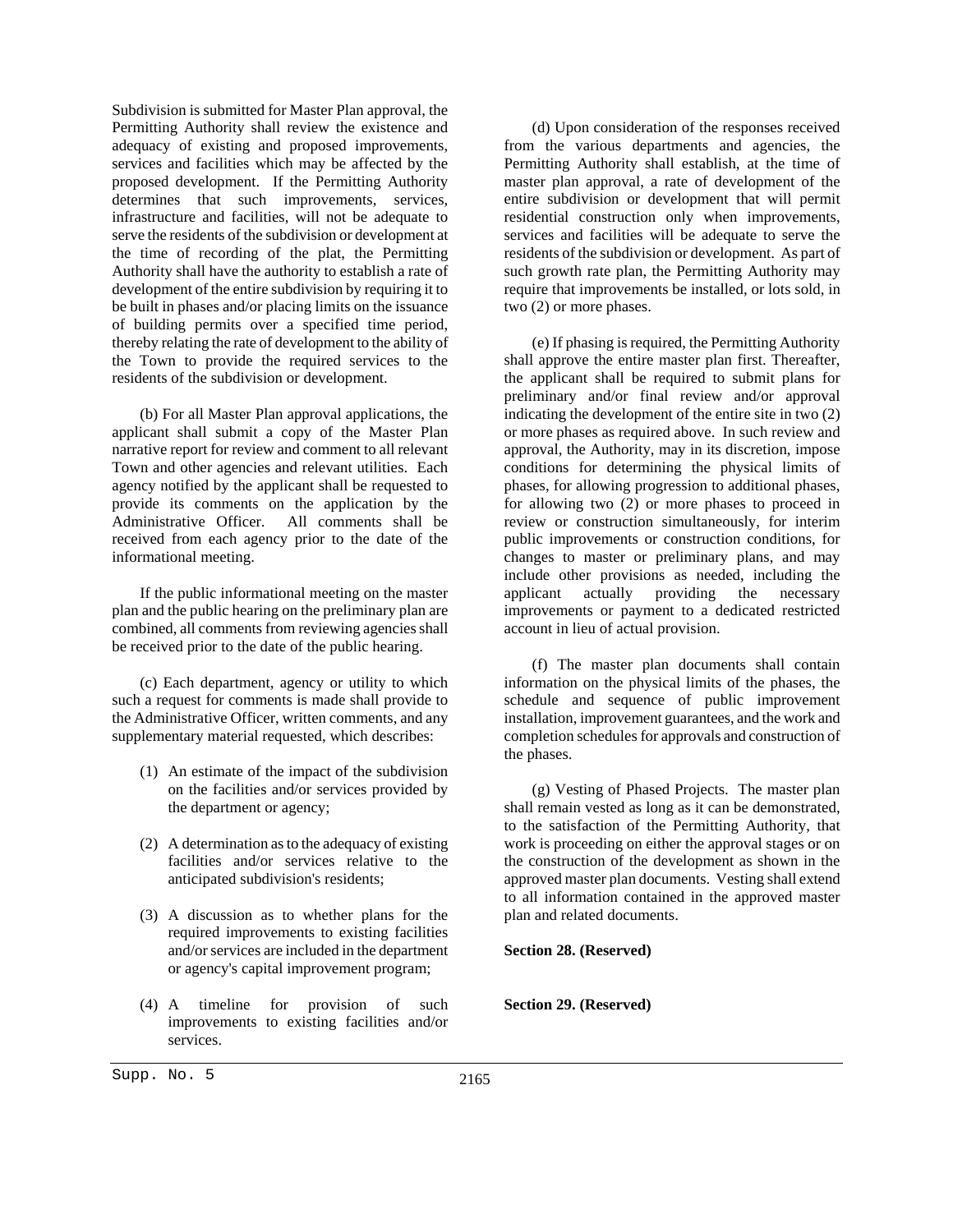#### **Section 30. Local regulations; procedure for adoption and amendment.**

(a) The Permitting Authority, as authorized by the Enabling Statute and Town Charter, shall adopt, amend, or repeal, and provide for the administration, interpretation, and enforcement of land development and subdivision review regulations.

# **Section 31. Local regulations; public hearing and notice requirements.**

(a) These regulations shall not be adopted, repealed, or amended until after a public hearing has been held relative to same by the Permitting Authority. The Authority shall first give notice of the public hearing by publication of notice in a newspaper of general circulation within the municipality at least once each week for three (3) successive weeks prior to the date of the hearing, which may include the week in which the hearing is to be held. At this hearing opportunity shall be given to all persons interested to be heard upon the matter of the proposed regulations. Written notice, which may be a copy of the newspaper notice, shall be mailed to the Associate Director of the Division of Planning of the Rhode Island Department of Administration at least two (2) weeks prior to the hearing. Advertising shall be conducted by the Town Clerk upon written request of the Administrative Officer. The newspaper notice shall be published as a display advertisement, using a type size at least as large as the normal type size used by the newspaper in its news articles, and shall:

- (1) Specify the place of said hearing and the date and time of its commencement;
- (2) Indicate that adoption, amendment or repeal of local regulations is under consideration;
- (3) Contain a statement of the proposed amendments to the regulations that may be printed once in its entirety, or may summarize or describe the matter under consideration;
- (4) Advise those interested where and when a copy of the matter under consideration may be obtained or examined and copied; and
- (5) State that the proposals shown thereon may be altered or amended prior to the close of the public hearing without further advertising, as

a result of further study or because of the views expressed at the public hearing. Any such alteration or amendment must be presented for comment in the course of said hearing.

(b) Notice of the public hearing shall be sent by first class mail to the city or town of any municipality where there is a public or quasi-public water source, or private water source that is used or is suitable for use as a public water source, located within two thousand feet (2,000') of the East Greenwich municipal boundaries.

(c) Notice of a public hearing shall be sent to the governing body of any state or municipal water department or agency, special water district, or private water company that has riparian rights to a surface water resource and/or surface watershed that is used or is suitable for use as a public water source located within either the municipality or two thousand feet (2,000') of the East Greenwich municipal boundaries, provided, however, that a map survey has been filed with the Building Official as specified in Section 45- 24-53(E) of the Rhode Island General Laws.

(d) No defect in the form of any notice under this Section shall render any regulations invalid, unless such defect is found to be intentional or misleading.

(e) The above requirements are to be construed as minimum requirements.

# **Section 32. Local regulations; publication and availability.**

(a) Printed copies of these regulations shall be available to the general public and shall be revised to include all amendments. Any appendices shall also be available. Costs for such copies shall be established by the Town Council.

(b) Upon publication of these regulations and/or amendments to same, the Town Clerk shall send a copy to the Rhode Island Department of Administration's Division of Planning and to the State Law Library.

# **Section 33. Administration; the administrative officer.**

(a) *Administration*. Administration of these Subdivision and Land Development Regulations shall be under the direction of the Administrative Officer. The Town Planner is hereby designated as the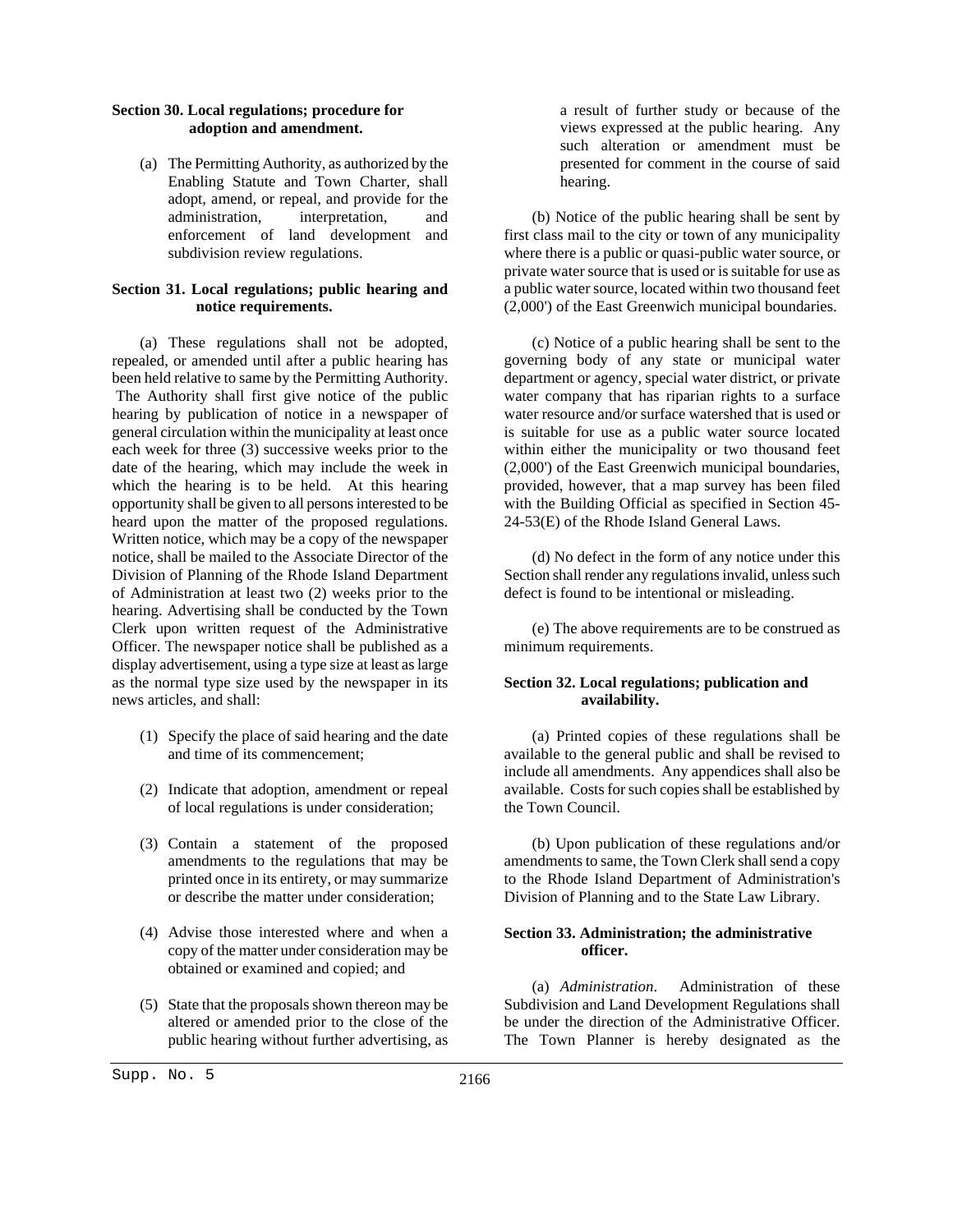#### Administrative Officer.

(b) *Duties and Responsibilities*. The duties and responsibilities of the Administrative Officer shall include, but not be limited to the following:

- (1) General Coordination of the review, approval, recording, and enforcement of the provisions of these Regulations; including, coordinating the enforcement efforts of the Zoning Enforcement Officer, the Building Official, the Planning Department staff, the Department of Public Works, the Town Engineer, and other local officials responsible for the enforcement or carrying out of the discrete elements of the regulations;
- (2) Coordination of the review and approval procedures for subdivisions and land development projects with adjacent municipalities as is necessary to be consistent with applicable Federal, State and Local Laws as directed by the Permitting Authority.

#### **Section 34. Administration; the board of appeal.**

The Town Zoning Board of Review shall serve as the Board of Appeal to hear appeals of decisions of the Permitting Authority or the Administrative Officer on matters of review and approval of land development and subdivision projects.

#### **Section 35. Administration; administrative fees.**

The Planning Board shall set reasonable fees, in an amount not to exceed actual costs incurred, to be paid by the applicant for the review and hearing of applications, issuance of permits and recording of decisions. These fees, payable to the Town of East Greenwich, shall be due and payable at the stages established in these regulations and shall pertain to all subdivisions of land and development projects as follows:

 (a) Pre-Application Conference Review Fee: \$225.00 plus \$15.00 for each acre or fraction thereof which shall be computed to include all streets, easements and land to be conveyed to the Town covered by the proposed land development or subdivision.

 (b) Master Plan Review Fee: \$325.00 plus \$20.00 for each acre or fraction thereof which shall be computed to include all streets, easements and

land to be conveyed to the Town covered by the proposed land development or subdivision. The applicant shall also bear the costs associated with abutter notification and advertising for the Master Plan Public Informational meeting.

 (c) Preliminary Plan Review Fee: \$425.00 plus \$25.00 for each acre or fraction thereof which shall be computed to include all streets, easements and land to be conveyed to the Town covered by the proposed land development or subdivision. The applicant shall also bear the costs associated with abutter notification and advertising for the Preliminary Plan Public Hearing.

 (d) Final Plan Review Fee: \$225.00 plus \$15.00 for each acre or fraction thereof which shall be computed to include all streets, easements and land to be conveyed to the Town covered by the proposed land development or subdivision.

 (e) Administrative Subdivision Fee: \$100.00.

 (f) Request for Extension, Amendment or Reinstatement of an Approved Plan: \$100.00.

 (g) All fees shall be submitted in the form of a check payable to the Town of East Greenwich at the time application is made.

 (h) Peer Review: To protect the public health, safety, and welfare the Planning Board may require peer review of expert witness reports and testimony on behalf of applicants. A list of peers and their fees shall be maintained by the Town for selection by the Town and the cost of peer review shall be borne by the applicant. All costs associated with peer review shall be paid in full before Planning Board approvals are recorded in the Land Evidence Records. The Town reserves the right to place a lien on the subject property for any fees not paid in full.

### **Section 36. Administration; violations and penalties.**

(a) Any person or corporation or other entity that fails or refuses to adhere to the terms and conditions of these regulation plans that have been approved by the Permitting Authority or the Administrative Officer shall be in violation of these same.

(b) Violation of this Chapter shall include any action related to the transfer or sale of land in unapproved subdivisions. Any owner, or agent of the owner, who transfers, sells or negotiates to sell any land by reference to or exhibition of, or by other use, a plat of the subdivision before the plat has been approved and recorded in the municipal land evidence records,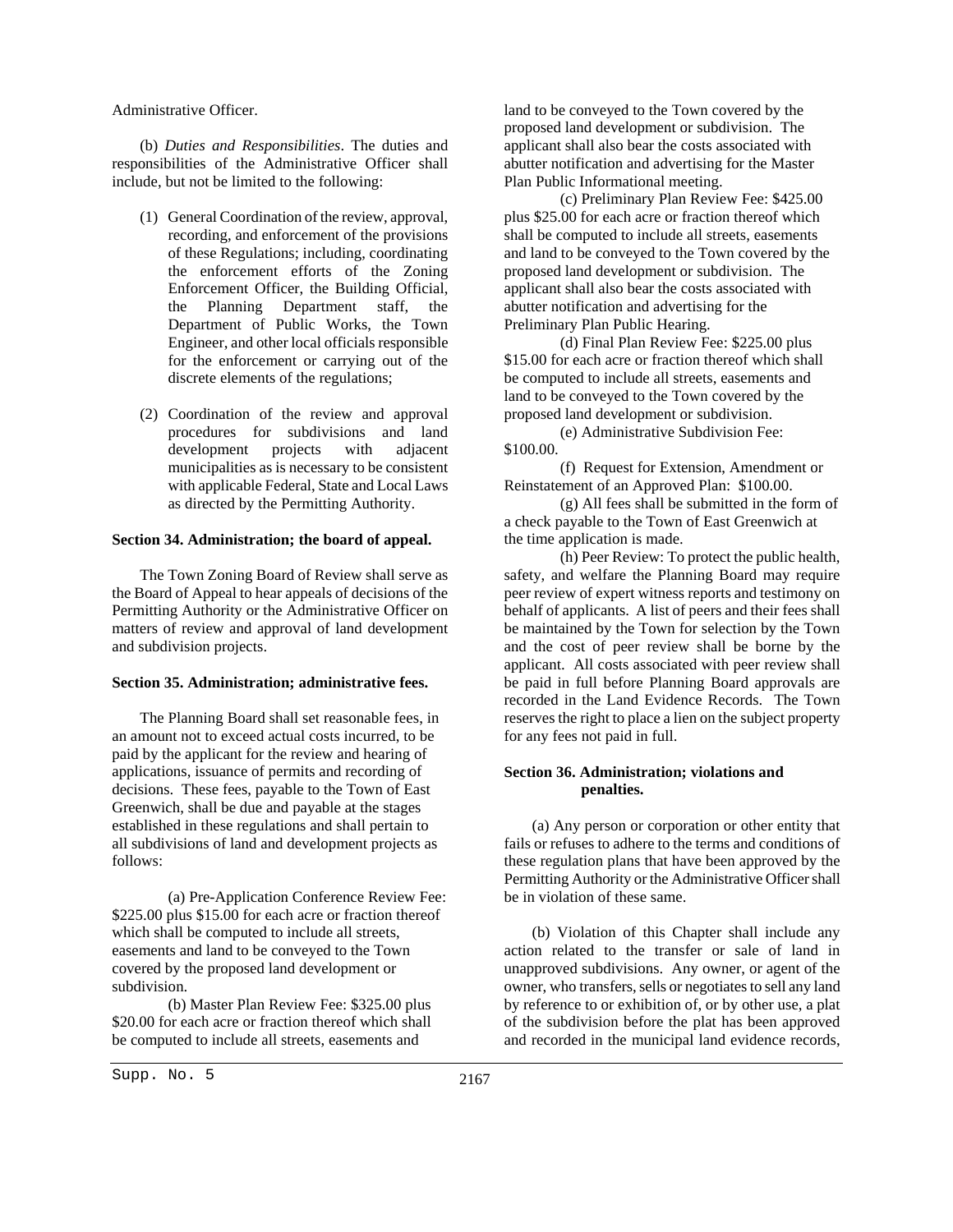shall be in violation of these regulations and subject to the penalties described herein.

(c) Any person who, having submitted an application for subdivision or development approval, begins construction of the subdivision development, or constructs any structure or improvement on the parcel, without having first received approval from the Permitting Authority or the Administrative Officer, shall be in violation of these regulations.

(d) The penalty for violation shall reasonably relate to the seriousness of the offense, and shall not exceed five hundred dollars (\$500) for each violation, and each day of existence of any violation shall be deemed to be a separate offense. Any such fine shall inure to the Town.

(e) The Town may also cause suit to be brought in the Kent County Superior Court or Municipal Court to restrain the violation of, or to compel compliance with, the provisions of these regulations. The Town may consolidate an action for injunctive relief and/or fines under this chapter in Kent County Superior Court or Municipal Court.

# **Section 37. Procedure; precedence of approvals for subdivisions and other local boards and commissions.**

(a) *Town Council*. Where an applicant requires both subdivision approval and Council approval for a Zoning Ordinance or Zoning Map change, the applicant shall first obtain an advisory recommendation on the zoning change from the Planning Board. The Planning Board's advisory opinion shall be based upon the review of a submitted Master Plan that shall be the basis for the request for the change of zone. A zone change hearing for the requested zoning amendment shall follow. The applicant shall then return to the Permitting Authority for subsequent required approval(s).

(b) *Zoning Board of Review*.

(1) Where an applicant requires both a variance from the Zoning Ordinance and subdivision approval, the applicant shall first obtain an advisory recommendation from the Permitting Authority, as well as conditional Authority approval for the first approval stage for the proposed project, which may be granted concurrently, then obtain conditional Zoning

Board relief, and then return to the Permitting Authority for subsequent required approvals.

(2) Where an applicant requires both a special-use permit under the local Zoning Ordinance and Permitting Authority approval, the applicant shall first obtain an advisory recommendation from the Permitting Authority, as well as conditional Permitting Authority approval for the first approval stage for the proposed project, which may be granted concurrently, then obtain a conditional special use permit from the Zoning Board, and then return to the Permitting Authority for subsequent required approval(s).

# **Section 38. Procedure waivers; modifications and reinstatement of plans.**

(a) *Waiver and/or modification of requirements*. The Permitting Authority shall have the power to grant such waivers and/or modifications from the requirements of the land development and subdivision approval process as may be reasonable and within the general purpose and intent of the provisions of these regulations. Such waivers and/or modifications shall only be permitted where the literal enforcement of one (1) or more provisions of the regulations is impracticable and will exact undue hardship because of peculiar conditions pertaining to the land in question or where such waiver and/or modification is in the best interest of good planning practice and/or design as evidenced by consistency with the East Greenwich Community Comprehensive Plan and Zoning Ordinance.

# (b) *Reinstatement of Applications*.

- (1) When an applicant has exceeded a deadline established by these regulations for submission of material for subdivision or land development, thereby rendering a previouslygranted approval invalid, the application may be reinstated by the Permitting Authority under the following conditions:
	- a. The subdivision is consistent with the Comprehensive Plan;
	- b. The regulations pertinent to the specific proposal are substantially the same as they were at the time of the original approval and that any changes thereto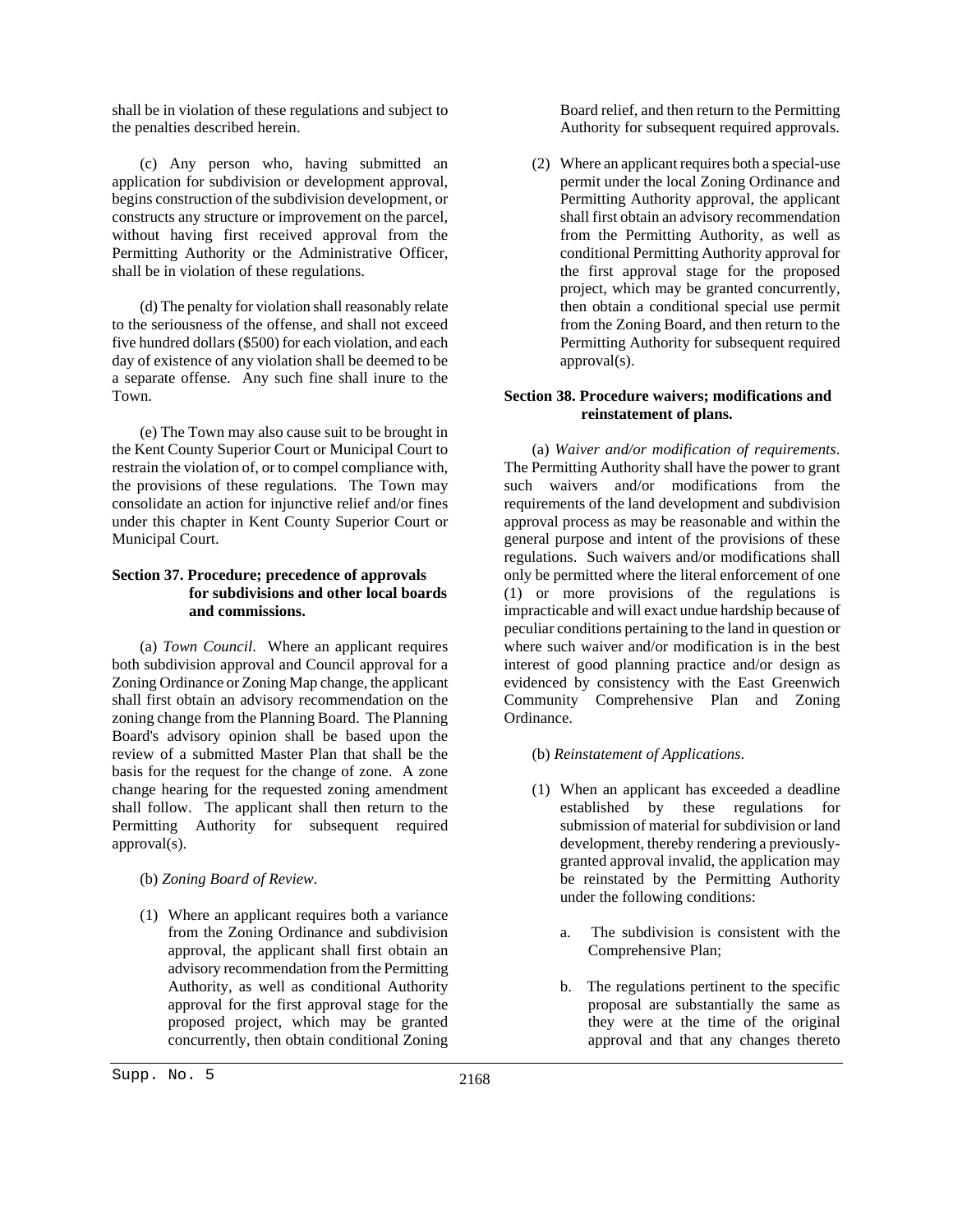would not have a affected the previously granted approval;

- c. The zoning of the subdivision parcel is unchanged from what it was at the time of original approval;
- d. Physical conditions on the subdivision parcel are substantially the same as they were at the time of original approval; and,
- e. Applicable State or Federal regulations are substantially the same as they were at the time of original approval.
- (2) Application for reinstatement of a previously approved subdivision shall be made in writing to the Permitting Authority in writing by the applicant. The Permitting Authority, in approving or denying the request for an extension, shall make findings of fact, which shall be made part of the record.
- (c) [*Reserved*.]
- (d) *Decisions on Waivers and Modifications*.
- (1) The Permitting Authority shall approve, approve with conditions, or deny a request for a waiver or modification by the following procedure:
	- a. The Permitting Authority's decision shall be made within forty-five (45) days of the date the request for waiver or modification was first considered by the Permitting Authority, unless the applicant waives that deadline.
	- b. The Permitting Authority's decision shall be in writing, and shall contain findings of fact addressing the conditions contained in Section 39.

# **Section 39. Procedure; meetings; votes; decisions and records.**

(a) All records of the Permitting Authority proceedings and decisions shall be written and kept permanently available for public review. Completed applications for proposed projects under review by the Permitting Authority, shall also be available for public review.

(b) Participation in a Permitting Authority meeting or other proceedings by any party shall not be a cause for civil action or liability except for acts not in good faith, intentional misconduct, knowing violation of law, transactions where there is an improper personal benefit, or malicious, wanton, or willful misconduct.

(c) All final written comments to the Permitting Authority from the Administrative Officer, municipal departments, the Technical Review Committee, state and federal agencies, and local commissions shall be part of the permanent record of the development application.

(d) Votes. All votes of the Permitting Authority shall be made part of the permanent record and shall show the members present and their votes. A decision by the Permitting Authority to approve any land development or subdivision application shall require a vote for approval by a majority of the current Permitting Authority membership.

# **Section 40. Procedure; signing and recording of plats and plans.**

(a) All approved final plans and plats for land development and subdivision projects shall be signed by the appropriate Permitting Board official, as authorized, with the date of approval. Plans and plats for major land developments and subdivisions shall be signed by the chairperson or vice chair of the Permitting Authority attesting to the approval. All minor land development or subdivision plans and plats and administrative plats shall be signed by the Chairperson or other designated Member.

(b) Upon signature, all plans and plats shall be submitted to the Administrative Officer prior to recording and filing in the appropriate municipal departments. The material to be recorded for all plans and plats shall include all pertinent plans with plan notes concerning all the essential aspects of the approved project design, the implementation schedule, special conditions placed on the development by the Town, permits and agreements with state and federal reviewing agencies, and other information as required by the Permitting Authority. The final approved and signed plat shall be affixed on a plat card in a manner approved by the Town Clerk.

(c) Other parts of the applications record for subdivisions and land development projects, including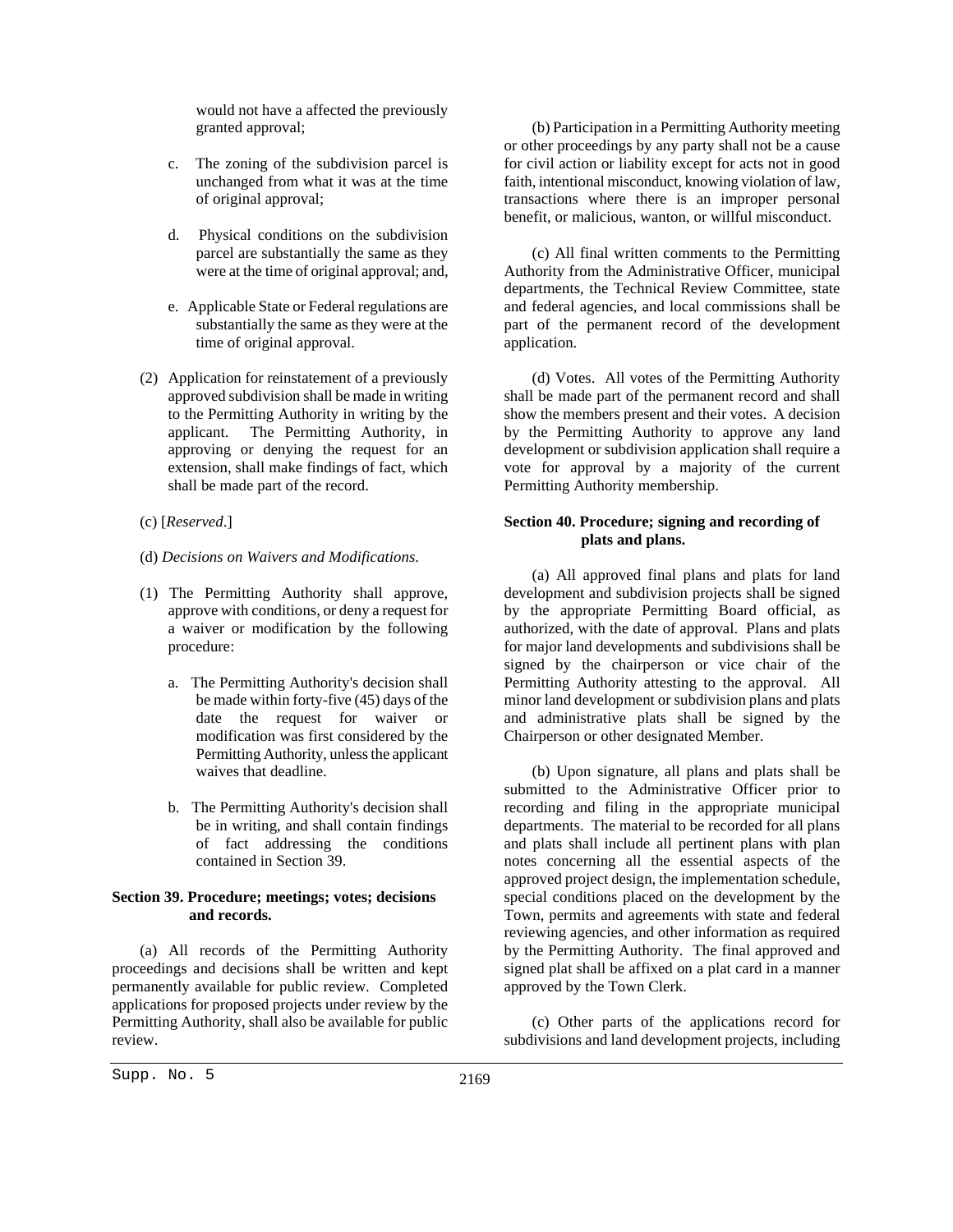all meeting records, approved master plan and preliminary plans, site analyses, impact analyses, all legal agreements, records of the public hearing and the entire final approved set of drawings shall be kept permanently by the municipal departments responsible for implementation and enforcement, including the Planning Department, Department of Public Works, and Building Official. In addition, the Town Clerk's Office shall maintain a complete copy of the record.

(d) Construction drawings need not be recorded. However, a complete blueline or photocopy set of construction drawings, including street plans and profiles, cross sections, grading plans, drainage plans, landscaping plans, soil erosion and sediment control plans, utility plans and any other construction plans, details, and specifications required as a condition of approval shall be submitted to the Administrative Officer who shall forward same to the Town Clerk for filing prior to the subdivider recording the plat. Additional copies of all construction drawings shall be kept by the Department of Public Works, the Administrative Officer and any other Town Departments as required in (c) above.

(e) The Administrative Officer shall notify the statewide "911 " emergency authority and the East Greenwich Police and East Greenwich Fire District of the recording of the new plat and provide such as information required by each of the entities.

# **Section 41. Procedure; changes to recorded plats and plans.**

(a) For all changes to the approved plans of land development projects or subdivisions subject to this Chapter, an amendment of the final development plans is required prior to the issuance of any building permits. Any changes approved in the final plan shall be recorded as amendments to the final plan in accordance with the procedure established for recording of plats in Section 40.

(b) Minor changes, as defined below, to a land development or subdivision plan may be approved administratively, by the Administrative Officer, whereupon a permit may be issued. Such changes may be authorized without additional public hearings, at the discretion of the Administrative Officer. All such changes shall be made part of the permanent record of the project application. This provision shall not prohibit the Administrative Officer from requesting a recommendation from either the Technical Review

Committee or the Permitting Authority. Denial of the proposed change(s) shall be referred to the Permitting Authority for review as a major change.

For the purpose of this Section, the term "minor changes" shall mean any change, which, in the opinion of the Administrative Officer, is consistent with the intent of the original approval. Such minor changes shall include, but are not necessarily limited to the following:

- (1) Amendments or changes to utility plans which are in accord with Town of East Greenwich specifications and approved by the appropriate utility company.
- (2) Lot line revisions, which can be reviewed and approved as an administrative subdivision according to the provisions of Section 12.
- (3) Amendments or changes to grading plans or drainage plans which are consistent with good and accepted engineering practices and relevant Town and State standards which do not require State or Federal reviewing authorities.
- (4) As approved by The Administrative Officer amendments or changes to construction plans, which are, required because of unforeseen physical conditions on the parcel being subdivided, which are consistent with good engineering practice and Town and State standards. Modifications to any construction plans which are consistent with good and acceptable industry practices and Town and State standards.
- (5) Modifications, which are, required by outside permitting agencies such as, but not limited to the Department of Environmental Management, and the Department of Transportation.

(c) Major changes. Major changes to a land development or subdivision plan may be approved only by the Permitting Authority. The procedure for approval of any such major change shall follow the same review and public hearing process as required for preliminary approval to a major land development and major subdivision as provided in Section 18.

For the purpose of these Regulations, the term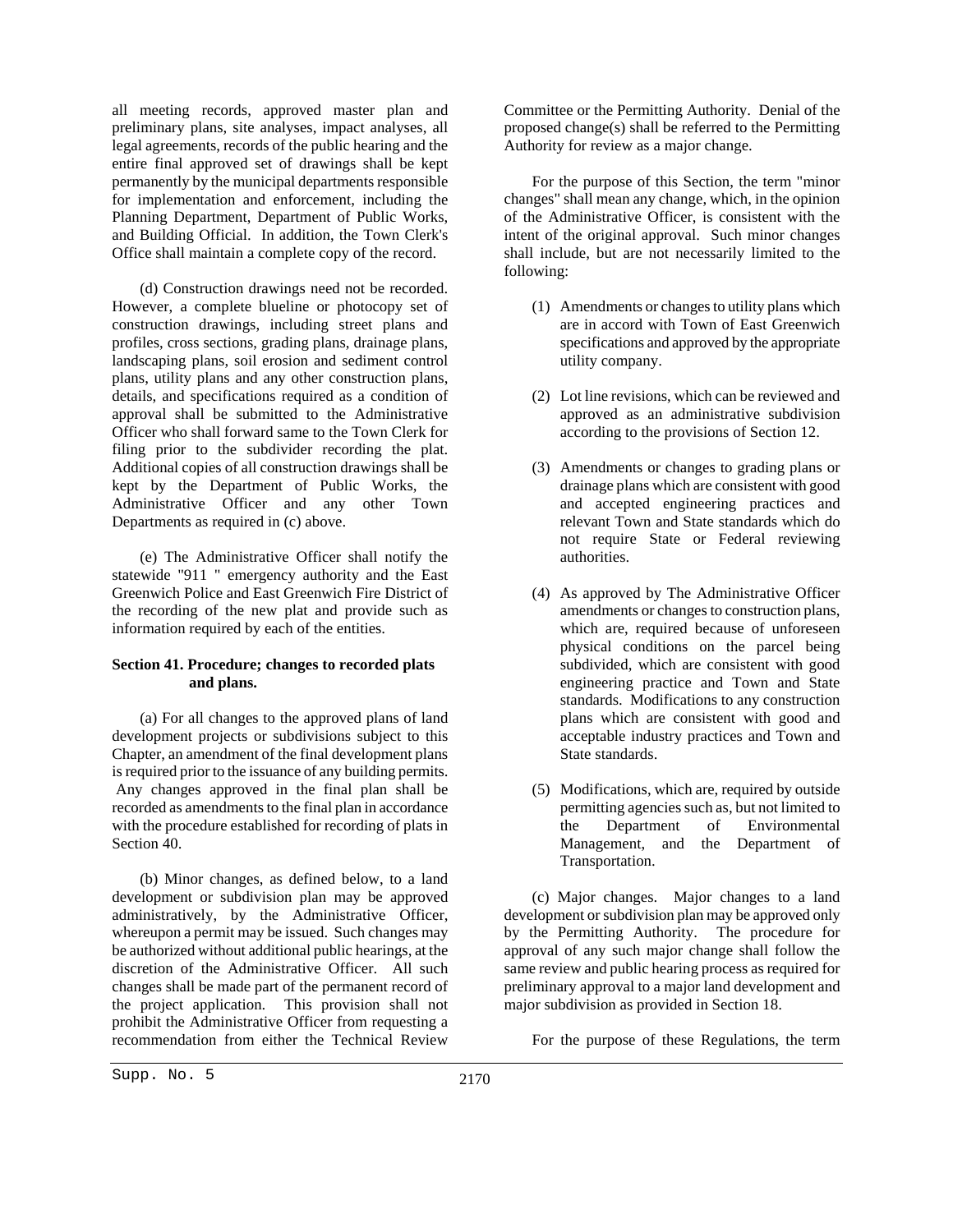"major changes" shall mean changes, which, in the opinion of the Administrative Officer, are clearly contrary to the intent of the original approval. Such major changes shall include, but are not necessarily limited to the following:

- (1) Changes which would have the effect of creating additional lots or dwelling units for development;
- (2) Changes which would be contrary to any applicable provision of the Zoning Ordinance or which require a variance or special use permit from the Zoning Board of Review;
- (3) Changes, which may have significant adverse impacts on abutting property or property in the vicinity of the proposed subdivision or land development, project;
- (4) Changes which may have a significant adverse impact on any public service, utility, or road.

(d) Rescission procedure. The Planning Board, only upon application by all landowners of the plat to be affected, may determine that the application for plat rescission is not consistent with the Comprehensive Community Plan and is not in compliance with the standards and provision of the municipality's zoning ordinance and/or land development and subdivision review regulations and shall hold a public hearing, which adheres to the requirements for notice established by Section 45-23-42 of the General Laws of Rhode Island. The Planning Board shall approve, approve with conditions or modifications, or deny the application for rescission of the plat. If it is necessary to abandon any street covered under Chapter 6 Title 24, the Planning Board shall submit to the Town Council the documents necessary for the abandonment process. Once the required process for rescission or for rescission and abandonment has been completed, the revised plat shall be signed and recorded as required by these regulations.

#### **Section 42. Appeals; right of appeal.**

(a) An appeal from any decision of the Permitting Authority, or Administrative Officer charged in the regulations with enforcement of any provisions, except as provided herein, may be taken to the Board of Appeal by an aggrieved party. Appeals from a decision granting or denying approval of a final plan shall be

limited to elements of such approval or disapproval contained in the decision reached by the Planning Board at the preliminary stage, provided that a public hearing has been held on the plan.

(b) An appeal from a decision of the Board of Appeal (Zoning Board of Review) may be taken by an aggrieved party to the Kent County Superior Court.

#### **Section 43. Appeals; process of appeal.**

(a) An appeal to the Board of Appeal from a decision or action of the Permitting Authority or Administrative Officer may be taken by an aggrieved party to the extent provided in Section 42. Such appeal must be taken within twenty (20) days after the decision has been filed and posted in the office of the Town Clerk.

(b) The appeal shall be in writing and shall clearly state the issue or decision which is being appealed, the reason for the appeal, and the form of relief sought. At the time of filing, the appellant from any decision of the Planning Board, the Zoning Official, or the Administrative Officer shall file a statement of the law and the facts on which it relies to claim (1) prejudicial procedural error and/or (2) clear error and/or (3) lack of support by the weight of the evidence in the record, together with 12 copies thereof. Failure to file the statement shall be cause for the Zoning Board of Review to continue the hearing until such statement is filed in timely manner. Applications must be received by the Planning Department not later than the  $15<sup>th</sup>$  of the month to be advertised and docketed for the Board of Appeal's next meeting on the  $4<sup>th</sup>$  Tuesday of the following month. The Planning Board shall receive a copy of the appeal prior to the hearing by the Board of Appeal. Comments on the appeal by the Planning Board, if any, shall be directed to the Town Solicitor.

There shall be paid with the filing of the appeal the cost, as determined by the Administrative Officer, for the copying of the record to be transmitted to the Board of Appeal. The appeal shall either be sent by certified mail, with a return receipt requested, or shall be handdelivered to the Board of Appeal. The Town Clerk shall accept delivery of an appeal on behalf of the Board of Appeal.

(c) Upon receipt of an appeal, the Board of Appeal shall require the Permitting Authority or Administrative Officer to transmit forthwith to the Board of Appeal, all papers, documents and plans, or a certified copy thereof, constituting the record of the action which is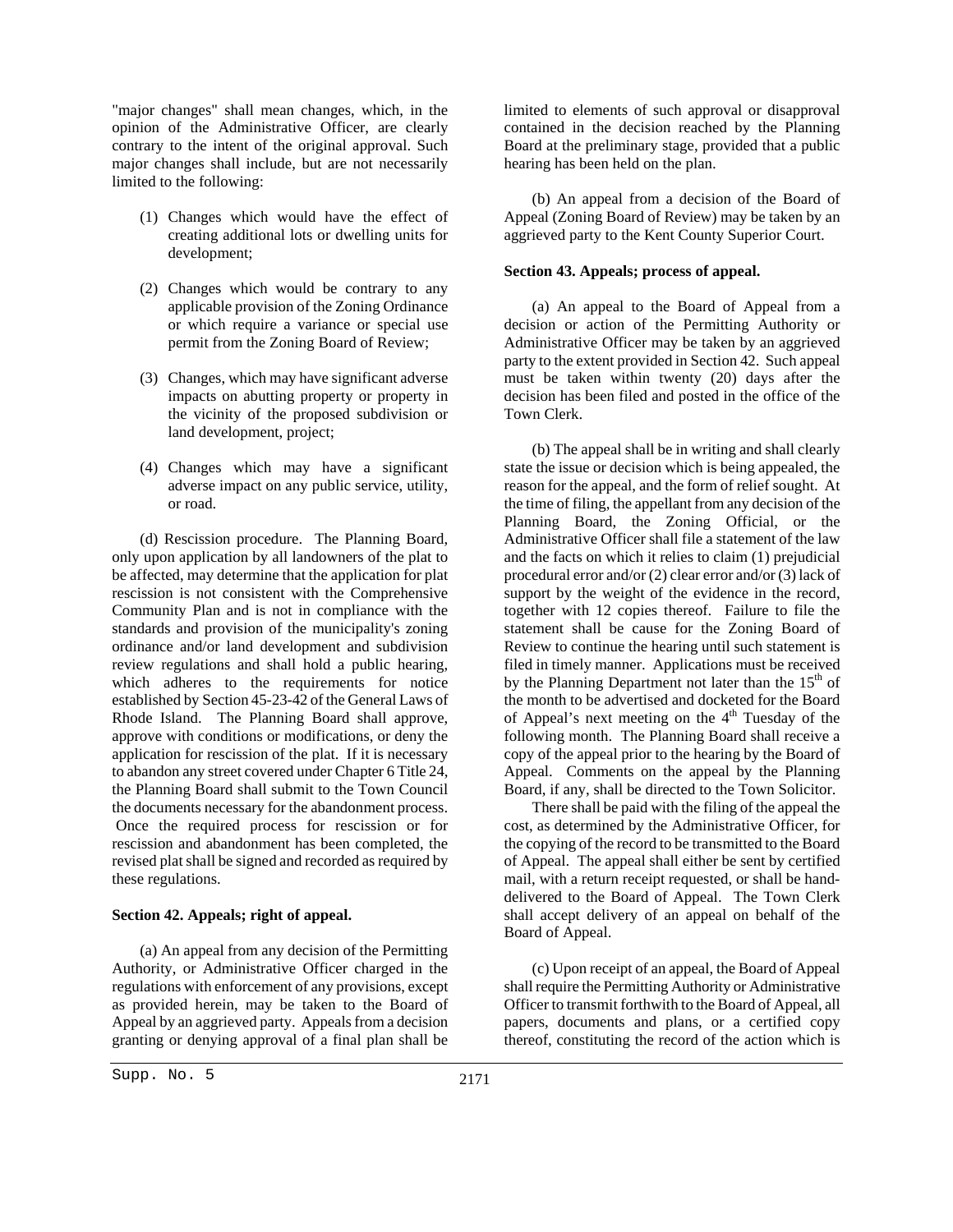being appealed.

#### **Section 44. Appeals; stay of proceedings.**

An appeal shall stay all proceedings in furtherance of the action being appealed.

#### **Section 45. Appeals; requirements for public hearing.**

(a) The Board of Appeal shall hold a public hearing on the appeal within forty-five (45) days of the receipt of the appeal, give public notice thereof, as well as due notice to the parties of interest. At the hearing any party may appear in person, or may be represented by an agent or attorney. The Board shall render a decision within ten (10) days of the close of the public hearing. The cost of any notice required for the hearing shall be borne by the appellant.

(b) The Board of Appeal shall only hear appeals of the actions of the Permitting Authority or Administrative Officer at a meeting called especially for the purpose of hearing such appeals and which has been so advertised.

(c) The hearing may be held on the same date and at the same place as a meeting of the Zoning Board of Review. However, it must be conducted as a separate meeting apart from regular Zoning Board of Review business. Separate minutes and records of votes on the appeal shall be maintained by the Board of Appeal.

## **Section 46. Appeals; standards of review.**

(a) In instances of a Board of Appeal's review of a Permitting Authority or Administrative Officer's decision on matters subject to these regulations, the Board of Appeal shall not substitute its own judgment for that of the Permitting Authority or the Administrative Officer, but must consider the issue upon the findings and record of the Permitting Authority or Administrative Officer. The Board of Appeal shall not reverse a decision of the Permitting Authority or Administrative Officer except on a finding of prejudicial procedural error, clear error, or lack of support by the weight of the evidence in the record.

(b) The concurring vote of three (3) of the five (5) members of the Board of Appeal sitting at a hearing, shall be necessary to reverse any decision of the Permitting Authority or Administrative Officer.

(c) In the instance where the Board of Appeal overturns a decision of the Permitting Authority or Administrative Officer, the proposed project application shall be returned to the Permitting Authority or Administrative Officer, at the stage of processing from which the appeal was taken, for further proceedings before the Permitting Authority or Administrative Officer for the final disposition. The applications disposition which shall be consistent with the Board of Appeal's decision.

(d) The Board of Appeal shall keep complete records of all proceedings including a record of all votes taken, and shall place on file all decisions on appeals in writing. The Board of Appeal shall include in the written record the reasons for each decision.

#### **Section 47. Appeals to the superior court.**

(a) An aggrieved party may appeal a decision of the Board of Appeal, to the Kent County Superior Court by filing a complaint setting forth the reasons of appeal within twenty (20) days after the decision has been recorded and posted in the Office of the Town Clerk. The Board of Appeal shall file the original documents acted upon by it and constituting the record of the case appealed from, or certified copies thereof, together with such other facts as may be pertinent, with the clerk of the court within thirty (30) days after being served with a copy of the complaint. When the complaint is filed by someone other than the original applicant or appellant, such original applicant or appellant and the membership of the Permitting Authority shall be made parties to the proceedings. The appeal shall not stay proceedings upon the decision appealed from, but the court may, in its discretion, grant a stay on appropriate terms and make such other orders, as it deems necessary for an equitable disposition of the appeal.

(b) The review shall be conducted by the Superior Court without a jury. The court shall review the record of the hearing before the Permitting Authority and, if it shall appear to the court that additional evidence is necessary for the proper disposition of the matter, it may allow any party to such appeal to present such evidence in open court, which evidence, along with the report, shall constitute the record upon which the determination of the court shall be made.

(c) The court shall not substitute its judgment for that of the Permitting Authority as to the weight of the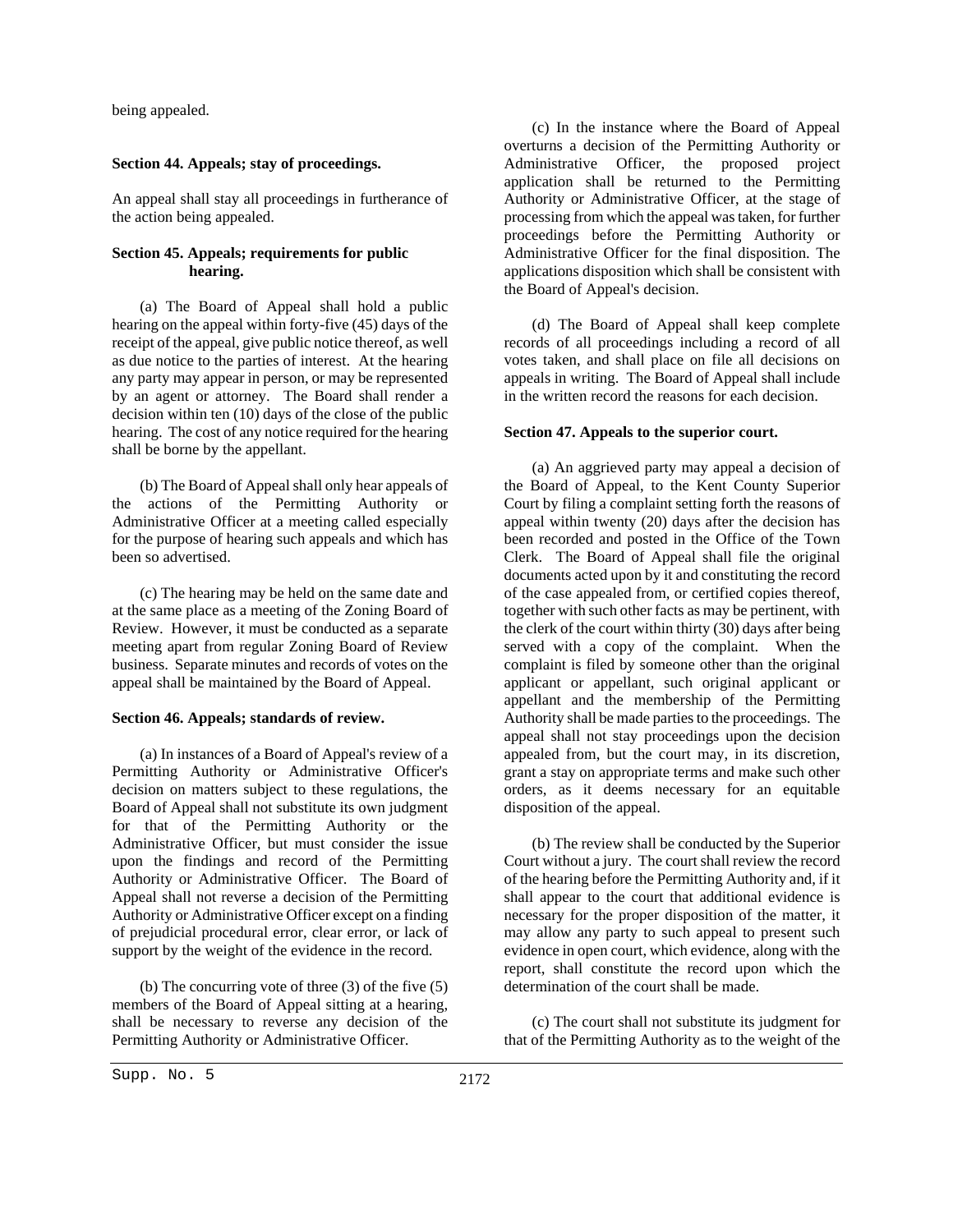evidence on questions of fact. The court may affirm the decision of the Board of Appeal or remand the case for further proceedings, or may reverse or modify the decision if substantial rights of the appellant have been prejudiced because of findings, inferences, conclusions or decisions which are:

- (1) In violation of constitutional, statutory, ordinance or Permitting Authority regulations or other provisions;
- (2) In excess of the authority granted to the Permitting Authority by statute or ordinance,
- (3) Made upon unlawful procedure;
- (4) Affected by other error of law;
- (5) Clearly erroneous in view of the reliable, probative, and substantial evidence of the whole record; or
- (6) Arbitrary or capricious or characterized by abuse of discretion or clearly unwarranted exercise of discretion.

### **Section 48. Appeals to the superior court; enactment of or amendment of local regulations.**

(a) An appeal of an enactment of or an amendment of East Greenwich Land Development and Subdivision Regulations may be taken to the Kent County Superior Court by filing a complaint, as set forth herein, within thirty (30) days after such enactment, or amendment has become effective. The appeal may be taken by any legal resident or landowner of the Town or by any association of residents or landowners of the Town. The appeal shall not stay the enforcement of the local regulations, as enacted or amended, but the court may, in its discretion, grant a stay on appropriate terms, which may include the filing of a bond, and make such other orders as it deems necessary for an equitable disposition of the appeal.

(b) The complaint shall set forth with specificity the area or areas in which the enactment or amendment is not consistent with the Comprehensive Planning Act, Chapter 22.2 of Title 45; the Zoning Enabling Act of 1991, Section 45-24-27 et seq.; the East Greenwich Comprehensive Plan, or the East Greenwich Zoning Ordinance.

(c) The review shall be conducted by the court without a jury. The court shall consider whether the enactment or amendment of the local regulations is consistent with the Comprehensive Planning Act, Chapter 22.2 of Title 45; the Zoning Enabling Act of 1991, Section 24-27 et seq.; the East Greenwich Comprehensive Plan; or the East Greenwich Zoning Ordinance. If the enactment or amendment is not consistent, then the court shall invalidate the enactment or the amendment, or those parts of such enactment or amendment, which are not consistent. The court shall not revise the regulations to be consistent, but may suggest appropriate language as part of the court decision.

(d) The court may in its discretion, upon motion of the parties or on its own motion, award reasonable attorney's fees to any party to an appeal, as set forth herein, including a municipality.

# **Section 49. Appeals to the superior court; priority in judicial proceeding.**

Upon the entry of any case or proceeding brought under the provisions of this chapter, including pending appeals and appeals hereinafter taken to the court, the court shall, at the request of either party, advance the case, so that the matter shall be afforded precedence on the calendar and shall thereupon be heard and determined with as little delay as possible.

#### **Section 50. Severability.**

(a) If any provision of this chapter or of any rule, regulation or determination made thereunder, or the application thereof to any person, agency or circumstances, is held invalid by a court of competent jurisdiction, the remainder of the chapter, rule, regulation, or determination and the application of such provisions to other persons, agencies, or circumstances shall not be affected thereby. The invalidity of any Section or Sections of this chapter shall not affect the validity of the remainder of the chapter.

(b) Applicability of prior subdivision regulations. Subdivisions and land developments which were submitted to the Permitting Authority for approval under the provisions of these regulations in effect prior to the date of passage of these regulations (August 16, 1999) may be continued to be reviewed by the Platting and Subdivision Board and approved under said prior Regulations in accordance with the following;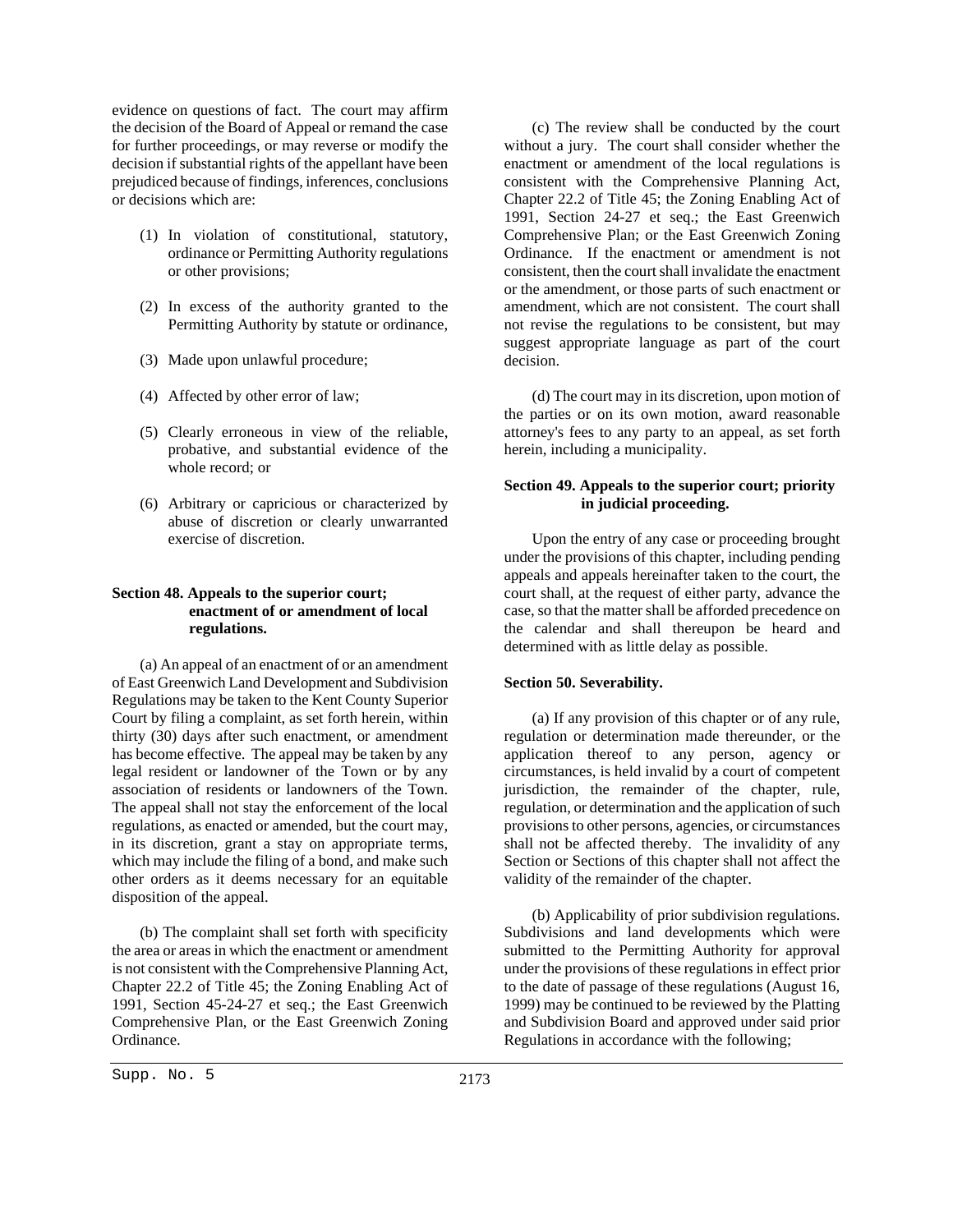- 1. *Final Approvals*. Any subdivider who, at the time of adoption of these Regulations has received final approval or final approval with conditions from the Permitting Authority may initiate or construct any part of the development or record said plans in accordance with the subdivision regulations in effect at the time final approval was granted.
- 2. *Preliminary Approvals*. Any subdivision which at the time of adoption of these Regulations, has received approval from the Permitting Authority may continue to be reviewed in accordance with the Subdivision regulations in effect at the time preliminary approval was granted provided that the final plat must be approved and recorded within one (1) year from the date of preliminary approval unless an extension of time is granted by the Planning Board for good cause shown.
- 3. *Other*. Any subdivision which, at the time of adoption of these regulations has not received final or preliminary approval; or has been reviewed by the Permitting Authority for preliminary review but no approval therefor has been granted; or which has received only Pre-Application approval; and any division of land which has not received final approval; shall be reviewed under the terms of these Regulations.

The Permitting Authority shall determine which regulations apply for subdivisions submitted for approval prior to the date of passage of these Regulations (August 16, 1999). Appeals from a decision regarding the application status and applicable regulation shall be made to the Zoning Board of Review as herein provided.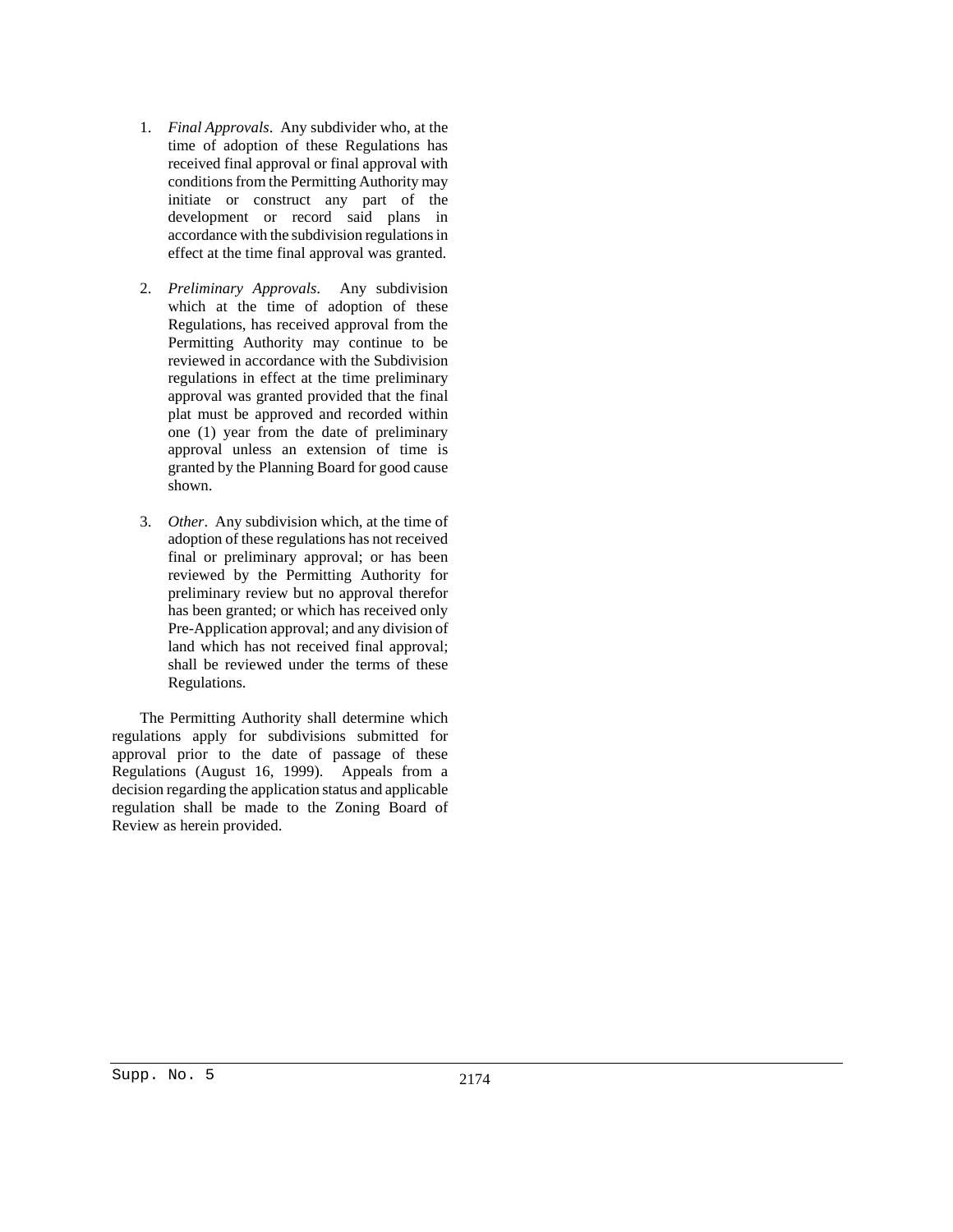# **APPENDIX A**. TOWN OF EAST GREENWICH SPECIFICATIONS AND STANDARDS FOR TREE PRESERVATION AND PLANTING IN NEW SUB-DIVISIONS

(1) *Preservation of Tree Stock*: Preservation of existing vegetation is the best method of landscaping and is least disruptive to habitat areas and natural systems. The existing tree and vegetative stock is an asset to the candidate parcel for development, when preserved and incorporated into the development design the natural beauty and amenity of the site is enhanced. Retention of vegetation and trees can also assist in the control of stormflow and erosion during and after the construction of the project occurs. Preservation is also cost effective, promotes the efficient use of land and contributes to the quality of life in the community.

As such, it is the policy of these regulations to encourage the protection and preservation of the existing tree and vegetative community as part of the development process. Therefore, to the greatest extent feasible the subdivider/developer should preserve the native tree stock within the subdivision. In particular, large, mature hardwood and evergreens should be identified and preserved, and whenever possible be incorporated into the development design. Outstanding groups of trees, (groves/stands), should also be identified and incorporated in the design process.

Techniques to accomplish this include: performing a vegetation inventory at an early stage of the project planning process, identifying outstanding specimens and groupings of species, marking candidate trees for preservation and designing the road, drainage handling systems and lot design to take advantage of these natural features.

(2) *Street and Yard Tree Policy and Standards*: If the Permitting Authority determines that the existing tree and vegetative cover will not be sufficient to provide adequate separation between rights of way, drainage structures and other easements and individual lots, they may require the planting of street and/or yard trees or other natural buffers. Such plantings may also be required to enhance the site generally, for control of erosion and to screen adjacent uses.

In general, where they are required, street trees should be sited along the edge of the ROW between 2.5' and 5' from the edge of same. As a general standard, spacing of street trees forty (40) to fifty (50) feet on center depending on the selected trees shall be

planted along the ROW where this is a requirement of the Permitting Authority. Such planting shall be depicted in plans submitted for preliminary review for minor and major land developments and subdivisions. Trees should be located so as not to interfere with vehicular site distance, driveway accesses, utilities and natural drainage patterns. Planting specifications and species shall conform to the below illustrated standards. The Permitting Authority may also require planting of trees six feet to ten feet in from the curb line of a subdivision where it is deemed appropriate, (see below specification for location of this type of tree). Such planting shall also conform to the below listed specifications.

Species chosen shall be indigenous, relatively fast growing, salt and wind tolerant and require little care. The list below outlines suggested species for this hardiness zone, (zone 6 - 7). Trees shall be of a minimum 2.5 to 3 inch caliper measured six inches above the root ball. Larger trees may be required in areas where clear cutting and lumbering have occurred in the past or where significant restoration of the site is necessary.

Yard trees may be required as well by the Permitting Authority, where it is determined that such trees are needed for proper site design, screening or buffering, provision of shade, habitat enhancement or similar need. Such planting shall be shown on the construction plans submitted for preliminary review for minor and major land developments or subdivisions.

(3)Planting Standards: Trees and bushes should be planted according to the following recommended horticultural procedures:

- (a) Plantings should be well-formed and healthy nursery grown stock. The root ball should be inspected to ensure that it is undamaged and of good quality soil and that it encompasses the entire root system.
- (b) Planting should take place when trees and bushes are dormant because transplanting during this period greatly increases the chances of success.
- (c) Planting holes should be dug two times as wide and one to one and one-half times as deep as the root ball. Topsoil and subsoil should be mixed thoroughly with sphagnum peat moss or according to the recommendations of the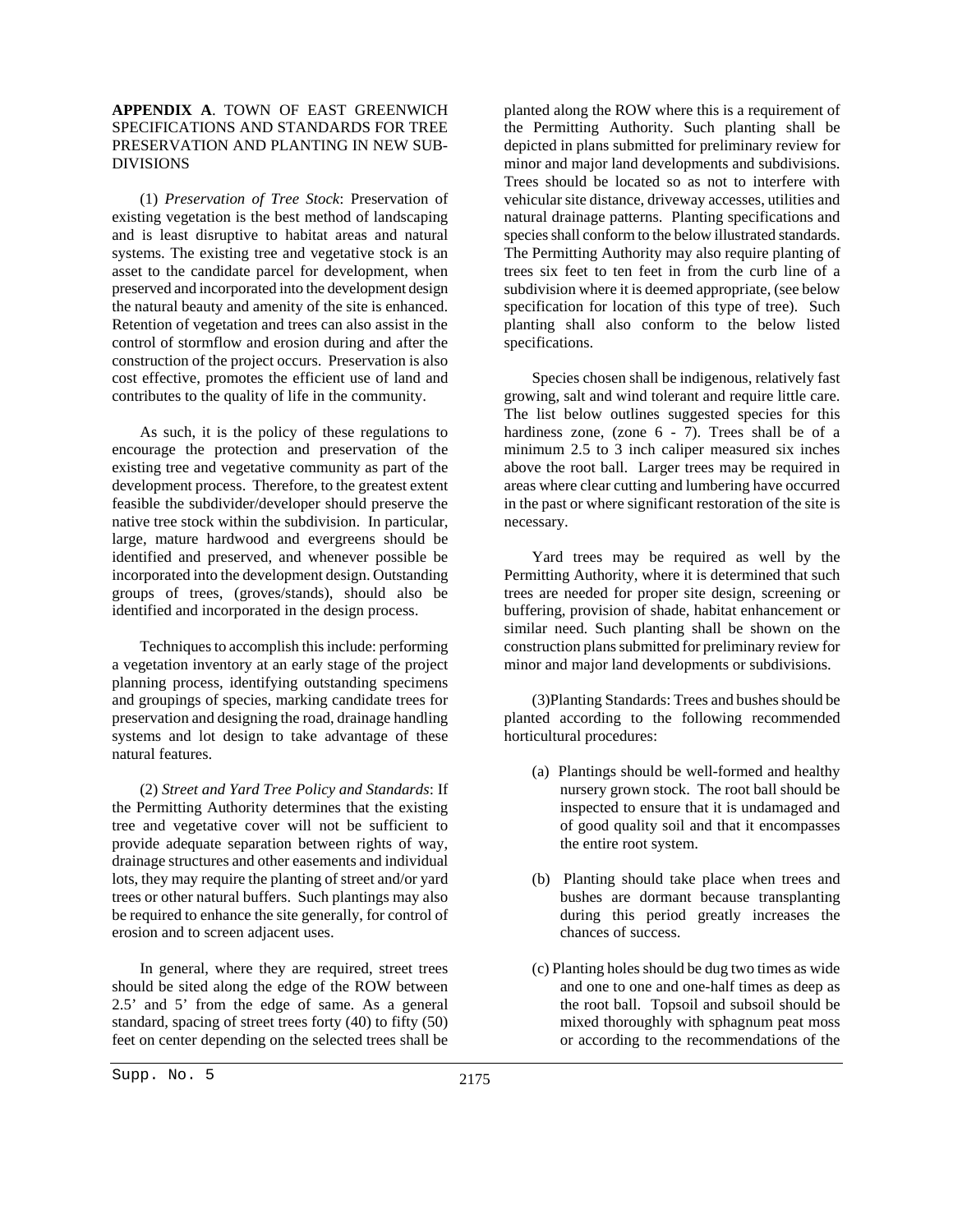county agricultural agent and a layer six to seven inches of the mix placed in the bottom of the hole. Fertilizer should not be added to the soil mix, since it can burn new, tender roots, slowing down the growth of the plant or even killing it. The soil in the bottom of the hole should be tamped down without compacting it.

- (d) Plantings should be positioned in the planting hole so that trunks are straight, and so that the base is at the finished grade of the new location and at the same depth as it was when it was growing. Roots should be spread evenly throughout the hole, and soil added carefully.
- (e) The backfilled soil should be tamped in place, and the hole filled to the top of the root ball. The added soil should be tamped gently, but not compacted, and a ring of soil 2 to 3 inches high should be formed around the edge of the planting hole to aid in watering.
- (f) Plantings should be watered with a fertilizerwater solution, the amount of fertilizer depending on an analysis. Watering should be thorough and done slowly and gently to avoid damage to the soil structure.
- (g) The area within the watering saucer should be filled to a depth of 2 to 3 inches with mulch.
- (h) Trunks should be wrapped with tree kraft paper or burlap strips.
- (i) All newly planted trees and shrubs should be pruned. Balled and burlapped and container grown plants should be shaped lightly and have broken and damaged branches removed. Bare root plants require much heavier pruning

to reduce the water demand by the top of the plant in order to compensate for the roots lost when the plants were dug up. One/third to one/half of the leaf area should be removed by thinning the branches and reducing their length. Pruning should retain the natural form of the tree or shrub; the central leader or top of a newly planted tree should never be removed, since this will destroy its natural growth habit.

- (j) If properly planted, shrubs will not have to be staked, although oversized bushes may need some support. Trees should be staked in accordance with good nursery practice.
- (k) Special planting techniques may be necessary when planting in heavy, poorly drained or in sandy soils. Recommendations of the county agricultural agent should be followed.
- (l) After planting, the most critical requirement is to supply an adequate and even amount of moisture. Because of the wide variation in soil types and the different moisture needs of plant species, it is impossible to present specific watering requirements. Plant conditions should be carefully observed, and if the soil is dry three to six inches beneath the surface, water should be applied slowly so that it soaks in and does not run off. As a general rule, planting in well-drained soils should be watered one inch per week, and those in lighter sandy soils, two inches per week, except during periods of heavy rainfall.

(4) *Varieties Recommended.* The following varieties of trees are recommended for front yard planting and street trees as noted: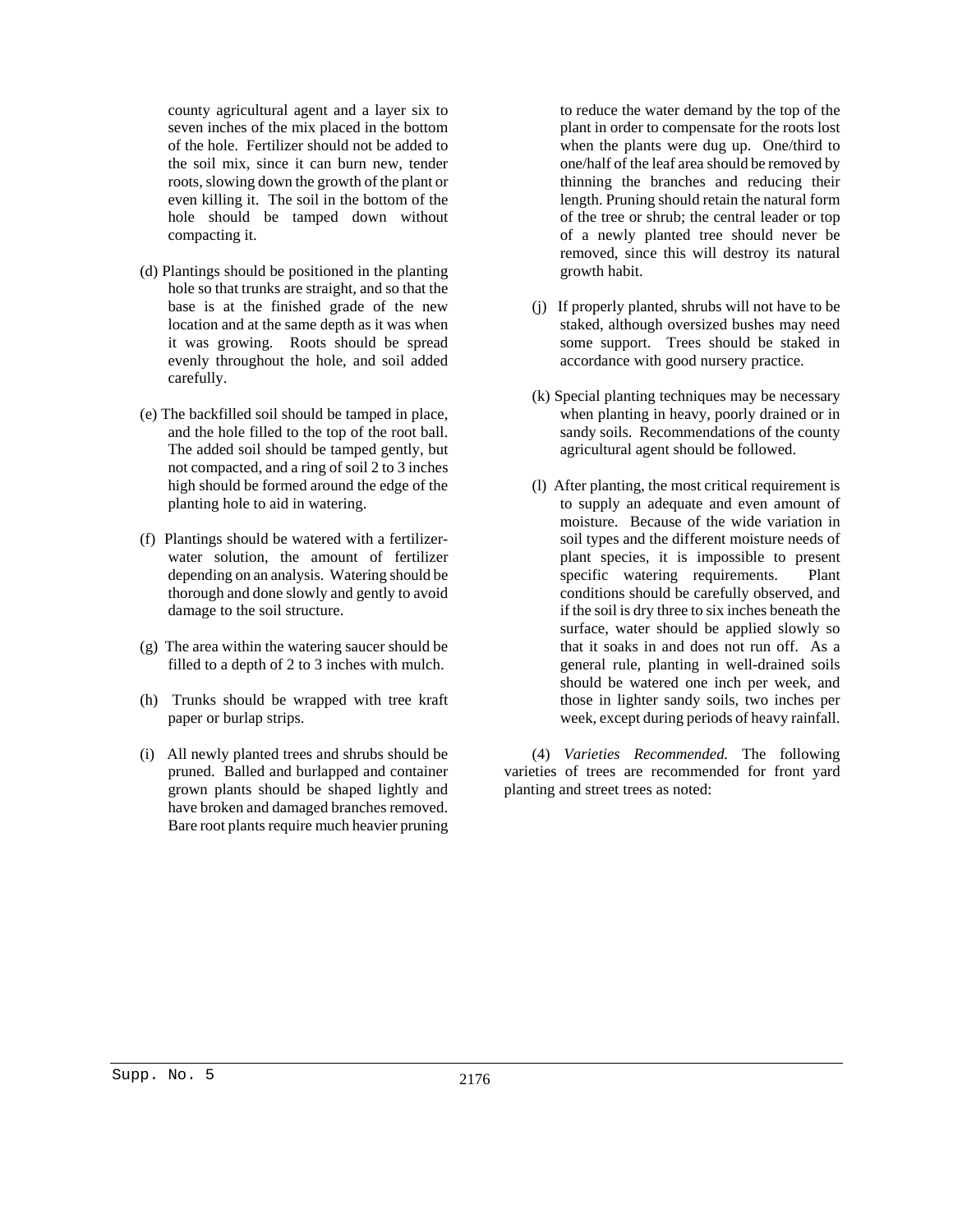| <b>GENUS, SPECIES</b>                   | <b>COMMON NAME</b>              | <b>HEIGHT'</b> | <b>SPREAD'</b> | <b>FORM</b>        | <b>COMMENTS</b>                                |
|-----------------------------------------|---------------------------------|----------------|----------------|--------------------|------------------------------------------------|
| Acer buergeranum                        | <b>Trident Maple</b>            | 25             | 25             | Small, rounded     | Very handsome small tree                       |
| Acer campestre                          | Hedge Maple                     | 35             | 35             | Round              | Prune lower limbs                              |
| Acer griseum                            | Paperbark Maple                 | 30             | 15             | Upright, oval      | Good fall color, red exfoliating bark          |
| Acer palmatum                           | Japanese Maple                  | 25             | $25+$          | Broad, rounded     | Good year round leaf color                     |
| Acer pensylvanicum                      | Striped Maple                   | 20             | 15             | Small, rounded     | Beautiful striped bark                         |
| Acer rubrum 'Armstrong'                 | Armstrong Red Maple             | 70             | 15             | Narrow, columnar   | Fastigiate                                     |
| Acer rubrum 'Bowhall'                   | <b>Bowhall Red Maple</b>        | 50             | 15             | Upright, columnar  | Good fall color                                |
| Acer rubrum 'October Brilliance'        | October Brilliance Red Maple    | 40             | 30             | Oval, rounded      | Good fall color                                |
| Acer rubrum 'October Glory'             | October Glory Red Maple         | 50             | 40             | Oval, rounded      | Good fall color                                |
| Acer rubrum 'Marmo'                     | Marmo Red Maple                 | 70             | 40             | Broad, columnar    | Good fall color                                |
| Acer rubrum 'Sunset'                    | Sunset Red Maple                | 60             | 40             | Pyramidal          | Good fall color                                |
| Acer rubrum 'Tilford'                   | Tilford Red Maple               | 35             | 35             | Globe              | Susceptible to high borer infestation          |
| Acer saccharum                          | Sugar Maple                     | $75+$          | $50+$          | Upright, oval      | Good fall color, avoid stress                  |
| Acer tataricum                          | Tatarian Maple                  | 25             | 25             | Oval, rounded      | Good utility tree                              |
| Acer truncatum                          | Purpleblow Maple                | 25             | 25             | Small rounded      | Good year round color                          |
| Amelanchier arborea 'Autumn Sunset"     | Downy Serviceberry              | 25             | 10             | Vase shape         | Use tree form, favorite of birds               |
| Cercidiphyllum japonicum                | Katsuratree                     | 60             | 30             | Pyramidal          | Use tree form                                  |
| Chionanthus virginicus                  | White Fringetree                | 30             | 20             | Rounded            | Use male plants, beautiful flowers             |
| Clethra alnifolia                       | Sweetpepperbush                 | 8              | 6              | Upright, columnar  | Fragrant flowers                               |
| Cornus alternifolia                     | Pagoda Dogwood                  | 25             | 35             | Upright, spreading | Horizontally branched                          |
| Cornus mas                              | Cornelian Cherry (Dogwood)      | 25             | 20             | Oval, rounded      | 1st Dogwood to bloom, yellow flower            |
| Cornus Kousa                            | Kousa Dogwood                   | 25             | 25             | Upright, spreading | Good year round leaf color, white flower       |
| Cornus Florida                          | Flowering Dogwood               | 35             | 35             | Umbrella           | Flowers early, red fruit, scarlet fall foliage |
| Fagus sylvatica 'Asplenifolia'          | Fernleaf Beech                  | 60             | 45             | Broad, upright     | Beautiful leaf                                 |
| Fagus sylvatica                         | European Beech                  | 100            | 45             | Broad, upright     | Sinuous branching to the ground                |
| Fagus sylvatica 'Dawyck'                | <b>Upright Beech</b>            | 80             | 10             | Narrow, columnar   | Fastigiate                                     |
| Fagus sylvatica Pendula'                | Weeping Beech                   | Varied         | Varied         | Descending         | Branching sweeps the ground                    |
| Fraxinus ornus                          | Flowering Ash                   | 50             | 50             | Round spreading    | Showy fragrant flowers                         |
| Fraxinus pennsylvanica 'Marshall's'     | Marshall's Seedless Ash         | 50             | 40             | Upright spreading  | Use male plants                                |
| Ginkgo biloba                           | Ginkgo                          | 80             | 40             | Varied             | Use male plants, good fall color               |
| Gleditsia triacanthos in. 'Shademaster' | <b>Shademaster Honey Locust</b> | 45             | 35             | Open spreading     | Overused, now showing signs of disease         |
| Gleditsia triacanthos inermis 'Skyline' | <b>Skyline Honey Locust</b>     | 45             | 35             | Open spreading     | Overused, now showing signs of disease         |
| Hamamelis mollis                        | Chinese Witchhazel              | 15             | 15             | Small, rounded     | Fragrant March bloom                           |
| Hamamelis vernalis 'Christmas Cheer'    | Christmas Cheer Witchhazel      | 10             | $10+$          | Upright rounded    | <b>Blooms at Christmas</b>                     |
| Hamamelis virginiana                    | Common Witchhazel               | 30             | 25             | Irregular round    | Fragrant, shade tolerant, good fall color      |
| Halesia carolina                        | Carolina Silverbell             | 40             | 35             | Low branch, round  | White bell flowers                             |
| Halesia carolina 'Meehanii'             | Meehanii Silverbell             | 12             | 12             | Low branch, round  | White bell flowers                             |
| Halesia carolina 'Rosea'                | Pink Silverbell                 |                |                | Low branch, round  | Pink bell flowers                              |
| Ilex verticillata                       | Winterberry                     | 10             | 10             | Upright            | Red berries favorite of birds                  |
| Koelreuteria paniculata                 | Goldenraintree                  | 40             | 40             | Rounded            | Yellow flowers, somewhat weak wooded           |
| Koelreuteria paniculata Fastigiata'     | Goldenraintree                  | 25             | 6              | Columnar           | Yellow flowers, somewhat weak wooded           |
| Liquidambar styraciflua                 | Sour Gum                        | 75             | 50             | Pyramidal          | Roots need ample room for development          |
| Liriodendron tulipifera                 | Tulip Tree, Yellow Poplar       | 90             | 50             | Oval, rounded      | Great fall color, somewhat weak wooded         |
| Maackia amurensis                       | Amur Maackia                    | 30             | 30             | Small rounded      | Attractive foliage, exfoliating curly bark     |
| Maclura pomifera inermis 'Park'         | Park Osage Orange               | 40             | 40             | Rounded            | Great street tree & impossible sites           |
| Malus Beauty'                           | <b>Beauty Crabapple</b>         | 24             | 10             | Columnar           | Great street tree & disease resistance         |
| Malus Harvest Gold'                     | Harvest Gold Crabapple          | 30             | 15             | Columnar           | Great street tree & disease resistance         |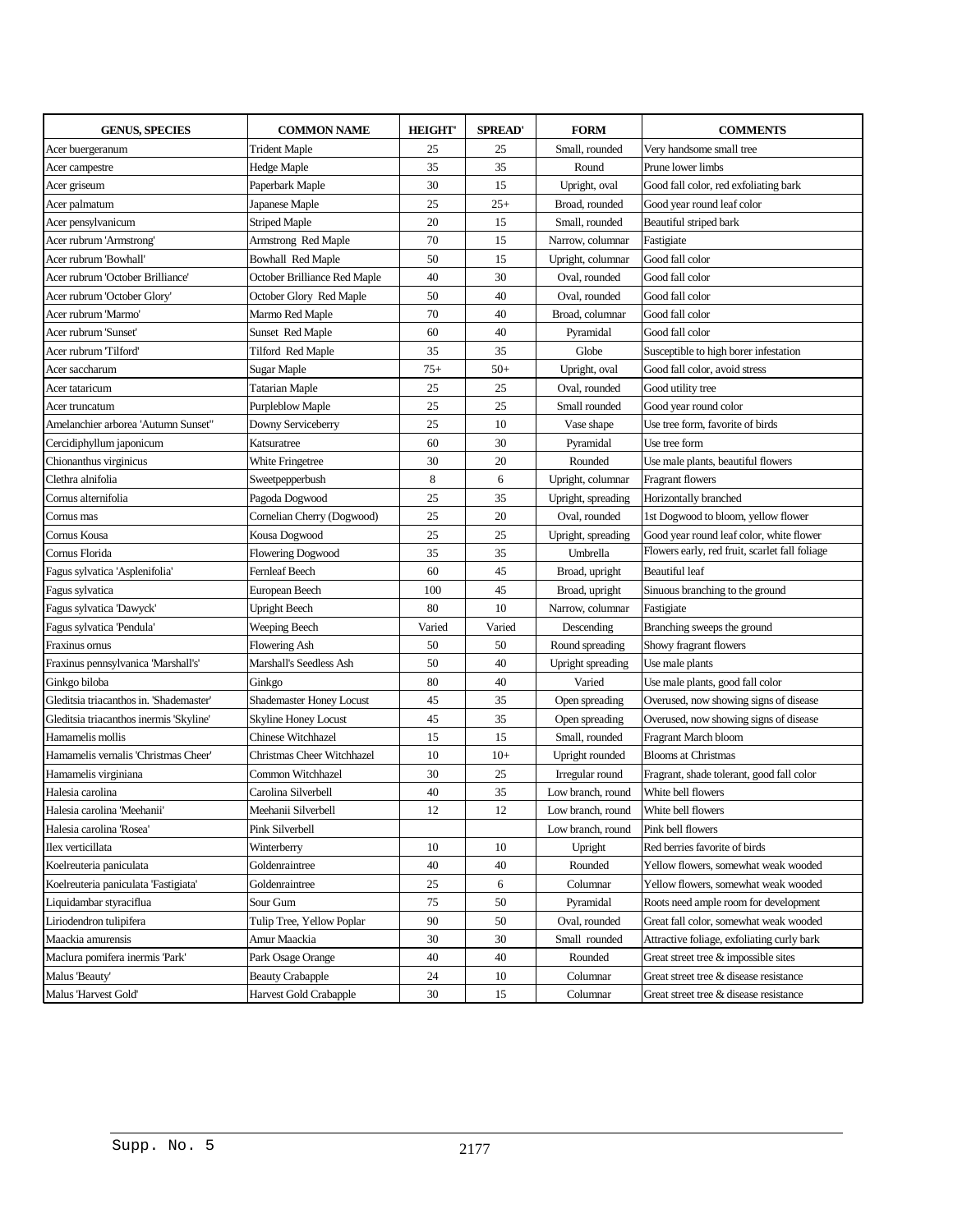| Malus 'Harvest Gold'                     | Harvest Gold Crabapple          | 30  | 15 | Columnar               | Great street tree & disease resistance     |
|------------------------------------------|---------------------------------|-----|----|------------------------|--------------------------------------------|
| Malus 'Madonna'                          | Madonna Crabapple               | 20  | 10 | Compact, upright       | Great street tree & disease resistance     |
| Malus 'Maysong'                          | Maysong Crabapple               | 20  | 8  | Narrow, upright        | Great street tree & disease resistance     |
| Malus 'Strawberry Parfait'               | Strawberry Parfait Crabapple    | 20  | 25 | Vase shape             | Great street tree & disease resistance     |
| Malus 'Tea Time'                         | Tea Time Crabapple              | 20  | 25 | Vase shape             | Great street tree & disease resistance     |
| Malus "White Candle"                     | White Candle Crabapple          | 15  | 3  | Fastigiate             | Great street tree & disease resistance     |
| Morus alba 'Lingan'                      | Fruitless Mulberry              | 50  | 50 | Rounded                | Good for coastal use                       |
| Nyssa sylvatica                          | Tupelo                          | 50  | 30 | Broad, flat top        | Good fall color, protect from wind         |
| Ostrya virginiana                        | American Hophornbeam            | 40  | 25 | Small, rounded         | Interesting fruit (hops)                   |
| Parrotia persica                         | Persian Parrotia                | 40  | 30 | Broad, rounded         | Good flower & fall color, exfoliating bark |
| Platanus x acerifolia 'Columbia'         | Columbia London Planetree       | 100 | 80 | Broad, open spread     | Exfoliating bark, has monoculture status   |
| Prunus campanulata                       | <b>Bell-Flowered Cherry</b>     | 30  | 30 | Rounded                | Beautiful flower, bark, & fall color       |
| Prunus sargentii 'Spire' (Hillier Spire) | Spire Sargents Cherry           | 27  | 10 | Narrow vase shape      | Beautiful bark & leaf color                |
| Prunus serrulata 'Kofugen'               | Kofugen Cherry                  | 30  | 18 | Upright, dense         | Similar to Kwanzan                         |
| Prunus serrulata 'Kwanzan'               | Kwanzan Cherry                  | 40  | 40 | Wide spreading         | Beautiful flowers, short lived             |
| Prunus subhirtella 'Autumnalis'          | Autumn Higan Cherry             | 25  | 30 | <b>Broad</b> spreading | Very stress tolerant                       |
| Pyrus calleryana 'Aristocrat'            | Aristocrat Callery Pear         | 36  | 16 | Upright, pyramidal     | Use thornless variety, weak crotches       |
| Pyrus calleryana 'Bradford'              | <b>Bradford Callery Pear</b>    | 50  | 35 | Upright, pyramidal     | Use thornless variety, weak crotches       |
| Pyrus calleryana 'Capital'               | Capital Callery Pear            | 32  | 8  | Narrow, columnar       | Use thornless variety, weak crotches       |
| Pyrus calleryana 'Chanticleer'           | <b>Chanticleer Callery Pear</b> | 32  | 16 | Upright, pyramidal     | Use thornless variety, weak crotches       |
| Pyrus calleryana 'Paradise' (Dancer)     | Paradise Callery Pear           | 20  | 15 | Upright, pyramidal     | Good habit, Leaves flutter, good crotches  |
| Quercus palustris                        | Pin Oak                         | 70  | 40 | Pyramidal              | Somewhat urban tolerant                    |
| Quercus rubra                            | Red Oak                         | 75  | 75 | Round                  | Urban tolerant                             |
| Stewartia pseudocamellia                 | Japanese Stewartia              | 40  | 30 | Rounded                | Beautiful leaf, flower, exfoliating bark   |
| Styrax americanus                        | <b>American Snowbell</b>        | 10  | 10 | Rounded                | Beautiful leaf & flower                    |
| Styrax japonicus                         | Japanese Snowbell               | 30  | 30 | Rounded                | Dainty tree, beautiful flowers             |
| Syringa reticulata                       | Japanese Tree Lilac             | 30  | 25 | Upright spreading      | Fragrant white flowers, use tree form      |
| Syringa reticulata Tvory Silk'           | Ivory Silk Tree Lilac           | 25  | 10 | Compact, rounded       | Fragrant white flowers, use tree form      |
| Syringa reticulata 'Summer Snow'         | Summer Snow Tree Lilac          | 20  | 15 | Compact, rounded       | Fragrant white flowers, use tree form      |
| Tilia cordata                            | Little Leaf Linden              | 70  | 50 | Pyramidal              | Good street tree                           |
| Tilia cordata 'Bohlje' ('Erecta')        | <b>Bohlje Linden</b>            | 50  | 15 | Narrow upright         | Excellent street tree                      |
| Tilia cordata 'Corinthian'               | Corinthian Linden               | 45  | 15 | Compact pyramid        | Good street tree, formal shape             |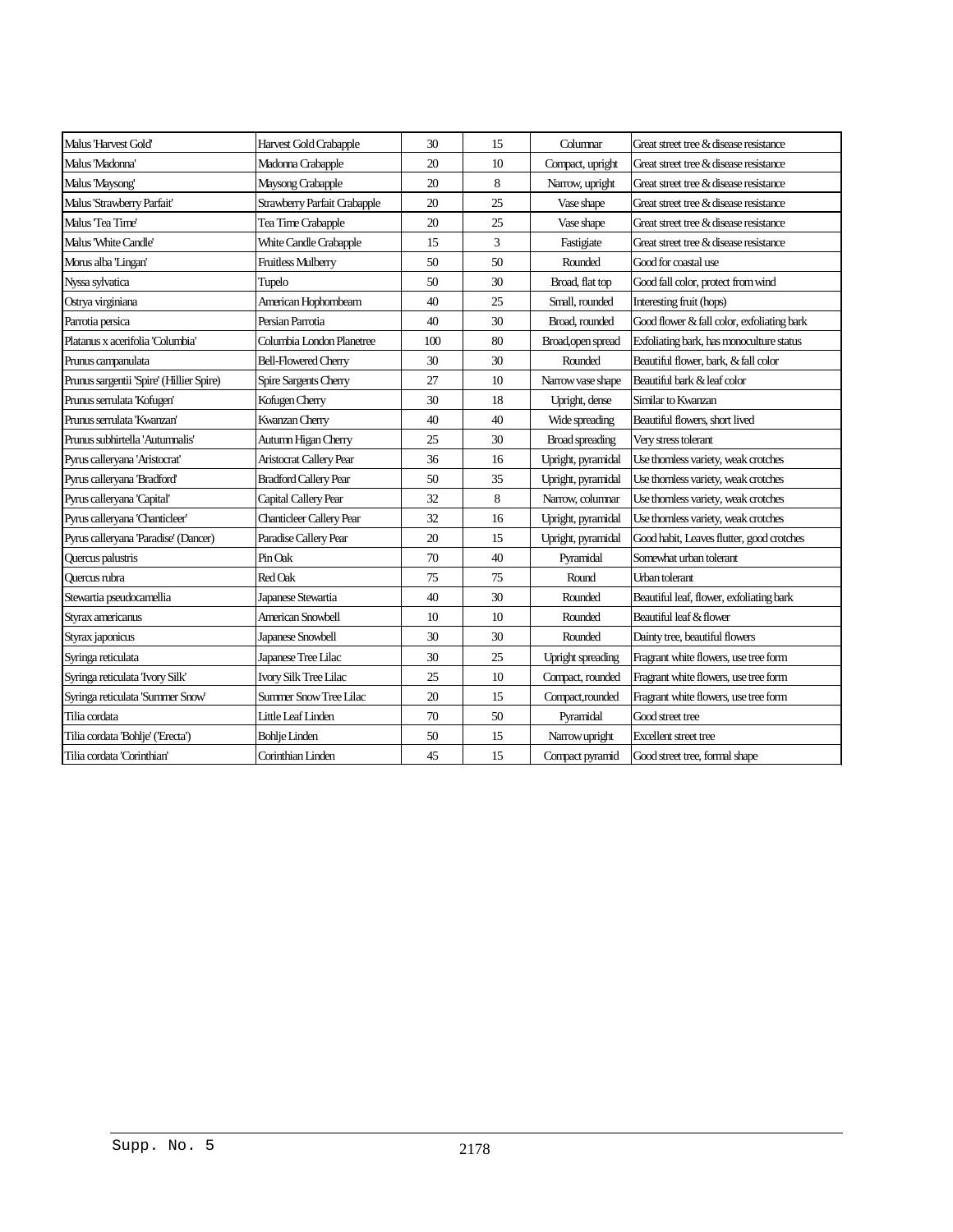| <b>Evergreen Trees</b>                  |                                  |                |        |                    |                                            |
|-----------------------------------------|----------------------------------|----------------|--------|--------------------|--------------------------------------------|
| Cephalotaxus harringtonia               | Japanese Plum Yew                | 5              | 10     | Low spreading      | Shade tolerant                             |
| Cephalotaxus harringtonia 'Fastigiata'  | Upright Plum Yew                 | 10             | 8      | Columnar           | Shade tolerant                             |
| Juniperus chinensis 'Kaizuka'(Torulosa) | Hollywood Juniper                | 30             | Varied | Twisted shape      | Interesting form, extremely tolerant       |
| Juniperus chinensis var. sargentii      | Sargents Juniper                 | 2              | 9      | Ground cover       | <b>Extremely tolerant</b>                  |
| Juniperus conferta                      | Shore Juniper                    | $\mathfrak{2}$ | 9      | Ground cover       | Good bank stabilizer, hates wet feet       |
| Juniperus conferta 'Blue Pacific'       | Blue Pacific Shore Juniper       |                | 9      | Ground cover       | Hardier than species, blue foliage         |
| Juniperus conferta 'Emerald Sea'        | <b>Emerald Sea Shore Juniper</b> | $\overline{2}$ | 10     | Ground cover       | Most hardy, good salt tolerance            |
| Juniperus horizontalis 'Bar Harbor'     | Bar Harbor Creeping Juniper      |                | 8      | Ground cover       | Good for seashore, and bank stabilization  |
| Juniperus horizontalis 'Wiltonii'       | Wiltoni Creeping Juniper         | 6"             | 8      | Ground cover       | Intense silver blue                        |
| Larix laricina                          | Eastern/American Larch           | 80             | 30     | Open pyramid       | Deciduous                                  |
| Metasequoia glyptostroboides            | Dawn Redwood                     | 100            | 25     | Pyramidal          | Deciduous                                  |
| Picea glauca                            | White Spruce                     | 60             | 20     | Narrow dense spire | Tolerates crowding                         |
| Picea orientalis                        | <b>Oriental Spruce</b>           | 60             | 20     | Narrow, compact    | Protect from harsh wind                    |
| Pinus bungeana                          | <b>Lacebark Pine</b>             | 50             | 35     | Open, flat top     | Picturesque, exfoliating bark              |
| Pinus parviflora                        | Japanese White Pine              | 50             | 50     | Small, graceful    | Good for small places                      |
| Pinus strobus                           | White Pine                       | 80             | 50     | Broad, rounded     | Protect from harsh wind, salt, & pollution |
| Tsuga heterophylla                      | Western Hemlock                  | 100            | 30     | Pyramidal          | Resistant to Wooly Adelgid                 |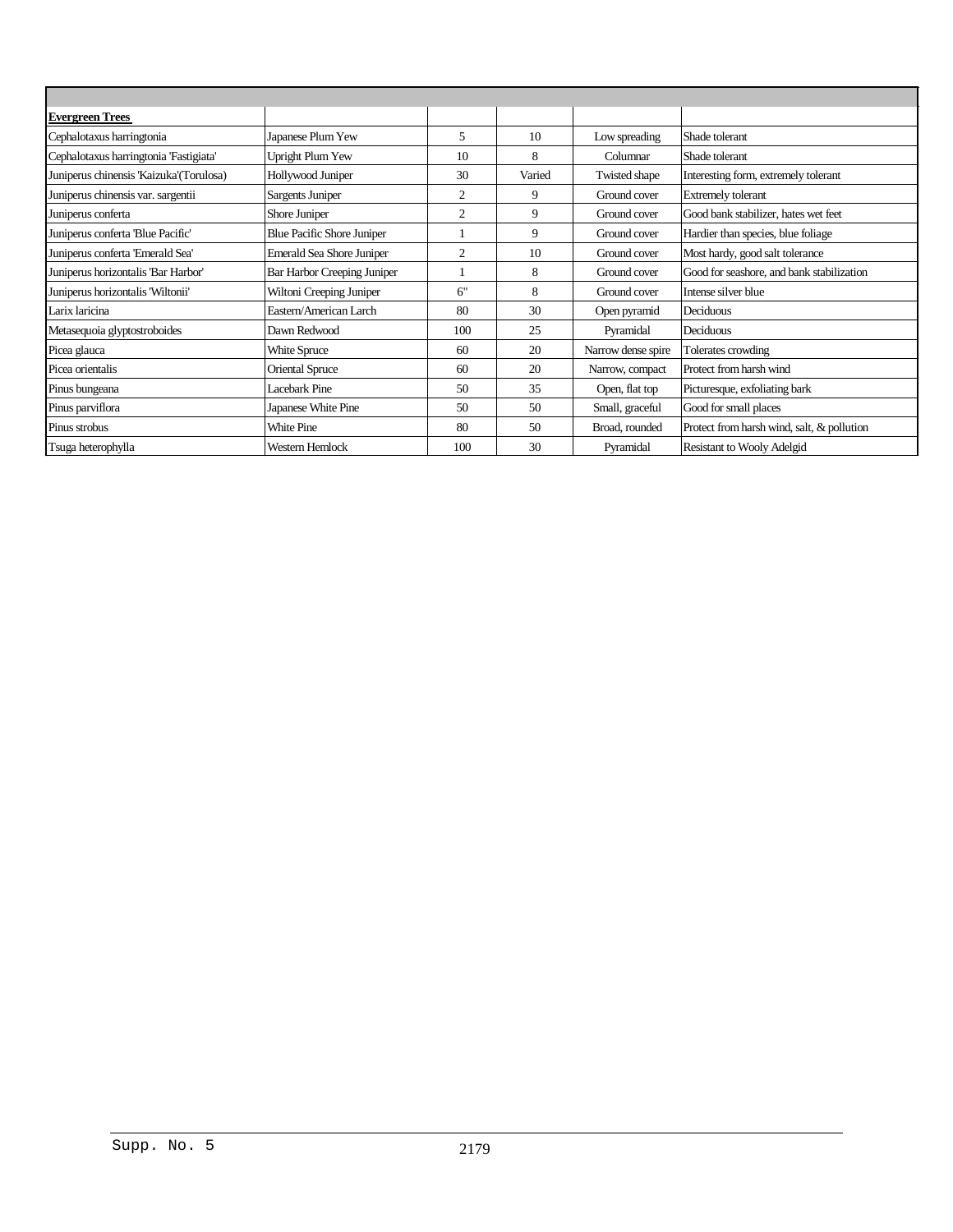# **STREET TREE PLANTING (TYP)**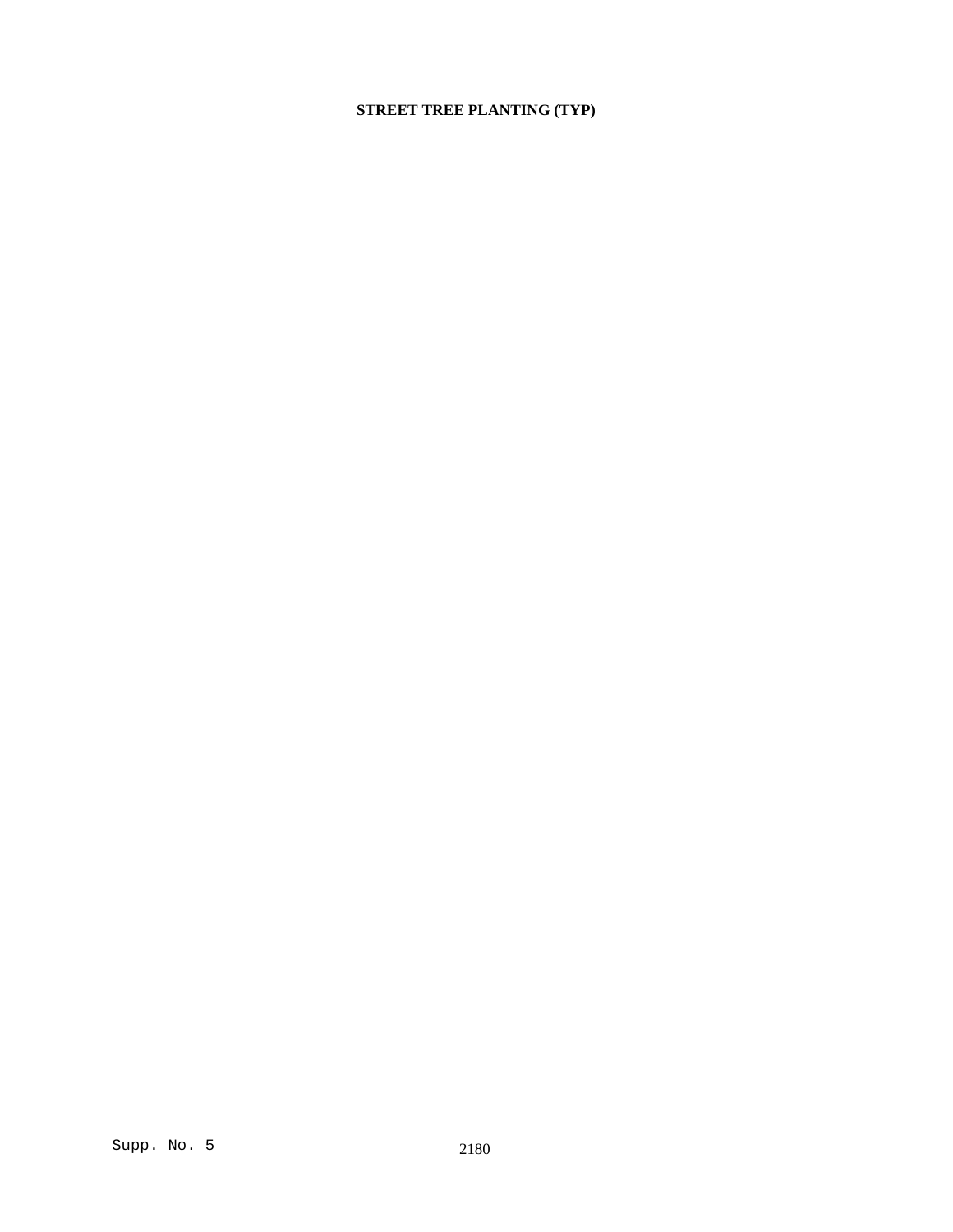# **TREE PLANTING DETAIL (TYP)**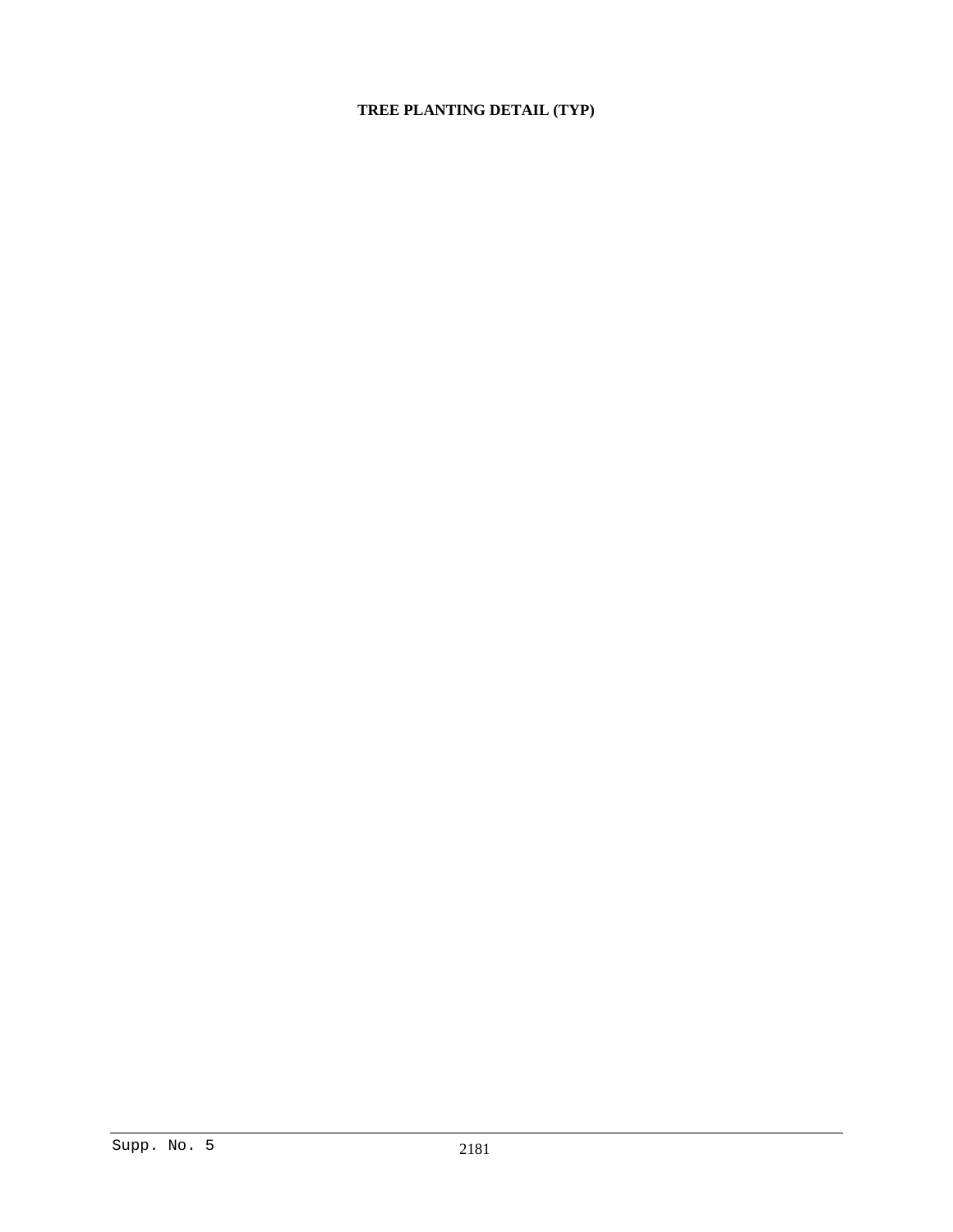# **APPENDIX B**. LOT DESIGN STANDARDS

- (1) *General Requirements*:
- a. *Minimum Standards*: All proposed lots shall meet or exceed the minimum standards for the base zone in which it is located and shall meet or exceed the minimum buildable area (MBA) requirements of these regulations.
- b. *Shape/Configuration*: Lots shall be generally rectangular in their configuration. Irregularly or odd shaped lots such as "flag lots"; "hockey sticks" or any lot whose building envelope is isolated from its frontage shall not be permitted.
- c. *Street Frontage*: Each proposed lot shall have frontage on a public street that meets or exceeds the minimum requirements of the base zone in which it is located. Such frontage shall be useable for access to the lot. Frontage that cannot function as an access point to the buildable envelope of the lot shall not be permitted.
- d. *Lot Side Lines*: Whenever possible lot side lines should be at substantially right angles or radial to street frontages/street lines.
- (2) *Minimum Buildable Area Standards*:
- a. *Rationale and Purpose*: To ensure that all proposed lots are minimally suited to the uses allowed under the Town of East Greenwich zoning code all lots should contain building envelopes that are not constrained to such uses(s). The concept of minimum buildable area is intended to ensure that each lot created through the subdivision review process will possess a suitable area for full use and enjoyment of its subsequent owner.
- b. *Minimum Buildable Area (MBA)* definition: The amount of land required by zone to constitute the building envelope for each lot. The minimum buildable area is determined by taking the minimum lot size for each zone and subtracting the required setbacks. The MBA shall be free of all wetlands, drainage structures or other features, which would impair its use for purposes, allowed under the zoning ordinance. The MBA must be contiguous.

| <b>ZONE</b> | Minimum Lot Size<br>(square feet) | MBA/Sq. Ft.    |
|-------------|-----------------------------------|----------------|
| $R - 6$     | 6,000                             | 2,800          |
| $R - 10$    | 10,000                            | 2,800          |
| $R - 20$    | 20,000                            | 6,750          |
| $R - 30$    | 30,000                            | 10,800         |
| $F/F-1$     | 43,560                            | 16,710         |
| $F - 2$     | 87,120                            | 42,750         |
| $CD^*$      | 5,000/4,000                       | 2,700/2,100    |
| CН          | 30,000                            | 7,000          |
| $CL**$      | 30,000<br>10,000                  | 7,700<br>4,200 |
| W           | 20,000                            | 15,200         |
| М           | 87,120                            | 30,100         |

| (3) Table 1: Minimum Buildable Area Standards. |
|------------------------------------------------|
|------------------------------------------------|

\* CD zone requirements for commercial use are 5,000 square feet per unit, 4,000 per unit for residential use.

\*\* CL zone requirements for commercial use are 30,000 square feet, for residential use minimum lot size is 10,000 sq/ft.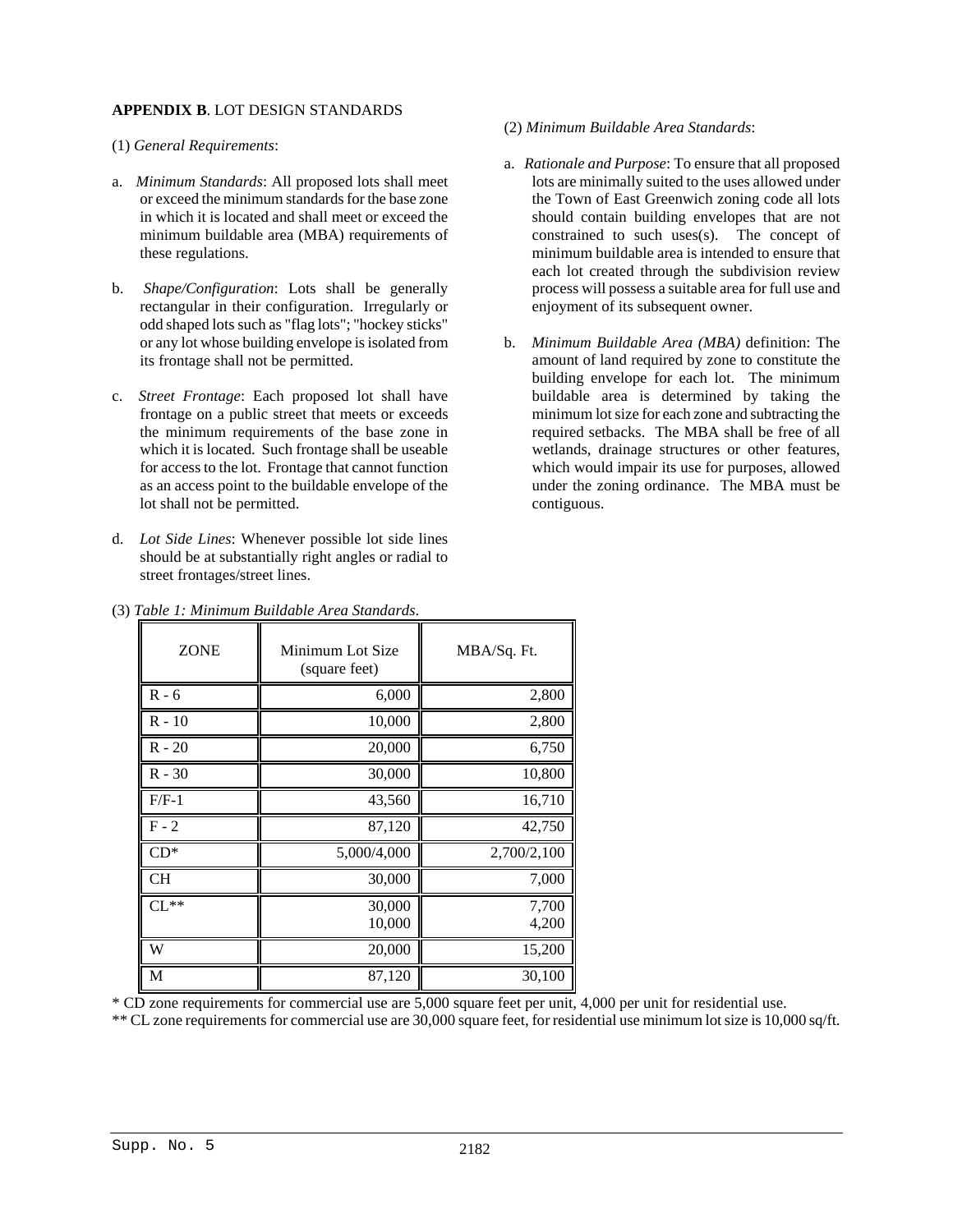# **APPENDIX C.** ROAD DESIGN

All development plan and subdivision roads shall comply with good engineering practices and the design principles outlined above in Section 24 as well as the engineering standards cited or referenced herein. Road design shall conform to the standards by type of road as listed in Table I and Figures I through IV noted below.

In addition, specific engineering detail and specifications shall conform to the text entitled, "Standard Specifications for Road and Bridge Construction, as amended," RIDOT, Division of Public Works and applicable American Association State Highway and Transportation Officials (AASHTO) Standards.

|                                                               |                                                     | Engineering Standards for Street by Type                                                                    |                 |                              |
|---------------------------------------------------------------|-----------------------------------------------------|-------------------------------------------------------------------------------------------------------------|-----------------|------------------------------|
|                                                               | Arterial or Industrial<br><b>Subdivision Street</b> | Collector, Commercial<br>Subdivision Or Large<br><b>Scale Residential Street</b><br>(Residential Collector) | Local           | Residential<br><b>Street</b> |
| Right-of-way width                                            | 60'                                                 | $\overline{50}$                                                                                             | 44'             | 44'                          |
| Pavement Width                                                | 40'                                                 | 30'                                                                                                         | 24'             | 24'                          |
| Concrete Curbing (continuous)                                 | yes                                                 | yes                                                                                                         | yes             | yes                          |
| <b>Maximum Grades</b><br>Centerline                           | 5%                                                  | 5%                                                                                                          | 8%              | 0.08                         |
| Within 150' of centerline<br>Intersections                    | 2.5%                                                | 2.5%                                                                                                        | 2.5%            | 0.025                        |
| <b>Minimum Grades</b><br>Centerline                           | 1%                                                  | 1%                                                                                                          | 1%              | 0.01                         |
| Minimum Length for Vertical Curves                            | $\ast$                                              | $\ast$                                                                                                      | 100'            |                              |
| Minimum radius of Centerline Curve<br>(to avoid sharp curves) | $\ast$                                              | $\ast$                                                                                                      | 250'            |                              |
| Minimum Sight Distance                                        | $\ast$                                              | $\ast$                                                                                                      | $\ast$          |                              |
| Cul-De-Sac                                                    |                                                     |                                                                                                             |                 |                              |
| R.O.W. Diameter                                               | 60'radius                                           | 50' radius                                                                                                  | $\overline{50}$ | 50'                          |
| <b>Pavement Diameter</b>                                      | $50$ 'radius to curb                                | 40'                                                                                                         | 40'             | 40'                          |
| Maximum Grade                                                 | 5%                                                  | 5%                                                                                                          | 8%              | 0.08                         |
| Minimum Grade                                                 | 1%                                                  | 1%                                                                                                          | 1%              | 0.01                         |
| <b>Intersection Fillet Curve</b><br>R.O.W. Minimum radius     | $\ast$                                              | $\ast$                                                                                                      | $\ast$          | 15'                          |
| Pavement Minimum radius                                       | $\ast$                                              | $\ast$                                                                                                      |                 | 25'                          |
| Cross slope                                                   | 6'                                                  | 6'                                                                                                          | 6'              | minimum 6'                   |

| Table I                                  |
|------------------------------------------|
| Town of East Greenwich                   |
| Engineering Standards for Street by Type |

\* To meet or exceed AASHTO Standards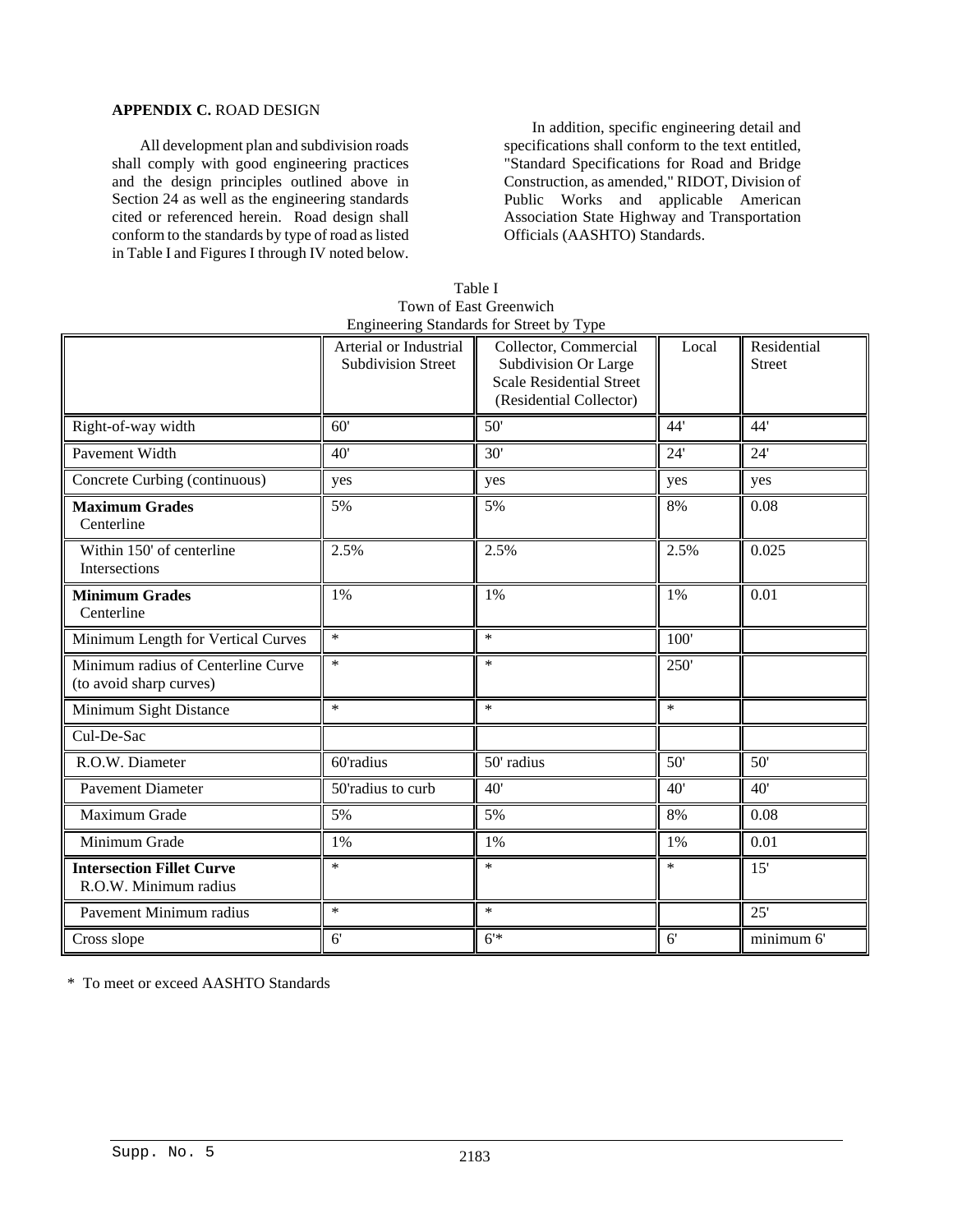### SPECIFICATIONS FOR SURFACE TREATED GRAVEL HIGHWAYS

*NOTE*: The text entitled "Standard Specifications for Road and Bridge Construction, as Amended;" published by the State of Rhode Island, Department of Transportation shall be used as a guide in the case of any questions or disputes that may arise during the construction of a project.

# INSPECTION

The contractor or developer shall notify the director before each phase of construction as follows:

- a. Before any storm drainage is backfilled;
- b. Before any concrete structures are poured;
- c. Before any base course gravel is placed in the excavation area to insure the use of approved gravel;
- d. Before, and in writing, seven (7) days prior to any oiling or paving;
- e. Before curbing is to be installed;
- f. Before sidewalks are to be installed.

The contractor or developer shall bear the expense of any tests necessary in quality control as determined by the director.

# CONSTRUCTION METHODS AND PROCEDURES

*Clearing and grubbing*. The area as shown on the plans between the highway (property) lines shall be cleared and grubbed where necessary. All root growth, trees, bushes and other objectionable material shall be removed and disposed of to a location satisfactory to the Department of Public Works and/or Administrative Officer.

*Excavations*. All excavations shall conform to the lines and grades as shown on plans and cross-sections. Where undesirable material is encountered in the subgrade, this material shall be excavated to a depth of at least twelve (12) inches below the finished grade. This item shall include the removal of all earth, subsoil, loam, etc., within the highway limits as shown on the cross-sections. All rock measuring thirteen-and-onehalf cubic feet or less shall be considered earth excavation. All waste excavation shall be disposed of to a location suitable to the Administrative Officer.

*Ledge excavation*. Rock, stone or ledges that require drilling and blasting, and measuring more than thirteen-and-one-half cubic feet, shall be considered as ledge excavation. This material shall be excavated at least six (6) inches below the subgrade when within the

pavement areas, and shall be disposed of in deep fills or other areas suitable to the Director of Public Works and/or Administrative Officer.

*Trimming and fine grading*. This item shall consist of trimming, dressing of all shoulders, ditches and side slopes, whether in excavation or embankment, and the work shall be performed in a neat and workmanlike manner to the lines and grades of the typical sections shown on the plans and as the director may direct. This item shall also include the fine grading and compaction of the subbase upon which the pavement metal shall rest to the lines and grades of the typical sections shown on the plans as submitted.

# GRAVEL BASE COURSE

*Materials*. The gravel base course which shall consist of gravel meeting the following requirements:

- a. It shall be practically free of foreign materials such as loam, silt, clay and vegetable matter.
- b. It shall contain no cobbles larger than four (4) inches in diameter.
- c. At least forty (40) percent by weight of the gravel shall be of sizes retained upon onequarter inch grain.
- d. The texture and the aggregate of the gravel must be approved before it can be used as base course material.

Placing, spreading and rolling of base course. The gravel for the base course shall be spread uniformly by means of approved spreaders, road scrapers or by other methods satisfactory to the director. The gravel base course shall have a minimum depth of twelve (12) inches after grading and compaction by a self-propelled roller weighing at least ten (10) tons. Any depressions that develop due to the rolling shall be filled, rolled and reshaped until the base course is true to cross-section and grade.

*Curbs*. Curbs shall be installed to the line and grade shown on the approved drainage plans. Curb height and form shall be according to the applicable road profile.

*Sidewalks*. Where required sidewalks shall be four-inch thick concrete over a six-inch gravel base.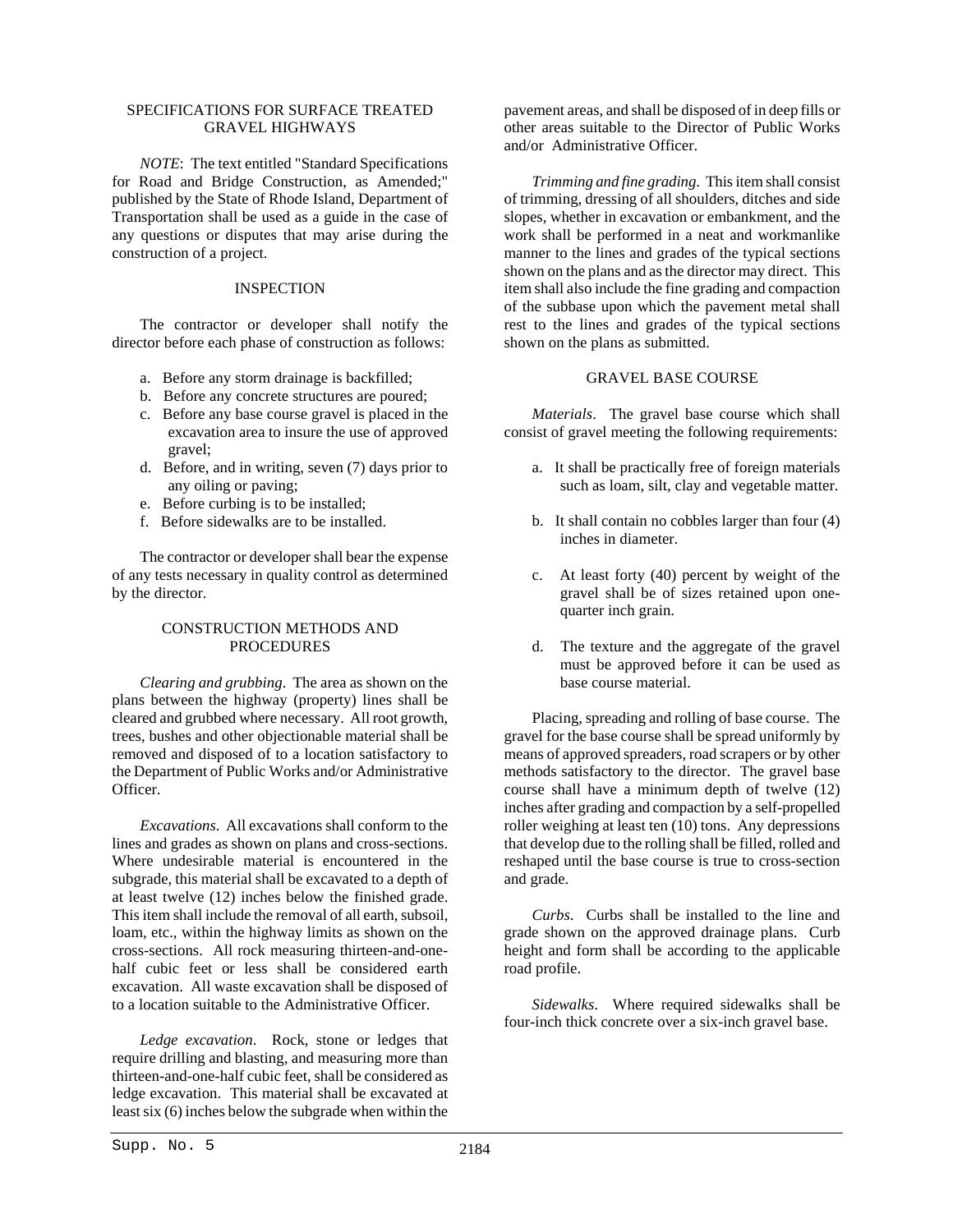#### SURFACE TREATMENT

*Base/binder course*: After the gravel pavement course has been installed and approved by the Town Inspector, the developer shall apply a 2" (minimum) binder course of bituminous asphalt, (compacted with a minimum 10-ton roller or approved equivalent method). The binder course shall conform to RIDOT standards and be applied in a workmanlike manner consistent with accepted industry standards and be applied in a workmanlike manner consistent with accepted industry standards. Original copies of the delivery slips for the binder course shall be surrendered to the Town upon completion of the project. The binder course shall be inspected and approved at installation and shall be reinspected by the town Inspector and repaired by the contractor, as necessary, before the finish course/coat is applied.

*Finish Course*: Within eighteen months of

completion of the binder course the contractor shall apply a finish wearing surface of class I asphalt. The finish course shall be a minimum of 2" thick, (compacted with a minimum 10 ton roller or approved equivalent method). The bituminous asphalt surface course shall conform to RIDOT standards and be installed in conformity to same. No installation of finish course asphalt shall be allowed after September or before March unless approved in writing by the Administrative Officer.

# DRAINAGE, CULVERTS AND BRIDGES

All necessary drainage, culvert and bridge work shall conform to the state "Standard Specifications for Road and Bridge Construction," published by the State of Rhode Island, Department of Public Works, Division of Roads and Bridges.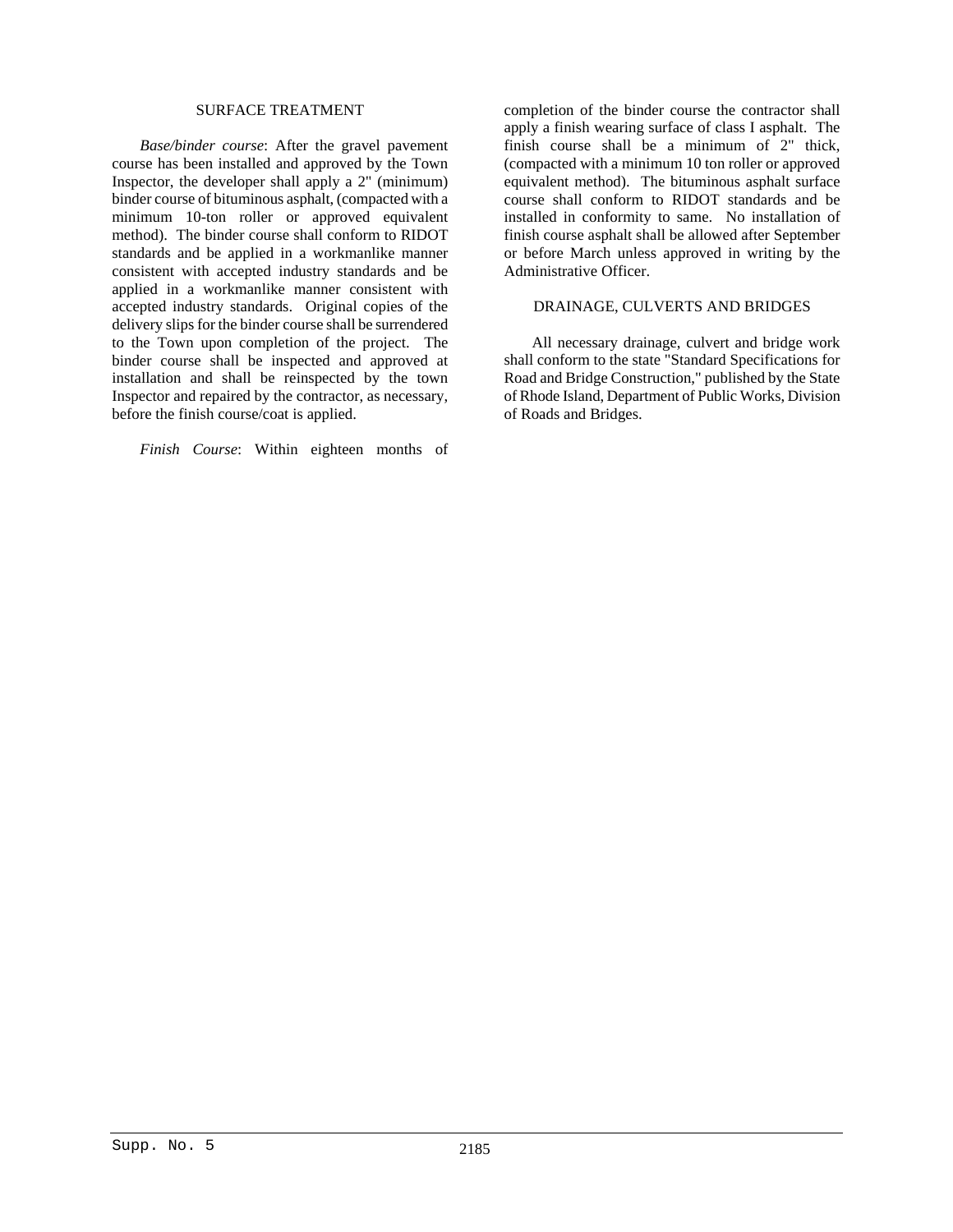**APPENDIX C.** FIGURE I TYPICAL SECTION (Local residential Subdivision).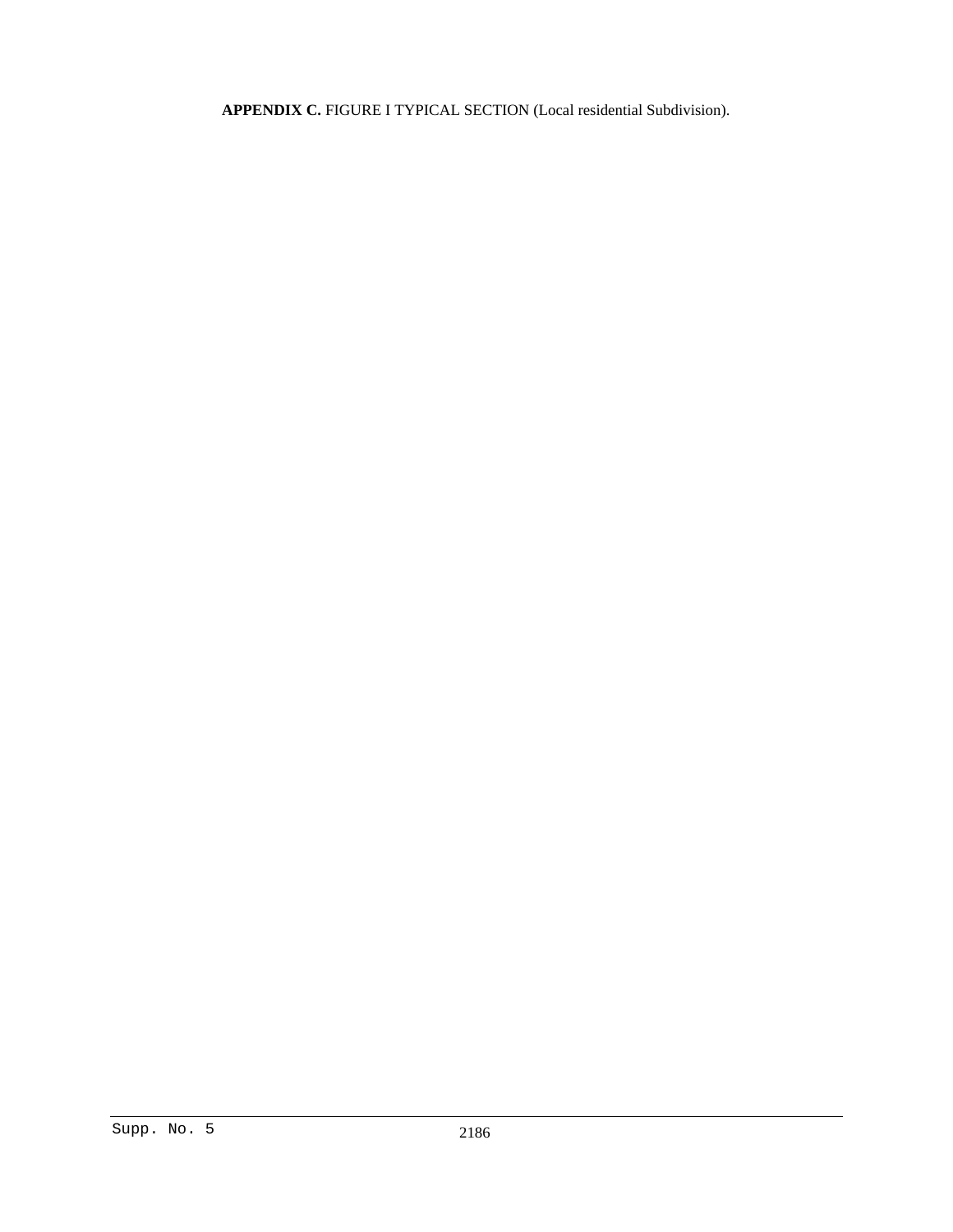**APPENDIX C.** FIGURE II TYPICAL SECTION (Residential Collector or Commercial Subdivision Road)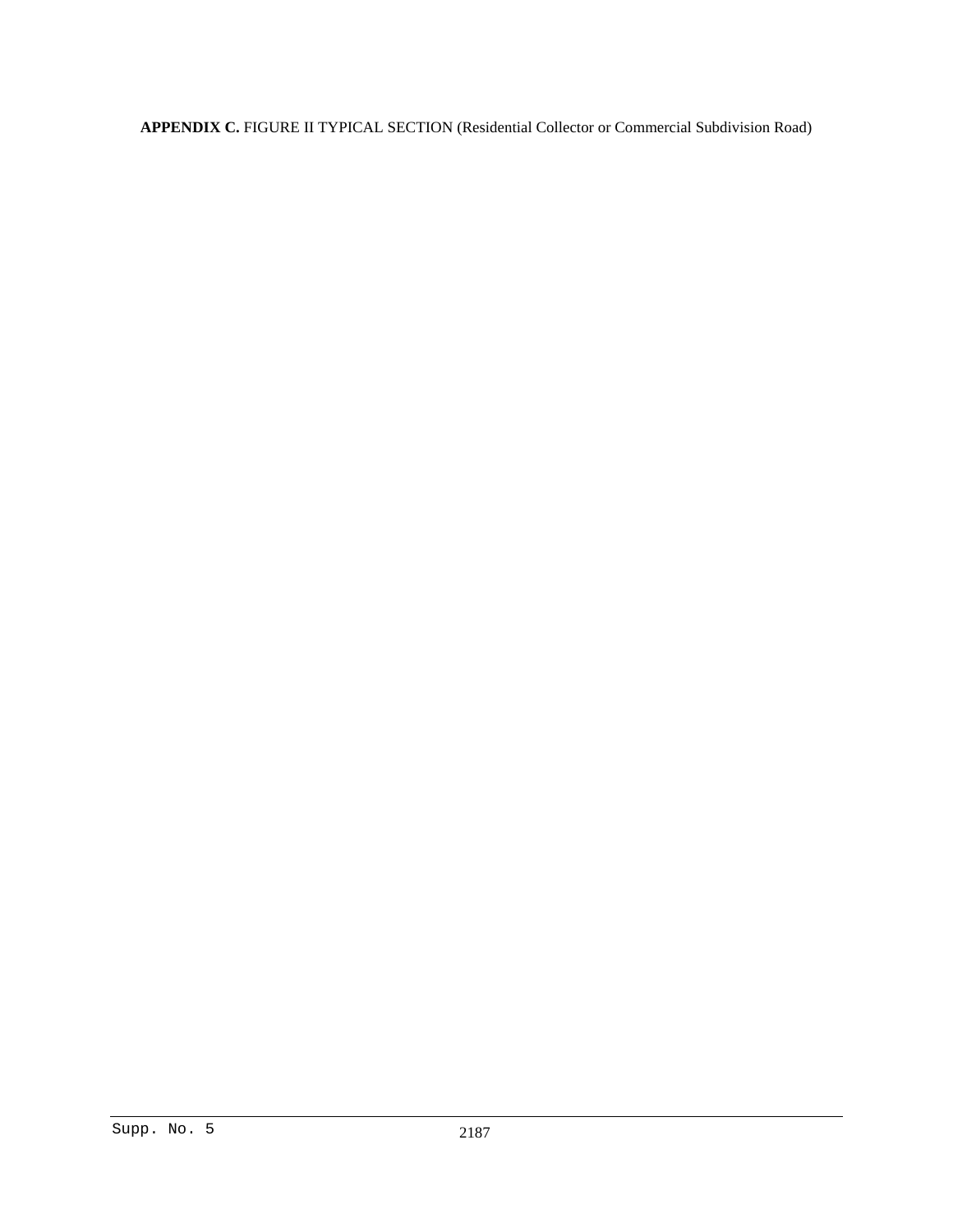**APPENDIX C.** FIGURE III TYPICAL SECTION (Arterial Road or Industrial Subdivision Road).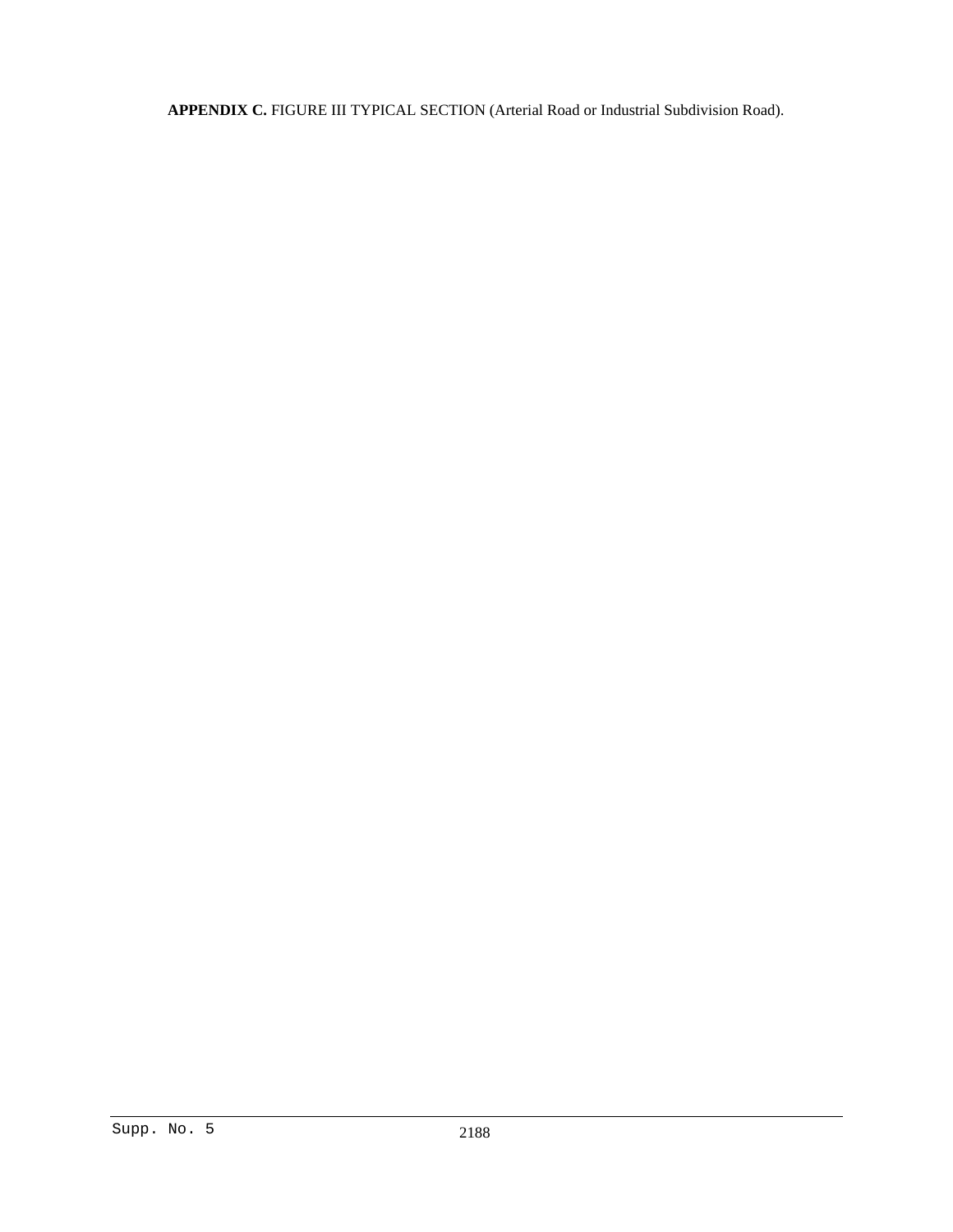# **APPENDIX C.** FIGURE IV CUL-DE-SAC.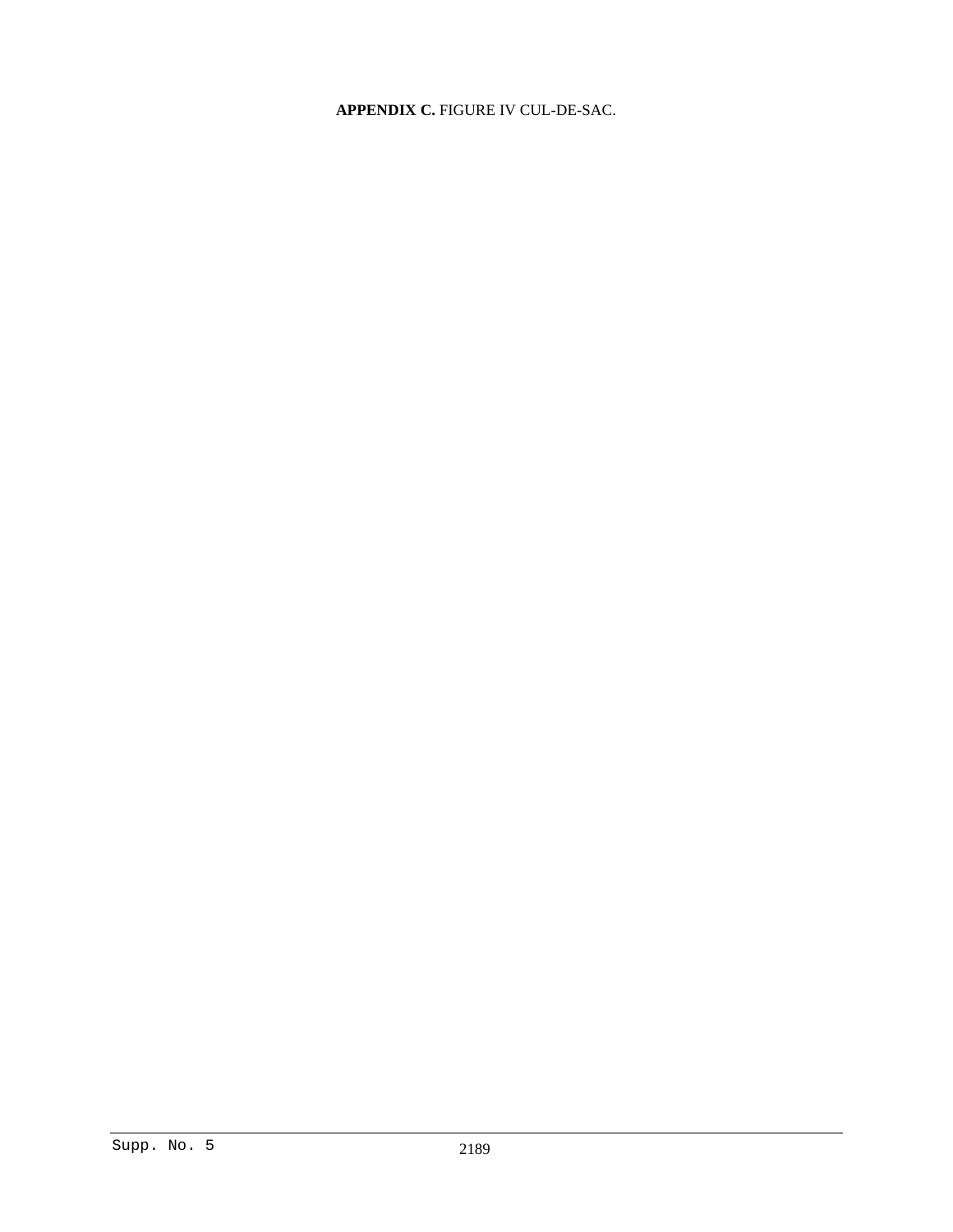# **APPENDIX C.** FIGURE V "INTERSECTION STANDARDS"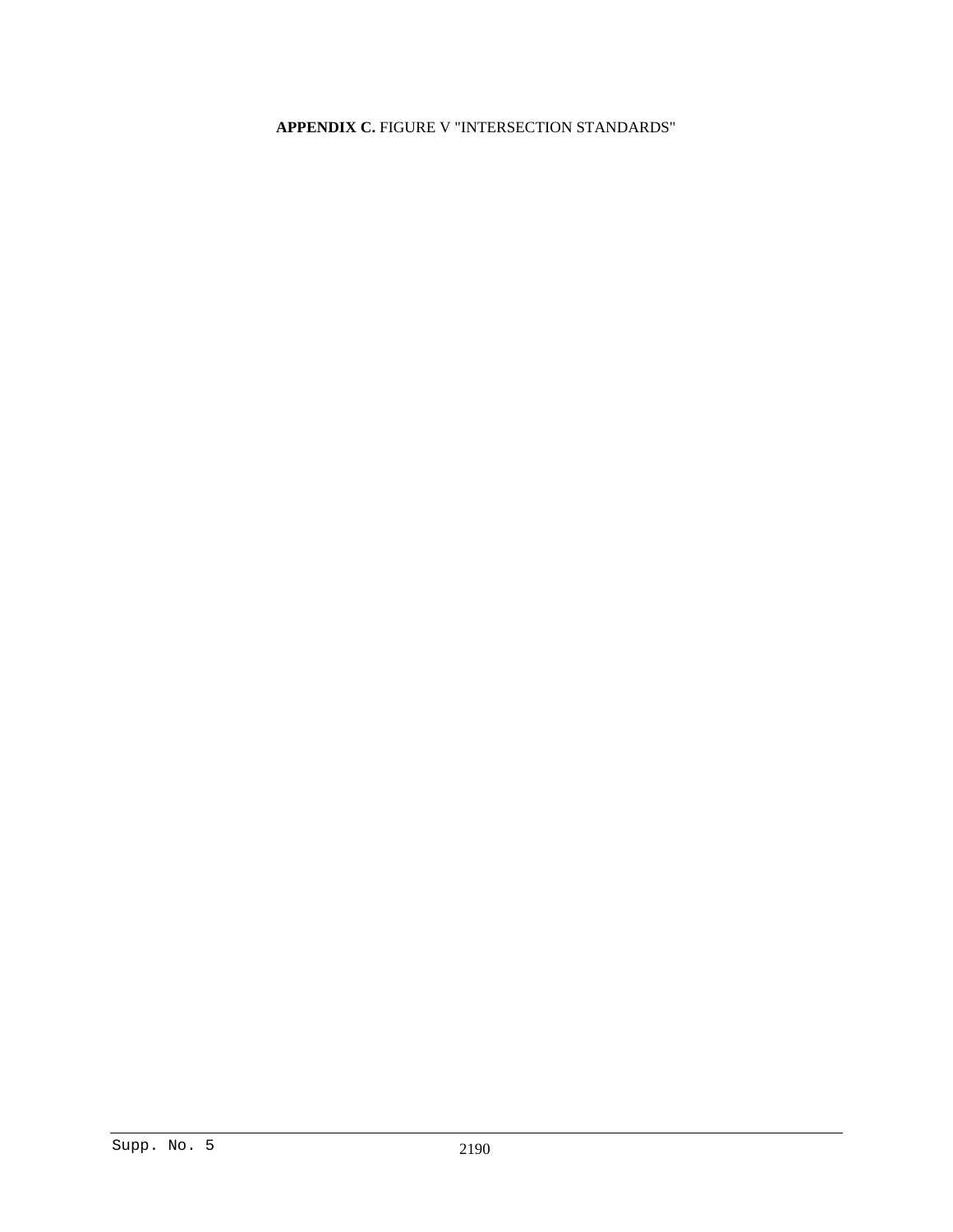# **APPENDIX D**. EAST GREENWICH FIRE DISTRICT WATER SUPPLY FOR FIRE PROTECTION POLICY

#### **Section 1. Applicability.**

This policy shall apply to all new plats and subdivisions in the Town of East Greenwich ("Town") for which an approval is necessary from the Planning Board of the Town and which have the availability of a public water supply as determined by the Planning Board or which will utilize holding tanks for fire protection.

#### **Section 2. Purpose.**

This policy is intended to set forth the preferred adequate water supply for fire fighting purposes as determined by the East Greenwich Fire District ("Fire District") and the Town of East Greenwich to assist the Planning Board in its review of plans for new plats and subdivisions pursuant to the Land Development and Subdivision Regulations of the Town.

# **Section 3. Adequate Water Supply Required.**

- (a) Every development to which this policy applies should be provided with an adequate fire response water supply defined as needed fire flow in gallons per minute (GPM) for fire fighting where public water supply is able to be made or required. Needed fire flow is generally defined as:
	- (1) The needed fire flow supply for all buildings to which this policy applies, which is equal to the required flow computed using the procedure outlined in the Insurance Services Office (ISO) Fire Suppression Rating Schedule Needed Fire Flow Formula.
	- (2) For water supply systems not publicly owned, the needed fire flow shall meet the minimum requirements of the National Fire Protection Association (NFPA) 24, Standard on the Installation of Private Fire Services Mains and Their Appurtenances (most recent edition) or NFPA 1142, Standard on Water Supplies for Suburban and Rural Fire-Fighting (most recent edition), where no recognized water distribution system exists.
	- (3) Any plat or subdivision to which this policy applies using wells for domestic water with no plans for a water system that includes fire hydrants for fire protection shall meet the

minimum water supply provisions of NFPA Standard 1142, Water Supplies for Suburban and Rural Firefighting.

- (b) The proposed water supply for fire protection for any construction governed by this policy should be approved by the fire chief, or his designee, as soon as practicable, preferably before the beginning of construction. Prior to the issuance of a certificate of occupancy, the fire chief will obtain signed confirmation from the water authority that the new water system has been installed in accordance with their rules and regulations and this policy.
- (c) All references to fire hydrants shall include all public and private fire hydrants and their supply system. Any reference to authority having jurisdiction in this code or a referenced code or standard shall mean the Fire Chief of the Fire **District**
- (d) When a water main is installed for fire protection and domestic use, the main size shall be adequate to meet combined domestic and fire flow requirements. The developer shall make such water system improvements, as necessary, to provide the required supply flows, in accordance with the water authority's regulations.
- (e) The needed fire flow should be available at all times, and should be available for a minimum of one (1) hour for flows of one thousand five hundred (1,500) gpm at a minimum of twenty (20) psi residual, in accordance with NFPA 1141, Standard for Fire Protection in Planned Building Groups.

#### **Section 4. Needed Fire Flow Requirements.**

(a) The needed fire flow for one- and two-family dwellings at twenty (20) psi residual, not exceeding two (2) stories in height, is determined using the Insurance Services Office (ISO) Method as follows:

| Distance Between Buildings | Needed Fire Flow |
|----------------------------|------------------|
| (in feet)                  | (gallons/minute) |
|                            |                  |
| Over 100                   | 500              |
| $31 - 100$                 | 750              |
| 11-30                      | 1,000            |
| 10 or less                 | 1,500            |

(b) The needed fire flow for all other buildings should be determined on an individual building basis by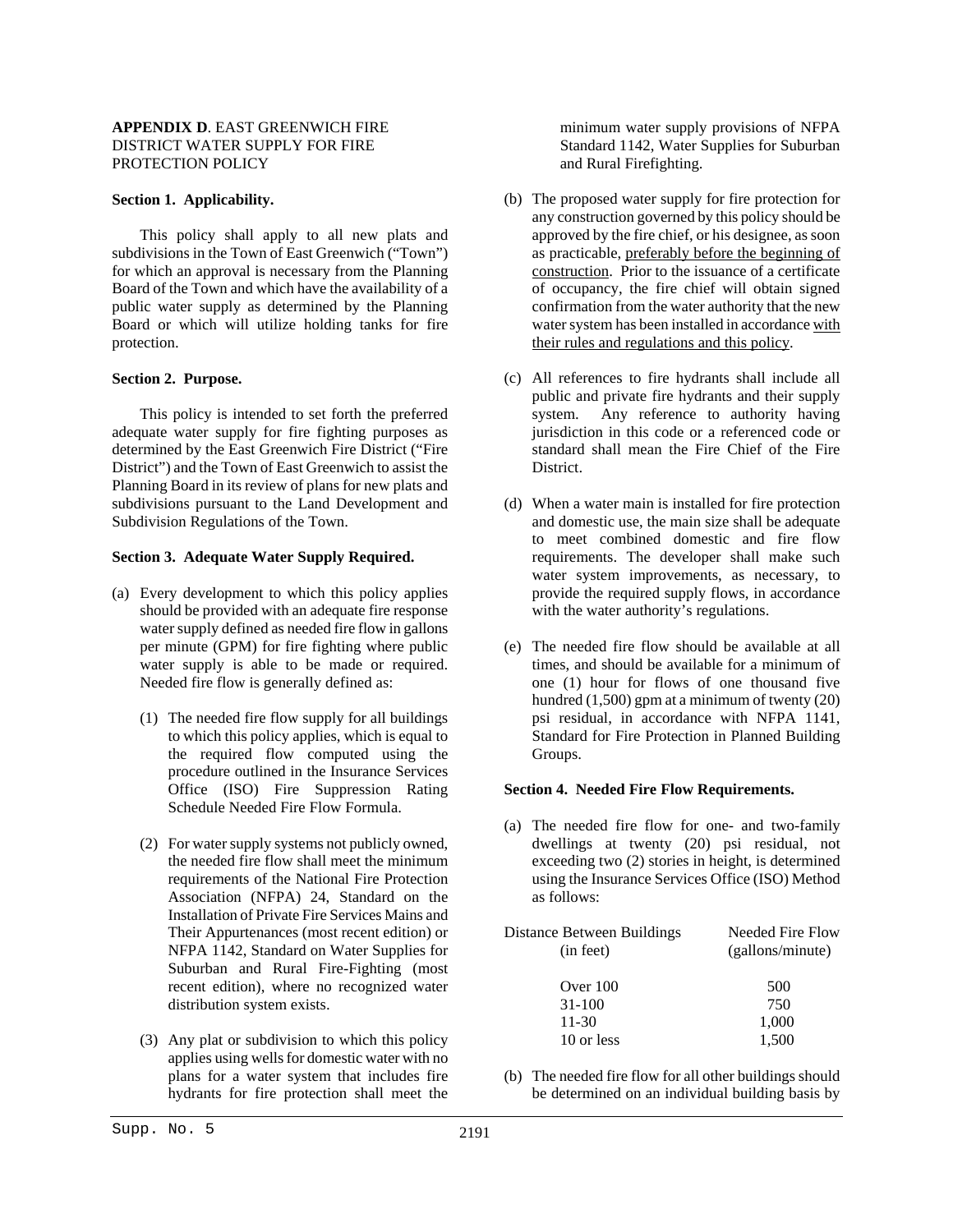the fire chief or his designee. The needed fire flow for an individual building will normally be computed from the ISO formula:

 $NFF = (C) (O) [1 + (x + P)]$ 

NFF = Needed Fire Flow

 $C =$ Construction Factor:

- considers the area of the subject building
- considers the construction class (wood, masonry, fire resistant, etc.)

 $O = Occupancy Factor$ :

- considers the combustibility of the materials in the subject building
- $X =$  Exposure Factor:
- considers the fire spread between the subject building and the adjacent buildings (length and height of building, and openings in exposed walls)
- $P =$ Communication Factor:
- considers the protection provided in the communicating walls, the construction of the walls, and the length of the walls
- (c) One- and two-family dwellings and all other buildings completely protected by an approved and operational fixed suppression system may reduce the suggested needed fire flow by up to fifty (50) percent. The actual reduction, if any, shall be determined and be approved by the fire chief.

# **Section 5. Fire Hydrants.**

- (a) All private and public yard hydrant systems shall conform to standards set by the fire chief and applicable ISO, NFPA, and AWWA standards, whichever shall provide the greatest level of fire protection, and be acceptable to the water authority.
- (b) Fire hydrants shall be properly installed in accordance with American Water Works Association (AWWA) M17, Installation, Field Testing, and Maintenance of Fire Hydrants (Latest Edition) and water authority rules and regulations.
- (c) Yard hydrants should be properly installed in accordance with NFPA 24, Standard on Installation of Private Fire Service Mains and Their Appurtenances (Latest Edition).
- (d) Existing private fire hydrants shall be maintained by the hydrant owner, to the standards set in AWWA M17. The water authority shall follow the industry standard in this matter.
- (e) Private hydrant owners shall immediately notify the fire department of any hydrant that is out of service, and will subsequently notify the fire department within one (1) hour, when the hydrant is placed back in service. The water authority shall follow the industry standard in this matter.
- (f) Hydrants, public or private, shall be maintained by the hydrant owner and be usable at all times.
- (g) Hydrants and water supplies provided in planned building groups shall comply with NFPA 1141.

# **Section 6. Location.**

- (a) Location and spacing of all public fire hydrants and yard hydrants will be determined by the ISO Needed Fire Flow demand based on the type, size, occupancy and exposure of structures, and shall be approved by the fire chief or his designee prior to installation.
	- (1) Spacing for hydrants should be, as near as practical:
		- (a) 1,000 feet in residential areas, measured linearly on public ways
		- (b) All fire hydrants should be clear of all obstructions eight (8) feet from the hydrant in all directions.
		- (c) All fire department connections (to sprinkler and standpipe systems) should be within one hundred (100) feet of a municipal fire hydrant capable of providing the water flow demand of the fire protection systems.
		- (d) In the one- and two-family detached residential areas, hydrants should be installed along the water main so that all units are within five hundred (500) feet (maximum spacing of one thousand (1,000) feet) of a hydrant.

# **Section 7. Testing.**

(a) New hydrants shall be fire flow tested by the developer, public or private, in accordance with NFPA 291, Standard on Fire Flow Testing and